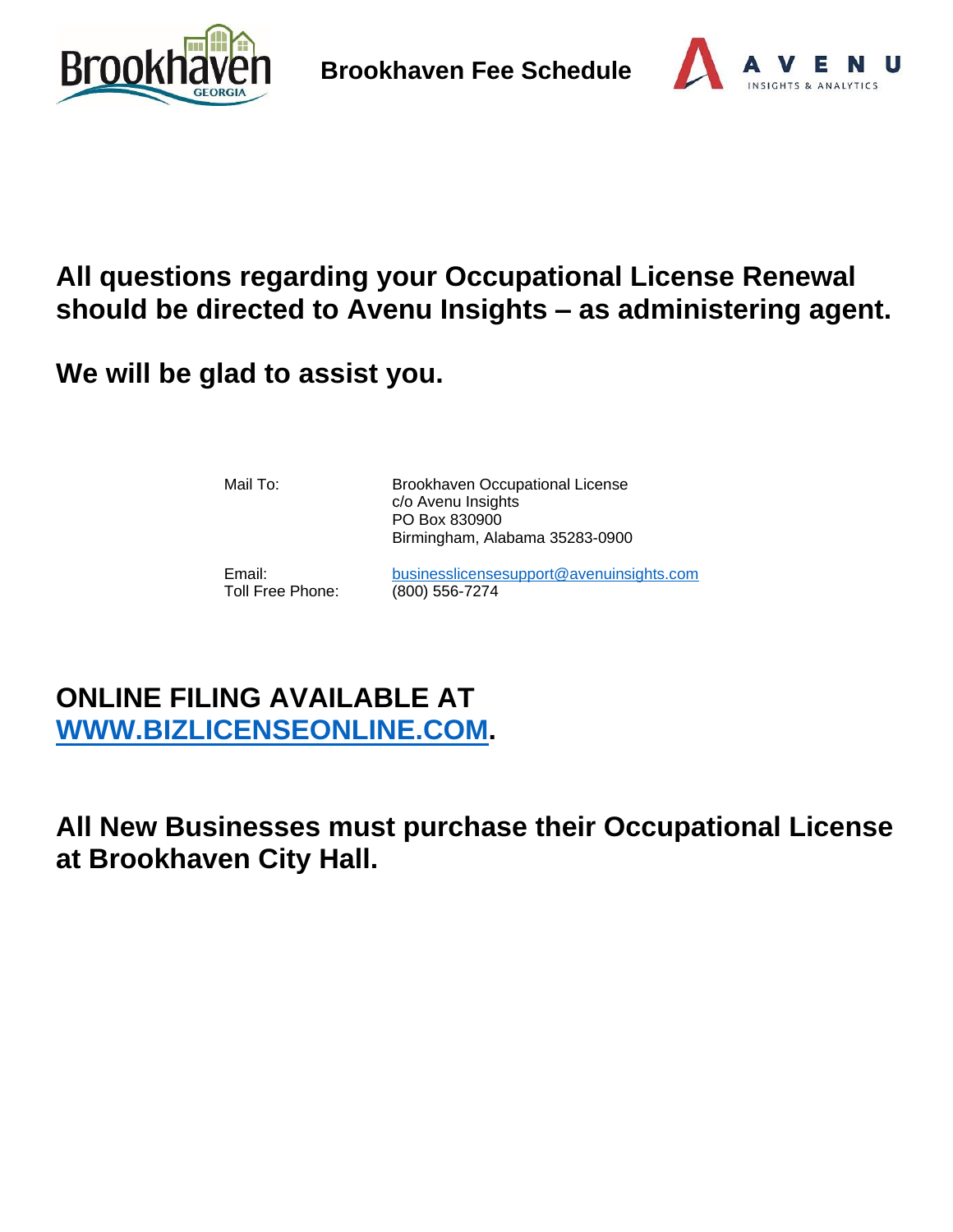# **Occupational Tax General Information**

This information is provided as a public service to assist those persons interested in renewing their business license in the City of Brookhaven. It is not deemed to be all-inclusive. Any error or omissions herein will not relieve the business owner of responsibility, obligation or liability in fulfilling all legal requirements.

Presented here is general information that applies to all business and some that applies to only specific activities. You will also find a directory of governmental and non-governmental agencies that you may be required to comply with or who can offer businesses assistance.

## **Table of Content**

- 1. Authority to License
- 2. Who Needs an Occupational Tax Certificate
- 3. Home-Based Business
- 4. Owners of Residential or Commercial Property
- 5. Independent Contractors
- 6. Business Basics for the New Business Owner
	- a. Planning/Zoning & Sign Approvals
	- b. Ownership Types
- 7. How to Obtain an Occupational Tax Certificate
	- a. Obtaining the Application
	- b. Occupational Tax Rates
		- i. Gross receipts
		- ii. Calculating your fee for your Yearly Occupational Tax
		- iii. Penalties
		- iv. Current City of Brookhaven Tax Rate General
		- v. Current City of Brookhaven Tax Rate NAICS Based
	- c. Certification Requirement/Other Regulated Businesses
- 8. Important Information about Occupational Tax Certificates
	- a. Change of Business Activity, Business Location or Ownership
	- b. Posting of Occupational Tax Certificate
	- c. Occupational Tax is Payable in Advance
- 9. Regulated Businesses & Privilege Licenses
	- a. Alcoholic Beverages
	- b. Adult Establishment License
	- c. Special Permits (Temporary/Special Event licensing)

## **Authority to License**

The State of Georgia permits cities to license for both revenue and regulation (Official Code of Georgia, Chapter 13 of Title 48). Municipalities license businesses for revenue to broaden the tax base because a business uses, or causes to be used, more municipal services than a residence. Brookhaven's business tax ordinance is detailed in Chapter 15 of the Brookhaven City Code.

When the occupational tax is paid, an Occupational Tax Certificate is issued. This is commonly called a business license and the terms "business license", "business certificate" and "business regulation" are used interchangeably. If you have any questions concerning your registration or other requirements, Avenu will gladly assist you.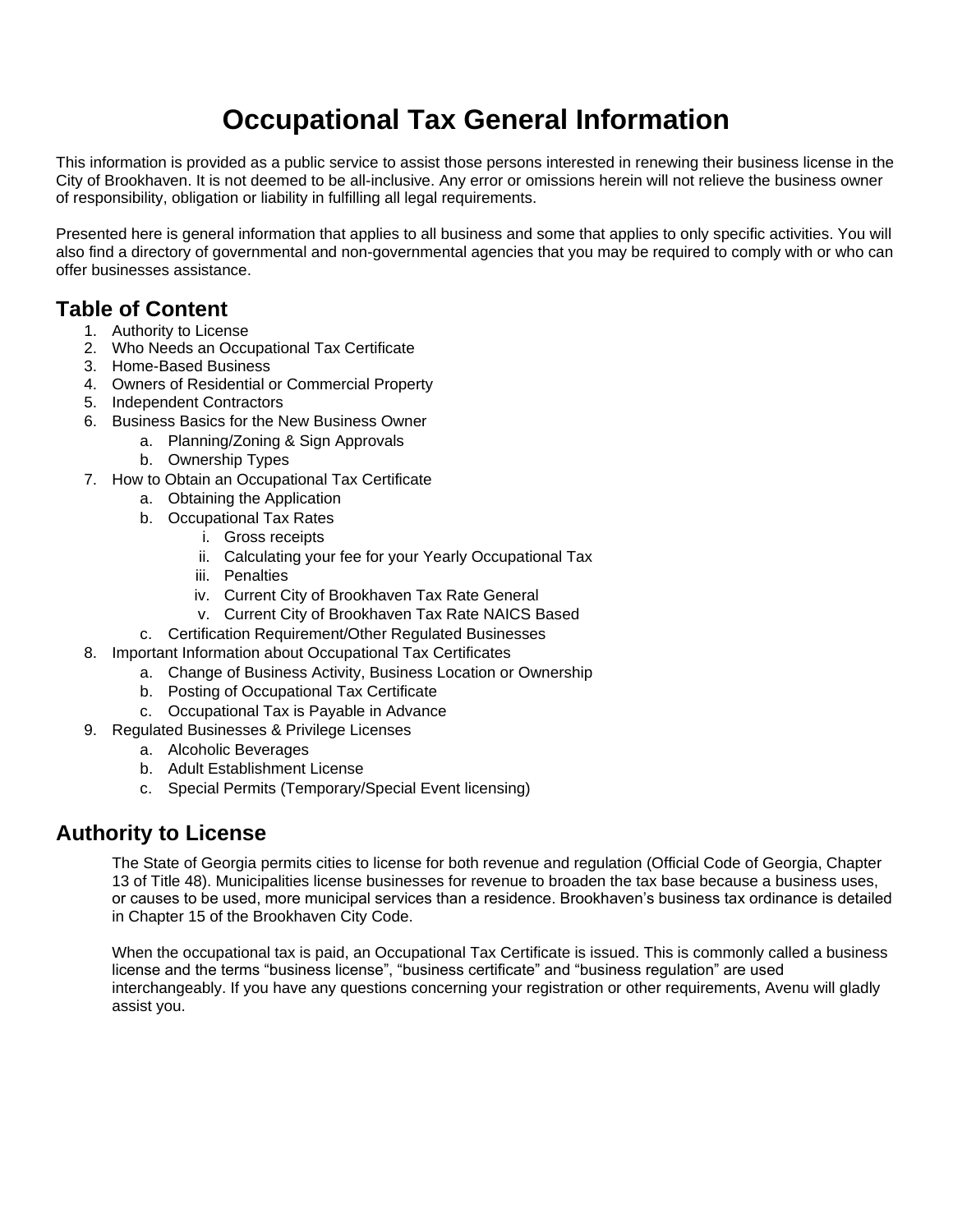## **Who Needs an Occupational Tax Certificate**

A separate license/certificate is required for each branch or separate location of business. Any person, including but not limited to an individual, partnership, corporation or limited liability company, who wishes to conduct either directly or indirectly, any business within City of Brookhaven must secure an Occupational Tax Certificate. City law states that no person shall engage in business or transact and carry on a business activity, show, or exhibition, without complying with any and all applicable provisions of Chapter 10 of the City Code.

All businesses require our Zoning Department's approval, while regulated businesses require some additional approvals prior to obtaining an Occupational Tax Certificate.

## **Home-Based Business**

Home-based businesses are allowed if it merely serves as the base of operations and the activity does not create any traffic or noise, does not involve customers at the home, and there are no identifying signs. The use of residential property for business purposes requires the completion of our Home Occupation form (HOP). For information or questions regarding Home-Based Business and Zoning, please contact the Planning/Development Department at (404) 637-0500.

The following provisions apply to home occupations:

A. There shall be no exterior evidence of the home occupation.

B. No use shall create noise, dust, vibration, odor, smoke, glare or electrical interference that would be detectable beyond the dwelling unit.

C. The use shall be conducted entirely within the dwelling unit and only persons living in the dwelling unit shall be employed at the location of the home occupation.

D. No more than 25% of the dwelling unit and in no case more than 500sq. ft., whichever is less may be used for the conduct of the home occupation.

E. No use shall involve public contact on the property and no article, product, or service shall be sold on the premises other than by telephone. (Note: A special Land Use Permit may be applied for the customer (public) contact, which must be approved by the City Council at a public hearing. Contact the Community Development Department for information (404-637-0500).

F. No materials or equipment shall be stored on the premises upon which the home occupation is located, except where such materials and equipment are stored entirely within the residence.

G. No vehicle other than a passenger automobile, passenger van, or passenger truck shall be used in the conduct of a home occupation, and no other vehicle shall be parked or stored on the premises.

H. No home occupation shall be operated so as to create a nuisance.

I. Home occupation shall not include the use of a dwelling unit for the purpose of operating any automobile repair establishment, taxi service, van service, limousine service, wrecker service, car wash, or ammunition or firearms sales establishment.

## **Owners of Residential or Commercial Property**

Owners of residential and/or commercial rental properties must have an Occupational Tax Certificate.

### **Independent Contractors**

Independent Contractors are in business for themselves and must obtain an Occupational Tax Certificate prior to commencing work. Generally, if payroll taxes are not deducted from your pay, you are an Independent Contractor.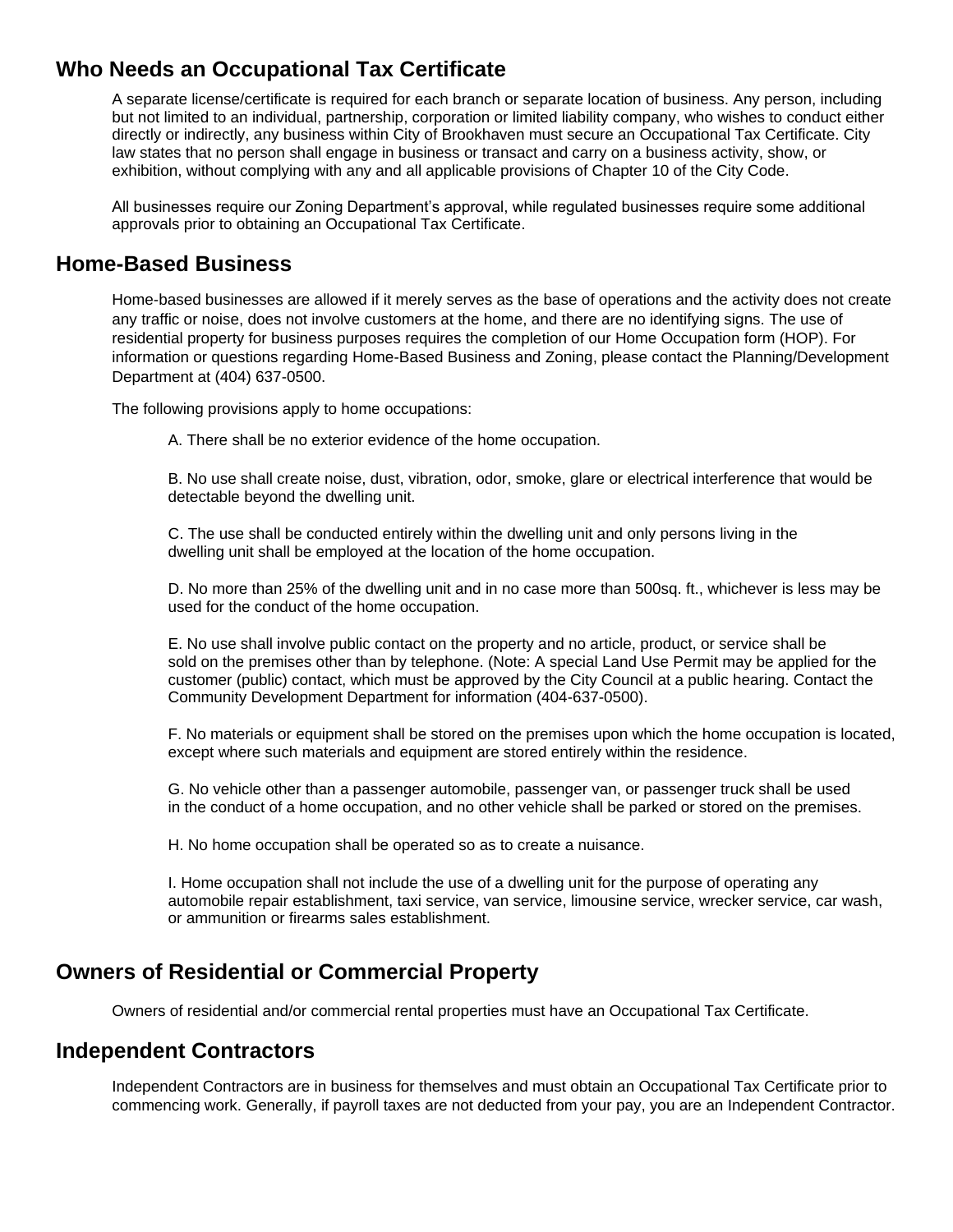# **How to Renew an Occupational Tax Certificate**

## **Renewing Your Application**

Applications may be submitted online at [https://rds.bizlicenseonline.com](https://rds.bizlicenseonline.com/) or print an application from [www.avenuinsights.com.](http://www.avenuinsights.com/)

Complete and submit all required forms and documentation to Avenu to obtain your Occupational Tax Certificate. Please review the Occupational Tax Certificate General Information and Frequently Asked Questions to determine if additional documentation is required for your business. To acquire an occupational tax certificate please follow the instructions below. The items listed below are needed for a complete occupational tax certificate renewal application:

#### **Required for all applicants:**

- ✓ **SAVE Affidavit Form with appropriate identification**
	- #1 U.S. Citizens: Passport, Georgia Driver's License, or Military ID
	- #2 Legal Permanent Residents: Georgia Driver's License and either Permanent Resident Card or Employment Authorization Card

#### ✓ **E-Verify Affidavit**

- ✓ **Copy of applicant's identification**
	- Either Passport, Georgia Driver's License or Military ID

#### ✓ **Payment for the correct fee amount**

• Checks made payable to Tax Trust Account and remitted to:

Brookhaven Occupational License c/o Avenu Insights PO Box 830900 Birmingham, Alabama 35283-0900

#### **Optional depending on business type:**

#### ✓ **Home Occupational Supplemental Form**

- Only needed if business will be operated from home
- ✓ **Copy of the first page of the Certificate of Incorporation**
	- Only needed if business is a Corporation or LLC
- ✓ **Copy of Professional State License**
	- Only if applicable: Attorney's, Physicians, CPA's, Engineering, Architects, Surveyors, Cosmetology, etc.
- ✓ **Copy of health inspection report with the grade and/or fire inspection report**
	- Restaurants Only
- ✓ **Copy of FOG (Fats, Oils, Greases) Compliance Inspection from DeKalb County Dept. of Watershed**
	- Restaurants Only
- ✓ **Massage Regulatory Permit and Massage Work Permit**
	- For those establishments performing massage services pursuant to the Chapter 15 **Ordinance**
- ✓ **Additional Requirements for Pain Management Clinics Form**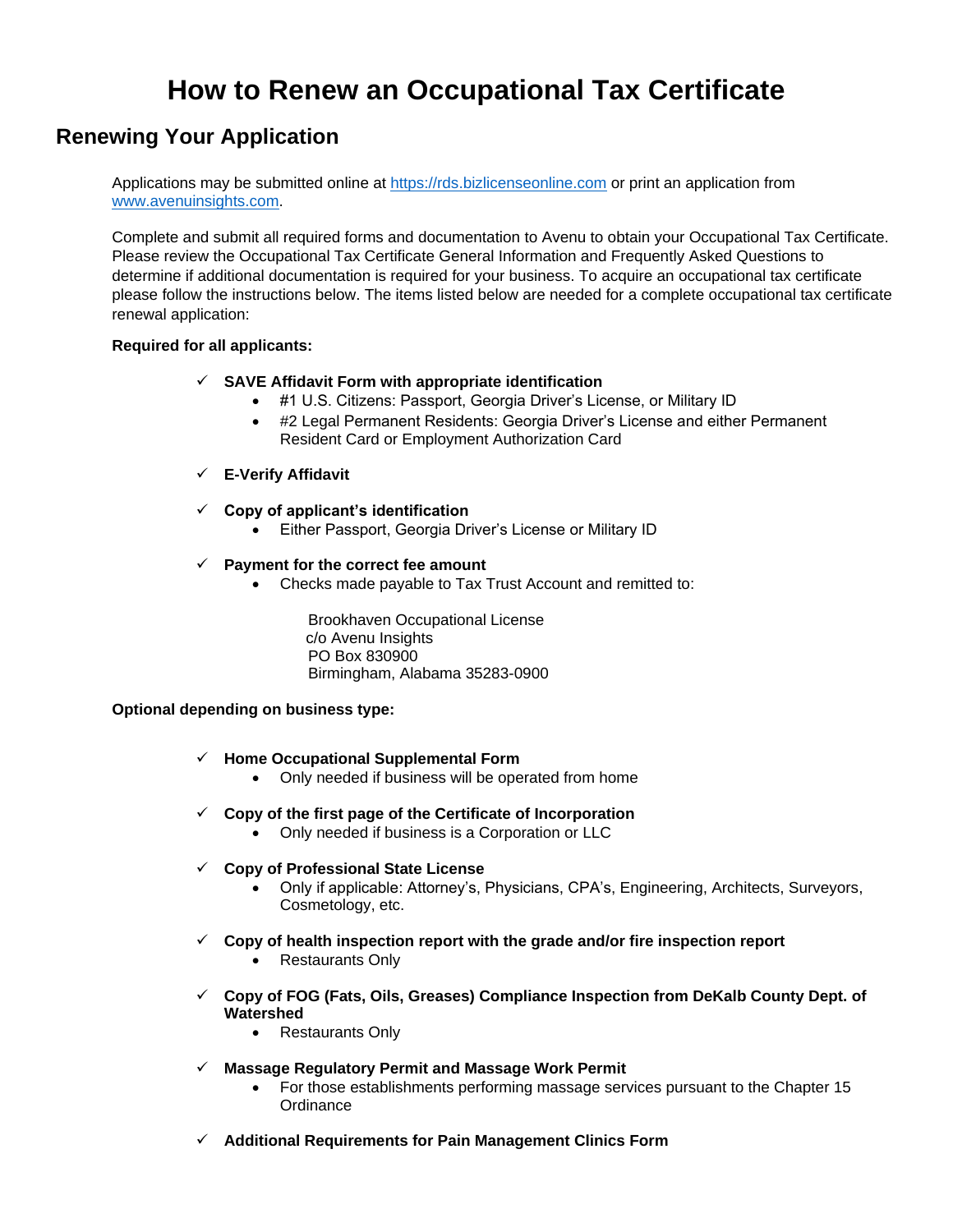#### ✓ **Background Check Consent Form for Pain Management Clinics**

• \$50 fee

Post Office Boxes and mail handling facilities can be used for the mailing address, but cannot be used for a business location. The applicant's residence address must be used if there is no other place of business.

If more than one person is an owner, all owners must be listed. In the case of a corporation, all corporate officers must be listed.

# **Occupational Tax Rates**

Occupational taxes consist of three (3) parts: (1) a \$125.00 base fee, (2) a per owner/employee fee, and (3) a gross receipt tax based on an estimated gross receipts figure.

Listed below are general occupational tax fees only. These fees will not necessarily apply to all business types. Additionally, there may also be other permit, inspection, or background fees depending on your business activity. Your tax class is determined by your NAICS Code. If you do not know your NAICS Code, please call Avenu for assistance. NAICS Codes can also be found at [www.naics.com/search.](http://www.naics.com/search)

### **Gross receipts**

The term "gross receipts means total revenue of the business or practitioner for the period, including without being

limited to the following:

- a) Total income without deduction for the cost of goods sold or expenses incurred
- b) Gain from trading stocks, bonds, capital assets, or instruments of indebtedness.
- c) Proceeds from commissions on the sale of property, goods or services
- d) Proceeds from fees charged for services rendered
- e) Proceeds from rent, interest, royalty or dividend income and
- f) From all other income whatsoever arising from or growing out of the conduct of the business, trade, profession or occupation without any deduction whatsoever.

### **Calculating your fee for your Yearly Occupational Tax**

- Yearly projected Gross Receipts \$20,000 = \$Adjusted Gross Receipts multiplied by appropriate Tax Rate listed below based on your NAICS code.
- Number of Employees multiplied by the appropriate per employee fee listed below
- \$125.00 Base Fee

Total Occupational Tax Fee Due

### **Penalties**

The City of Brookhaven shall assess a penalty in the amount of ten percent (10%) of the amount owed for each calendar year or portion thereof for:

- 1. Failure to pay occupation taxes and administrative fees whendue;
- 2. Failure to file an application no later than April 30<sup>th</sup> of any calendar year, when the business or practitioner was in operation the preceding calendar year.

Delinquent taxes and fees are subject to interest at a rate of 1% percent per month.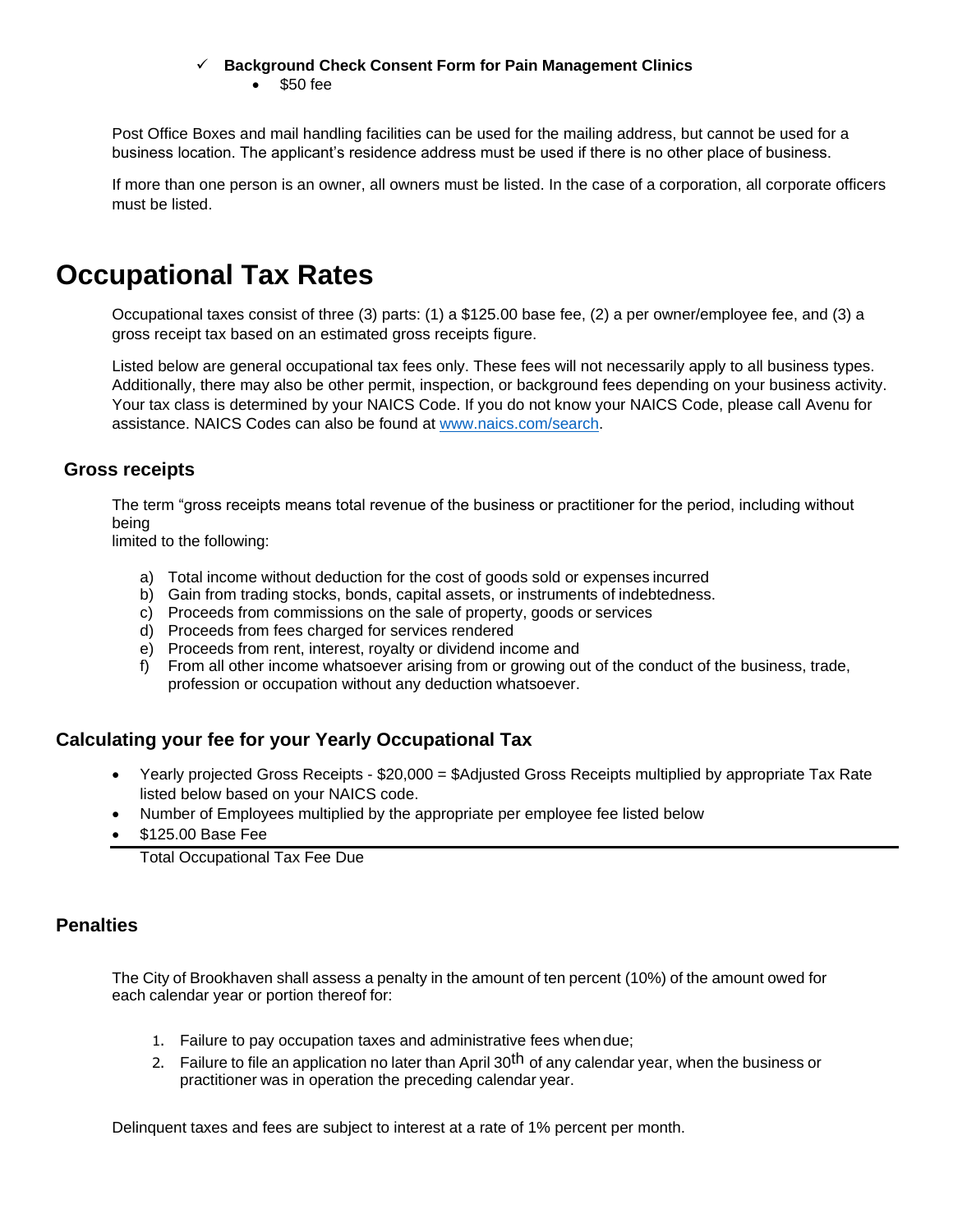Issuance of a business occupational tax certificate is not to be considered as an approval of said business use and in no way confirms that said business meets the requirements of the City of Brookhaven Zoning Resolution of the conditions of zoning approval.

Any incidence of "nonconformity" relating to the above zoning requirements will subject the certificate holder to possible revocation of the certificate.

## **Current Tax Rate -- General**

| Tax Class* | Base Fee | Per Employee Fee | Rate per Dollar Gross Receipts over \$20,000 |
|------------|----------|------------------|----------------------------------------------|
| Class 1    | \$125.00 | \$4.00           | .00027                                       |
| Class 2    | \$125.00 | \$6.00           | .00045                                       |
| Class 3    | \$125.00 | \$8.00           | .00063                                       |
| Class 4    | \$125.00 | \$10.00          | .00081                                       |
| Class 5    | \$125.00 | \$12.00          | .00099                                       |
| Class 6    | \$125.00 | \$14.00          | .00117                                       |

\*Tax Class is determined by your NAICS Code. These can be found at [www.naics.com/search.](http://www.naics.com/search)

## **Current Tax Rate -- NAICS Based**

| <b>INDUSTRY TITLE</b>                                                       | <b>NAICS CODE</b> | <b>TAX</b>     | <b>GROSS</b>         | <b>EMPLOYEE</b> |
|-----------------------------------------------------------------------------|-------------------|----------------|----------------------|-----------------|
|                                                                             | (First 2 digits)  | <b>CLASS</b>   | <b>RECEIPTS RATE</b> | <b>RATE</b>     |
| Agriculture, Forest, Fishing and Hunting                                    | 11                | 3              | .00063               | \$8.00          |
| Mining                                                                      | 21                | 6              | .00117               | \$14.00         |
| <b>Utilities</b>                                                            | 22                | $\overline{2}$ | .00045               | \$6.00          |
| Construction                                                                | 23                | 3              | .00063               | \$8.00          |
| Manufacturing                                                               | $31 - 33$         | 4              | .00081               | \$10.00         |
| Wholesale and Trade                                                         | 42-45             | 3              | .00063               | \$8.00          |
| <b>Transportation and Warehousing</b>                                       | 48-49             | 3              | .00063               | \$8.00          |
| Information                                                                 | 51                | 6              | .00117               | \$14.00         |
| Finance and Insurance                                                       | 52                | 6              | .00117               | \$14.00         |
| Real Estate Rental and Leasing                                              | 53                | 6              | .00117               | \$14.00         |
| Professional, Scientific, and Technical Services                            | 54                | 6              | .00117               | \$14.00         |
| Management of Companies and Enterprises                                     | 55                | 5              | .00099               | \$12.00         |
| Administrative and Support and Waste Management<br>and Remediation Services | 56                | 6              | .00117               | \$14.00         |
| <b>Educational Services</b>                                                 | 61                | 6              | .00117               | \$14.00         |
| <b>Health Care and Social Assistance</b>                                    | 62                | 6              | .00117               | \$14.00         |
| Arts, Entertainment and Recreation                                          | 71                | 5              | .00099               | \$12.00         |
| Accommodation, Food Services and Drinking Places                            | 72                | 3              | .00063               | \$8.00          |
| <b>Other Services</b>                                                       | 81                | 6              | .00117               | \$14.00         |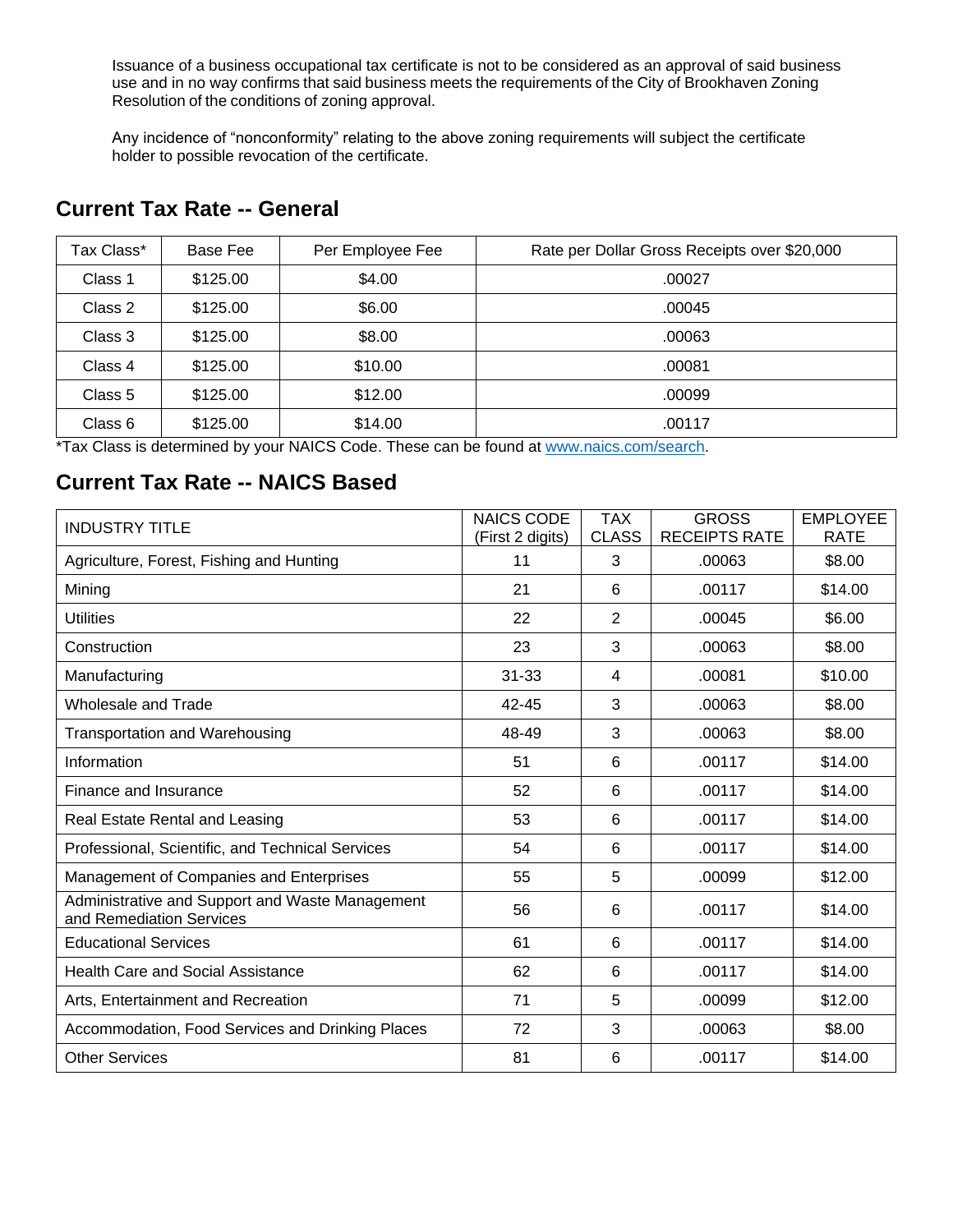## **Certification Requirement/Other Regulated Businesses**

If you wish to operate any of the following types of businesses, additional documentation may be required. All business types listed below will require additional review, approval or a permit. Businesses are subject to review and approval by any or all of the following: Business Licensing, City Council, Fire Department, Police Department, Planning and Zoning. Certain businesses will also be required to submit to a Law Department review.

| 1. |                                                                              |  |
|----|------------------------------------------------------------------------------|--|
| 2. |                                                                              |  |
| 3. |                                                                              |  |
| 4. |                                                                              |  |
| 5. |                                                                              |  |
| 6. |                                                                              |  |
| 7. |                                                                              |  |
| 8. |                                                                              |  |
| 9. |                                                                              |  |
|    |                                                                              |  |
|    |                                                                              |  |
|    |                                                                              |  |
|    |                                                                              |  |
|    |                                                                              |  |
|    |                                                                              |  |
|    |                                                                              |  |
|    |                                                                              |  |
|    |                                                                              |  |
|    |                                                                              |  |
|    | 20. Massage Establishment/Parlor State License, Police Background Clearance  |  |
|    |                                                                              |  |
|    |                                                                              |  |
|    |                                                                              |  |
|    | 24. Peddler/Door to Door Sales/Solicitor                                     |  |
|    |                                                                              |  |
|    |                                                                              |  |
|    |                                                                              |  |
|    |                                                                              |  |
|    |                                                                              |  |
|    |                                                                              |  |
|    | 31. Private Patrol/Security GuardsState License, Police Background Clearance |  |
|    |                                                                              |  |
|    |                                                                              |  |
|    |                                                                              |  |
|    |                                                                              |  |
|    |                                                                              |  |
|    |                                                                              |  |
|    |                                                                              |  |
|    |                                                                              |  |

Completed applications should be delivered or mailed to our mailing address. The application becomes effective when all necessary approvals have been received. The business license certificate will be mailed normally within 2 to 5 business days after approvals and processing has completed.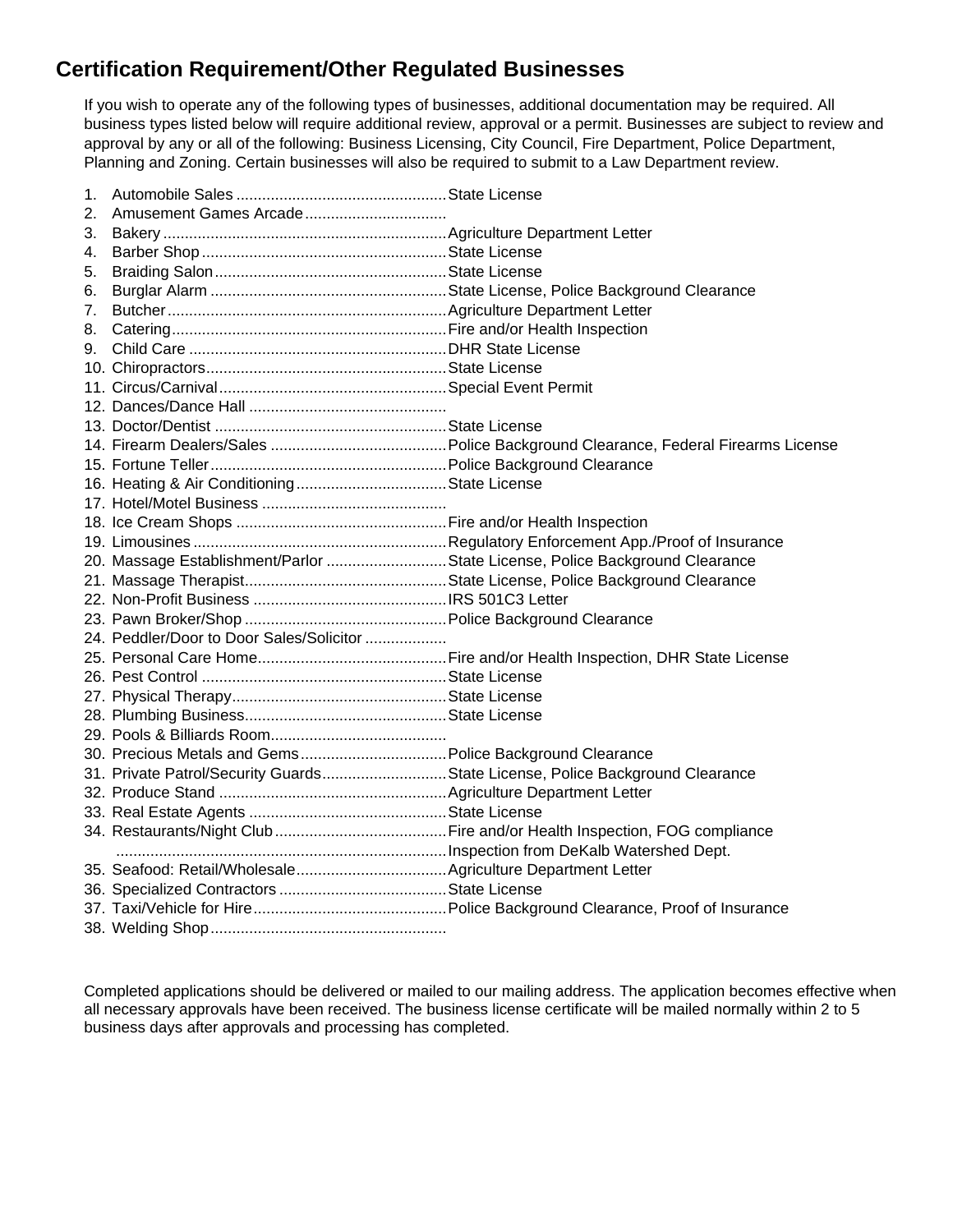# **Important Information about Occupational Tax Certificates**

## **Change of Business Activity, Business Location or Ownership**

An occupational tax certificate is nontransferable. The certificate is terminated when business ownership changes. Changes in location or business activity/description require zoning approval. Advise Avenu immediately of any changes to your business registration application, especially if the business has ceased to operate. Applicable forms are located on our website at [www.avenuinsights.com.](http://www.avenuinsights.com/)

## **Posting of Occupational Tax Certificate**

All occupational tax certificates must be displayed on the premise of the place of business. It must be posted in a conspicuous place and open to public viewing.

### **Occupational Tax is Payable in Advance**

Payment must be made on or before commencement of business activity. Payment is for the privilege of conducting business in the periods ahead. Applicants shall provide an estimate of their gross receipts and number of employees for the rest of the year. The estimate will be changed to actual figures when renewed for the following year.

### **Occupational Tax Renewals**

Once your business has obtained an occupational tax certificate, a courtesy renewal notice will automatically be mailed to you at the beginning of each year, generally the first week in January. Renewal Forms should be completed and returned prior to the date on the renewal form. If you do not receive a renewal notice, please contact Avenu.

#### *Failure to receive a renewal notice does not relieve the business ownership of responsibility to renew the business registration.*

Occupational Tax Certificate renewal payments are due by April 30th of each year and the tax must be paid by April 30th to avoid late penalties and interest. See penalty information under Occupational Tax Rates for more information.

# **Regulated Businesses & Privilege Licenses**

### **Alcoholic Beverages**

All New applicants must apply at City Hall. Sunday Sales Permits must be approved by the city. Renewals should be direct to Avenu for processing. If licenses are not renewed by December 31<sup>st</sup>, the application will be considered a new occupational license and be required to undergo the formal approvals required.

The business licensing section processes all alcohol beverage licenses and annual renewals. In addition to zoning approval and other requirements, alcohol related business must have an occupational tax certificate. The applicant/licensee and all owners with ten percent (10%) or more must pass a background investigation as conducted by the City of Brookhaven. All information must be provided in duplicate. Other documentation required includes: 1) drivers' license, and 2) two original pictures. Public Safety and the Finance Department enforce the alcohol rules and regulation, and the Finance Department issues permits for employees to work in alcohol related businesses. If your business plans to sell or serve alcohol beverages, please contact the Finance Department at (404) 637-0500.

Please see the Alcohol Beverage ordinance and the Significant Changes to Alcoholic Beverage Ordinance for more information.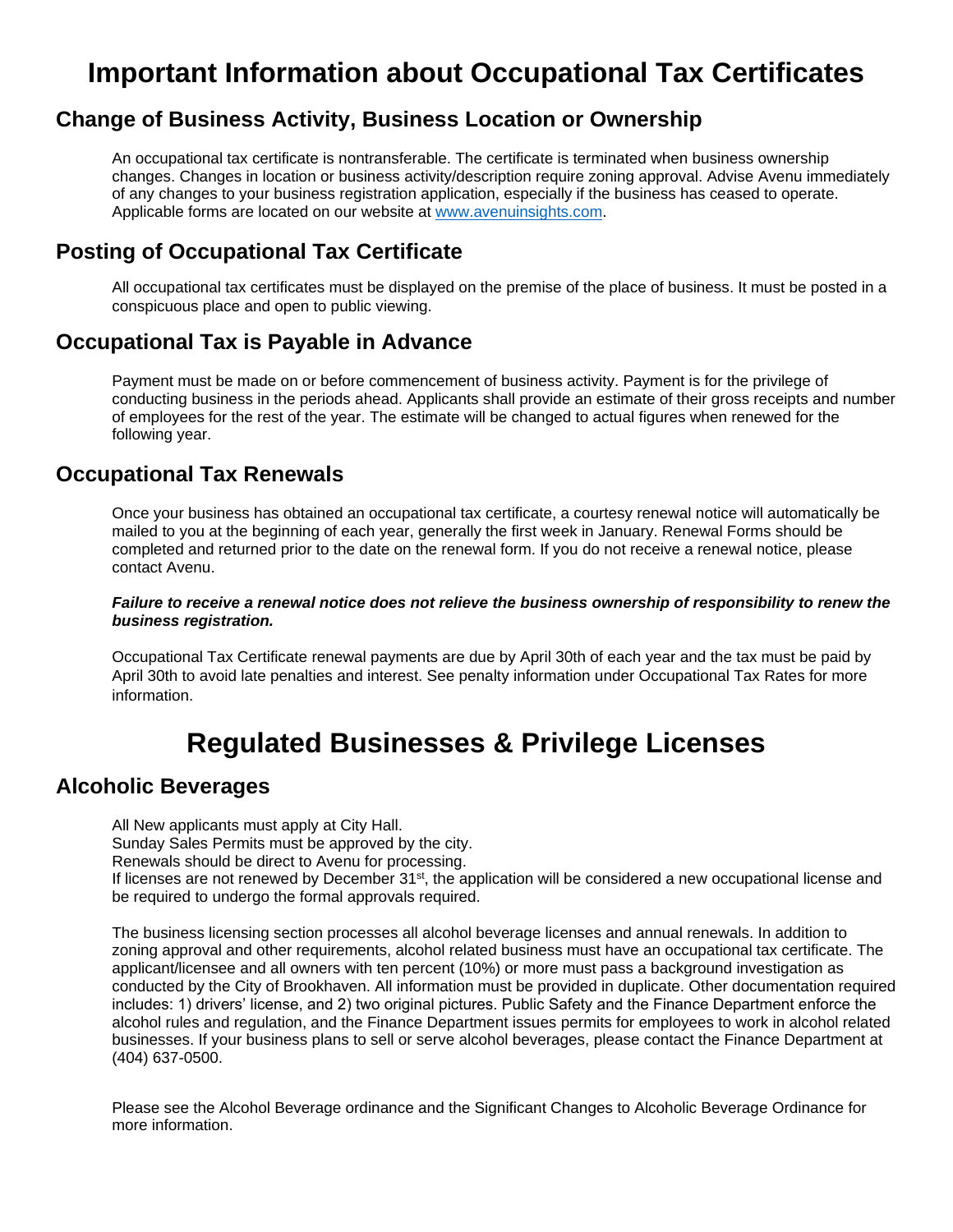## **Adult Establishment License**

In addition to zoning approval requirements, all applications for sexually oriented businesses, as defined by Brookhaven City Code, will be reviewed by the Finance Department. For additional information, please contact the Finance Department at (404) 637-0500.

## **Special Permits (Temporary/Special Event Licensing)**

All special permits such as the list below must apply directly at City Hall for their occupational license.

Boxing and wrestling matches **Carnivals** Dances Farmers Markets Merry-go-rounds Portable skating rinks Bankruptcy selling Traveling exhibitions Traveling promotional enterprises Traveling theatrical promoters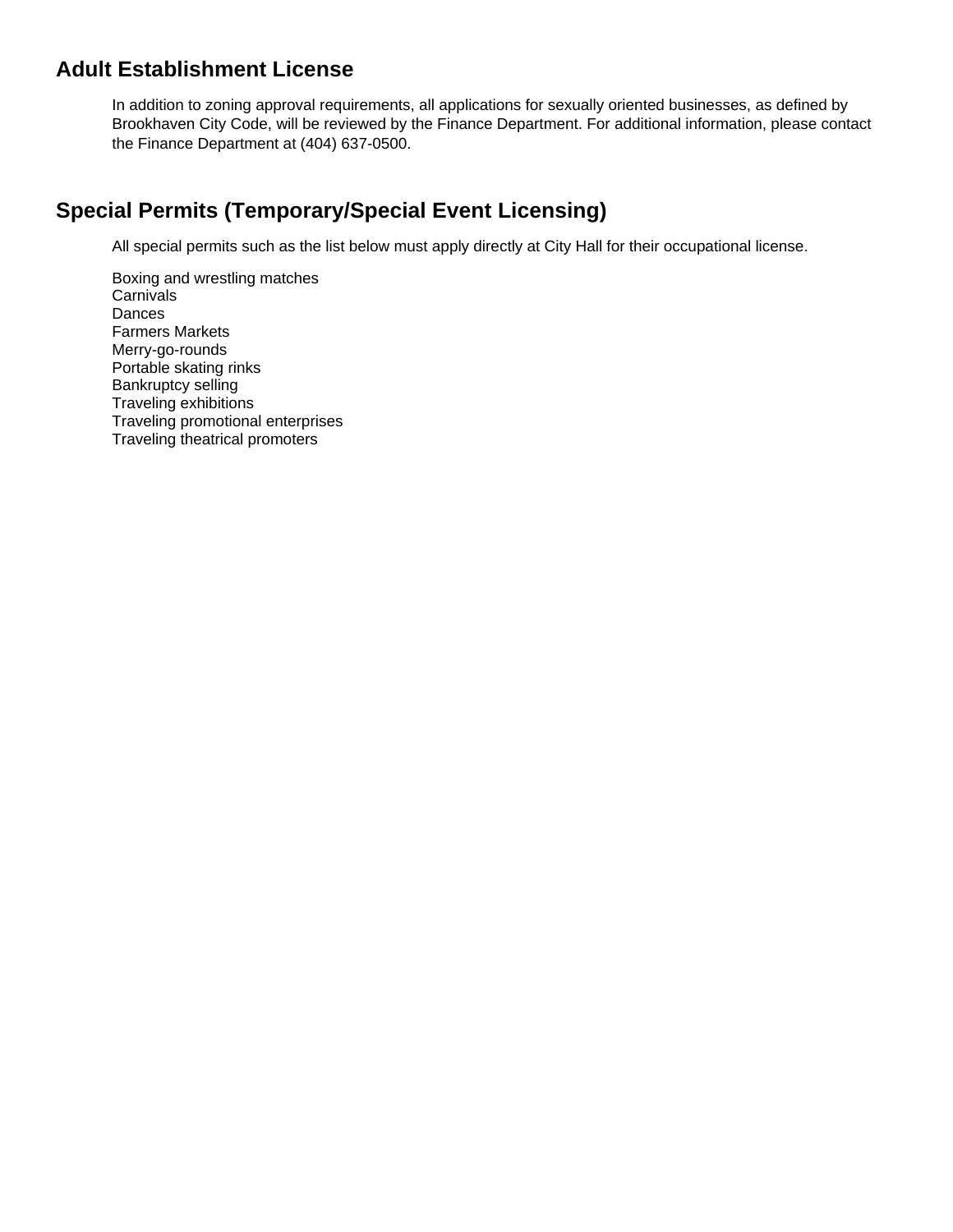| <b>Schedule No.</b> | <b>Schedule Description</b>                       | Rate    |
|---------------------|---------------------------------------------------|---------|
| 11.03               | Agriculture, Forest, Fishing and Hunting          | 0.00063 |
| 11111.03            | Soybean Farming                                   | 0.00063 |
| 11114.03            | <b>Wheat Farming</b>                              | 0.00063 |
| 11115.03            | Corn Farming                                      | 0.00063 |
| 11116.03            | <b>Rice Farming</b>                               | 0.00063 |
| 11132.03            | Citrus (except Orange) Groves                     | 0.00063 |
| 11191.03            | <b>Tobacco Farming</b>                            | 0.00063 |
| 11192.03            | <b>Cotton Farming</b>                             | 0.00063 |
| 11193.03            | Sugarcane Farming                                 | 0.00063 |
| 11221.03            | Hog and Pig Farming                               | 0.00063 |
| 11231.03            | <b>Chicken Egg Production</b>                     | 0.00063 |
| 11232.03            | Broilers and Other Meat Type Chicken Production   | 0.00063 |
| 11233.03            | <b>Turkey Production</b>                          | 0.00063 |
| 11234.03            | <b>Poultry Hatcheries</b>                         | 0.00063 |
| 11239.03            | <b>Other Poultry Production</b>                   | 0.00063 |
| 11242.03            | Goat Farming                                      | 0.00063 |
| 11299.03            | All Other Animal Production                       | 0.00063 |
| 11421.03            | Hunting and Trapping                              | 0.00063 |
| 11521.03            | Support Activities for Animal Production          | 0.00063 |
| 11531.03            | <b>Support Activities for Forestry</b>            | 0.00063 |
| 111211.03           | Potato Farming                                    | 0.00063 |
| 111219.03           | Other Vegetable (except Potato) and Melon Farming | 0.00063 |
| 111332.03           | <b>Grape Vineyards</b>                            | 0.00063 |
| 111334.03           | Berry (except Strawberry) Farming                 | 0.00063 |
| 111335.03           | <b>Tree Nut Farming</b>                           | 0.00063 |
| 111336.03           | Fruit and Tree Nut Combination Farming            | 0.00063 |
| 111339.03           | Other Non-citrus Fruit Farming                    | 0.00063 |
| 111419.03           | Other Food Crops Grown Under Cover                | 0.00063 |
| 111421.03           | Nursery and Tree Production                       | 0.00063 |
| 111422.03           | <b>Floriculture Production</b>                    | 0.00063 |
| 111998.03           | All Other Miscellaneous Crop Farming              | 0.00063 |
| 112111.03           | Beef Cattle Ranching and Farming                  | 0.00063 |
| 112112.03           | <b>Cattle Feedlots</b>                            | 0.00063 |
| 112511.03           | Finfish Farming and Fish Hatcheries               | 0.00063 |
| 112519.03           | Other Animal Aquaculture                          | 0.00063 |
| 112910.03           | Apiculture                                        | 0.00063 |
| 113310.03           | Logging                                           | 0.00063 |
| 114112.03           | <b>Shellfish Fishing</b>                          | 0.00063 |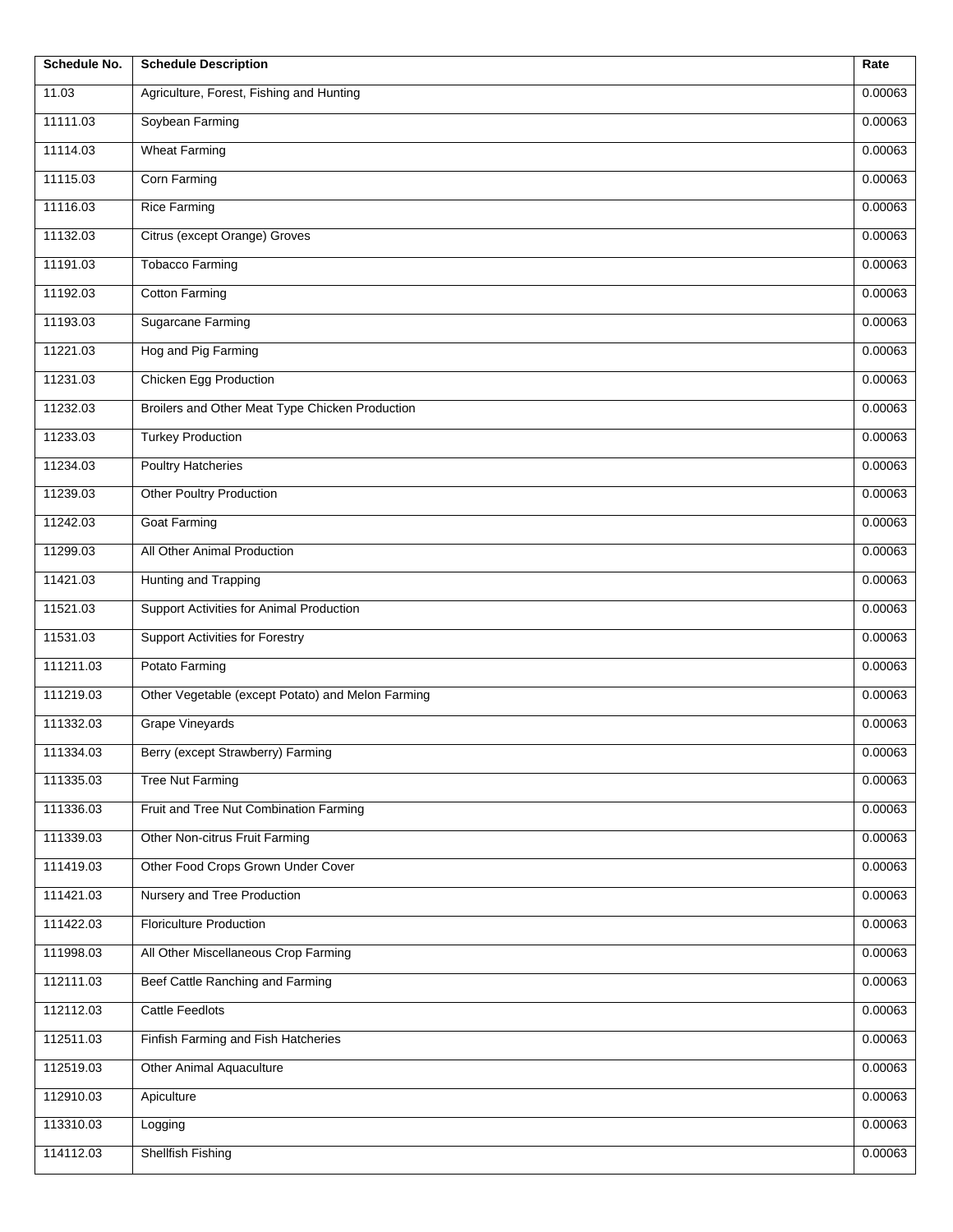| Schedule No. | <b>Schedule Description</b>                         | Rate    |
|--------------|-----------------------------------------------------|---------|
| 115111.03    | <b>Cotton Ginning</b>                               | 0.00063 |
| 115112.03    | Soil Preparation, Planting, and Cultivating         | 0.00063 |
| 115113.03    | Crop Harvesting, Primarily By Machine               | 0.00063 |
| 115114.03    | Postharvest Crop Activities (except Cotton Ginning) | 0.00063 |
| 115115.03    | Farm Labor Contractors and Crew Leaders             | 0.00063 |
| 115116.03    | Farm Management Services                            | 0.00063 |
| 21.06        | Mining                                              | 0.00117 |
| 2122.06      | <b>Metal Ore Mining</b>                             | 0.00117 |
| 21111.06     | Oil and Gas Extraction                              | 0.00117 |
| 21221.06     | Iron Ore Mining                                     | 0.00117 |
| 21222.06     | Gold Ore and Silver Ore Mining                      | 0.00117 |
| 21223.06     | Copper, Nickel, Lead, and Zinc Mining               | 0.00117 |
| 21229.06     | <b>Other Metal Ore Mining</b>                       | 0.00117 |
| 211111.06    | Crude Petroleum and Natural Gas Extraction          | 0.00117 |
| 211112.06    | Natural Gas Liquid Extraction                       | 0.00117 |
| 212111.06    | Bituminous Coal and Lignite Surface Mining          | 0.00117 |
| 212112.06    | <b>Bituminous Coal Underground Mining</b>           | 0.00117 |
| 212113.06    | Anthracite Mining                                   | 0.00117 |
| 212221.06    | <b>Gold Ore Mining</b>                              | 0.00117 |
| 212222.06    | <b>Silver Ore Mining</b>                            | 0.00117 |
| 212231.06    | Lead Ore and Zinc Ore Mining                        | 0.00117 |
| 212234.06    | Copper Ore and Nickel Ore Mining                    | 0.00117 |
| 212291.06    | Uranium-Radium-Vanadium Ore Mining                  | 0.00117 |
| 212299.06    | All Other Metal Ore Mining                          | 0.00117 |
| 212311.06    | Dimension Stone Mining and Quarrying                | 0.00117 |
| 212312.06    | Crushed and Broken Limestone Mining and Quarrying   | 0.00117 |
| 212313.06    | Crushed and Broken Granite Mining and Quarrying     | 0.00117 |
| 212319.06    | Other Crushed and Broken Stone Mining and Quarrying | 0.00117 |
| 212321.06    | <b>Construction Sand and Gravel Mining</b>          | 0.00117 |
| 212322.06    | <b>Industrial Sand Mining</b>                       | 0.00117 |
| 212324.06    | Kaolin and Ball Clay Mining                         | 0.00117 |
| 212325.06    | Clay and Ceramic and Refractory Minerals Mining     | 0.00117 |
| 212391.06    | Potash, Soda, and Borate Mineral Mining             | 0.00117 |
| 212392.06    | Phosphate Rock Mining                               | 0.00117 |
| 212393.06    | Other Chemical and Fertilizer Mineral Mining        | 0.00117 |
| 213111.06    | Drilling Oil and Gas Wells                          | 0.00117 |
| 213112.06    | Support Activities for Oil and Gas Operations       | 0.00117 |
| 213113.06    | Support Activities for Coal Mining                  | 0.00117 |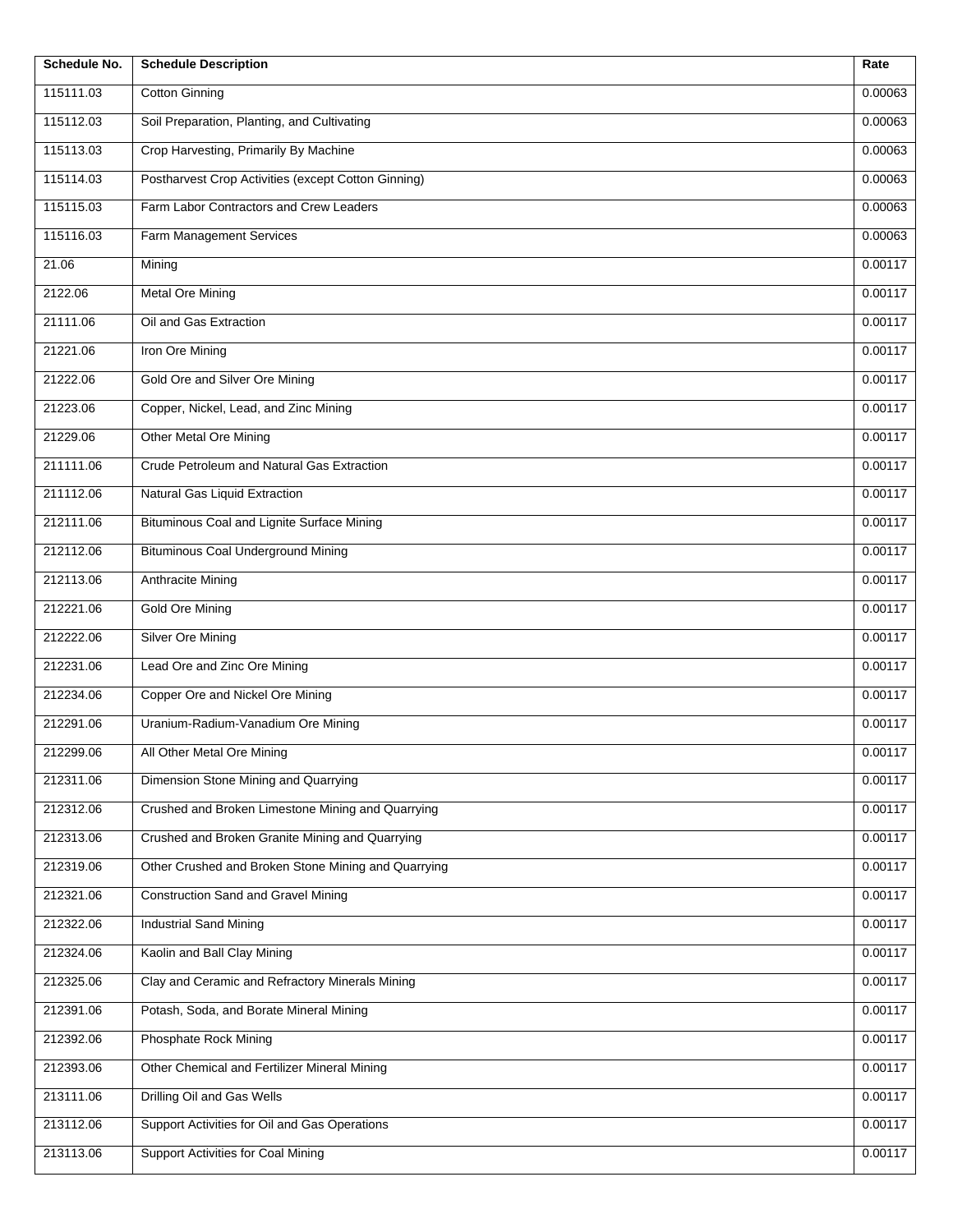| Schedule No. | <b>Schedule Description</b>                                        | Rate    |
|--------------|--------------------------------------------------------------------|---------|
| 22.02        | <b>Utilities</b>                                                   | 0.00045 |
| 22121.02     | <b>Natural Gas Distribution</b>                                    | 0.00045 |
| 22131.02     | Water Supply and Irrigation Systems                                | 0.00045 |
| 22132.02     | <b>Sewage Treatment Facilities</b>                                 | 0.00045 |
| 23.03        | Construction                                                       | 0.00063 |
| 23611.03     | <b>Residential Building Construction</b>                           | 0.00063 |
| 23835.03     | <b>Finish Carpentry Contractors</b>                                | 0.00063 |
| 236115.03    | New Single-Family Housing Construction (except Operative Builders) | 0.00063 |
| 236116.03    | New Multifamily Housing Construction (except Operative Builders)   | 0.00063 |
| 236117.03    | New Housing Operative Builders                                     | 0.00063 |
| 236118.03    | <b>Residential Remodelers</b>                                      | 0.00063 |
| 236210.03    | <b>Industrial Building Construction</b>                            | 0.00063 |
| 236220.03    | Commercial and Institutional Building Construction                 | 0.00063 |
| 237110.03    | Water and Sewer Line and Related Structures Construction           | 0.00063 |
| 237130.03    | Power and Communication Line and Related Structures Construction   | 0.00063 |
| 237210.03    | <b>Land Subdivision</b>                                            | 0.00063 |
| 237310.03    | Highway, Street, and Bridge Construction                           | 0.00063 |
| 237990.03    | Other Heavy and Civil Engineering Construction                     | 0.00063 |
| 238110.03    | Poured Concrete Foundation and Structure Contractors               | 0.00063 |
| 238120.03    | Structural Steel and Precast Concrete Contractors                  | 0.00063 |
| 238130.03    | <b>Framing Contractors</b>                                         | 0.00063 |
| 238140.03    | <b>Masonry Contractors</b>                                         | 0.00063 |
| 238150.03    | Glass and Glazing Contractors                                      | 0.00063 |
| 238160.03    | Roofing Contractors                                                | 0.00063 |
| 238190.03    | Other Foundation, Structure, and Building Exterior Contractors     | 0.00063 |
| 238210.03    | <b>Electrical Contractors</b>                                      | 0.00063 |
| 238220.03    | Plumbing, Heating, and Air-Conditioning Contractors                | 0.00063 |
| 238290.03    | Other Building Equipment Contractors                               | 0.00063 |
| 238310.03    | Drywall and Insulation Contractors                                 | 0.00063 |
| 238320.03    | Painting and Wall Covering Contractors                             | 0.00063 |
| 238330.03    | <b>Flooring Contractors</b>                                        | 0.00063 |
| 238340.03    | Tile and Terrazzo Contractors                                      | 0.00063 |
| 238390.03    | Other Building Finishing Contractors                               | 0.00063 |
| 238910.03    | <b>Site Preparation Contractors</b>                                | 0.00063 |
| 238990.03    | All Other Specialty Trade Contractors                              | 0.00063 |
| 31.04        | Manufacturing NAICS Begin With 31                                  | 0.00081 |
| 3152.04      | Cut and Sew Apparel Manufacturing                                  | 0.00081 |
| 31123.04     | <b>Breakfast Cereal Manufacturing</b>                              | 0.00081 |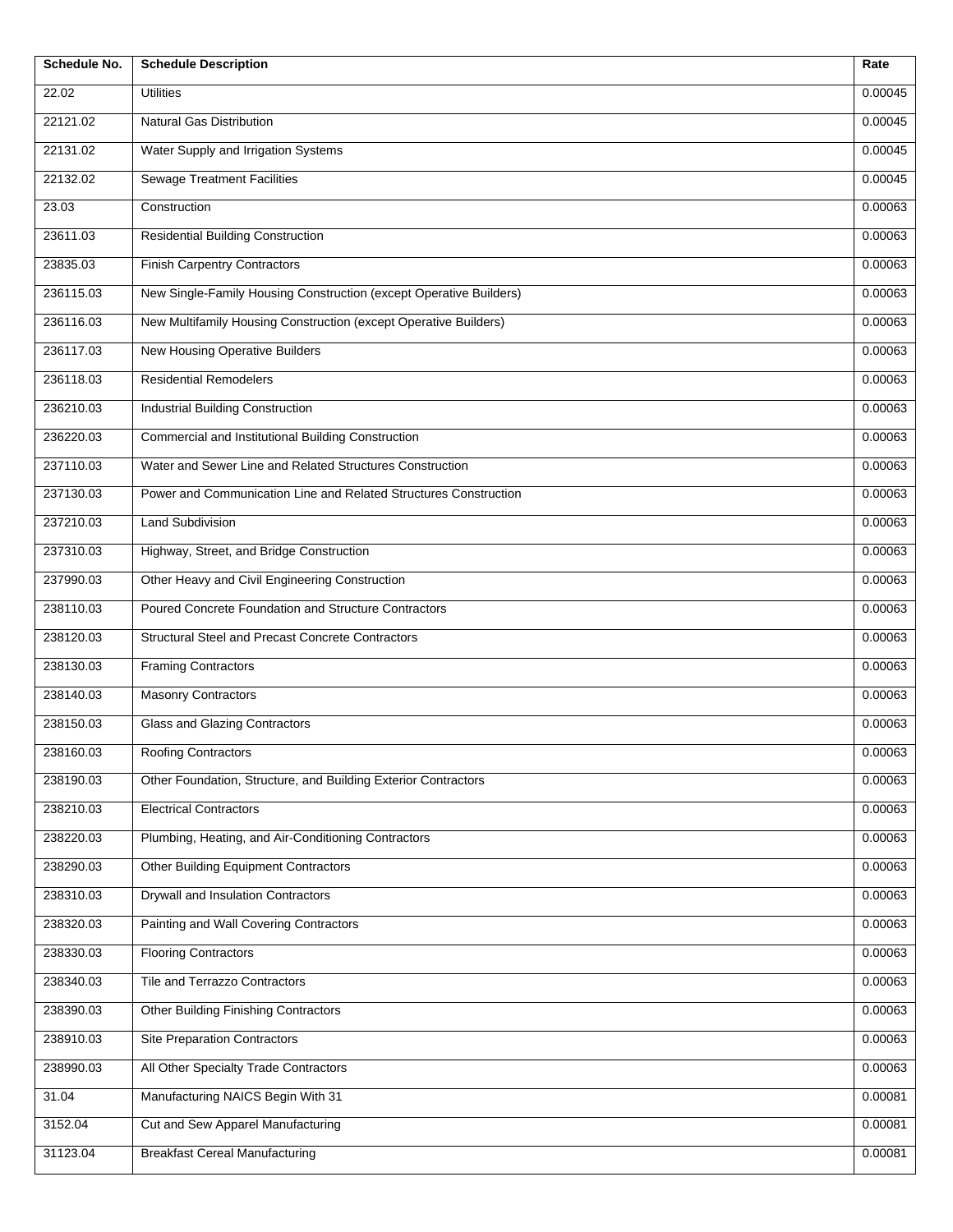| Schedule No. | <b>Schedule Description</b>                                | Rate    |
|--------------|------------------------------------------------------------|---------|
| 31134.04     | Nonchocolate Confectionery Manufacturing                   | 0.00081 |
| 31183.04     | Tortilla Manufacturing                                     | 0.00081 |
| 31214.04     | <b>Distilleries</b>                                        | 0.00081 |
| 31221.04     | <b>Tobacco Stemming and Redrying</b>                       | 0.00081 |
| 31321.04     | <b>Broadwoven Fabric Mills</b>                             | 0.00081 |
| 31323.04     | Nonwoven Fabric Mills                                      | 0.00081 |
| 31332.04     | <b>Fabric Coating Mills</b>                                | 0.00081 |
| 31411.04     | Carpet and Rug Mills                                       | 0.00081 |
| 31599.04     | Apparel Accessories and Other Apparel Manufacturing        | 0.00081 |
| 31611.04     | Leather and Hide Tanning and Finishing                     | 0.00081 |
| 311111.04    | Dog and Cat Food Manufacturing                             | 0.00081 |
| 311119.04    | Other Animal Food Manufacturing                            | 0.00081 |
| 311211.04    | <b>Flour Milling</b>                                       | 0.00081 |
| 311212.04    | <b>Rice Milling</b>                                        | 0.00081 |
| 311213.04    | Malt Manufacturing                                         | 0.00081 |
| 311221.04    | Wet Corn Milling                                           | 0.00081 |
| 311222.04    | Soybean Processing                                         | 0.00081 |
| 311223.04    | <b>Other Oilseed Processing</b>                            | 0.00081 |
| 311225.04    | Fats and Oils Refining and Blending                        | 0.00081 |
| 311311.04    | <b>Sugarcane Mills</b>                                     | 0.00081 |
| 311313.04    | <b>Beet Sugar Manufacturing</b>                            | 0.00081 |
| 311352.04    | Confectionery Manufacturing From Purchased Chocolate       | 0.00081 |
| 311411.04    | Frozen Fruit, Juice, and Vegetable Manufacturing           | 0.00081 |
| 311412.04    | Frozen Specialty Food Manufacturing                        | 0.00081 |
| 311421.04    | Fruit and Vegetable Canning                                | 0.00081 |
| 311422.04    | <b>Specialty Canning</b>                                   | 0.00081 |
| 311423.04    | Dried and Dehydrated Food Manufacturing                    | 0.00081 |
| 311511.04    | Fluid Milk Manufacturing                                   | 0.00081 |
| 311512.04    | <b>Creamery Butter Manufacturing</b>                       | 0.00081 |
| 311513.04    | <b>Cheese Manufacturing</b>                                | 0.00081 |
| 311514.04    | Dry, Condensed, and Evaporated Dairy Product Manufacturing | 0.00081 |
| 311520.04    | Ice Cream and Frozen Dessert Manufacturing                 | 0.00081 |
| 311611.04    | Animal (except Poultry) Slaughtering                       | 0.00081 |
| 311613.04    | Rendering and Meat Byproduct Processing                    | 0.00081 |
| 311615.04    | <b>Poultry Processing</b>                                  | 0.00081 |
| 311711.04    | Seafood Canning                                            | 0.00081 |
| 311712.04    | Fresh and Frozen Seafood Processing                        | 0.00081 |
| 311811.04    | <b>Retail Bakeries</b>                                     | 0.00081 |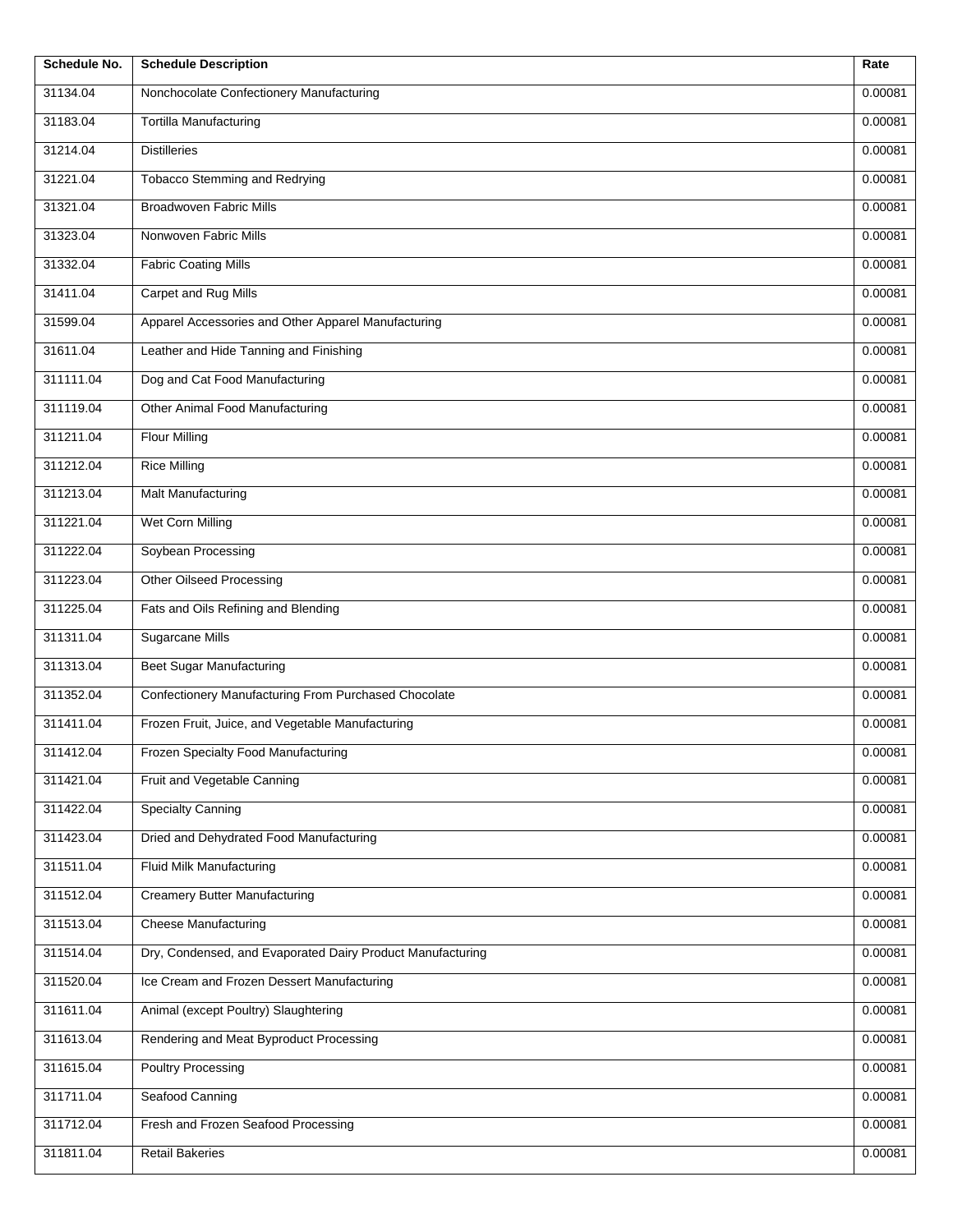| Schedule No. | <b>Schedule Description</b>                                       | Rate    |
|--------------|-------------------------------------------------------------------|---------|
| 311812.04    | <b>Commercial Bakeries</b>                                        | 0.00081 |
| 311813.04    | Frozen Cakes, Pies, and Other Pastries Manufacturing              | 0.00081 |
| 311821.04    | Cookie and Cracker Manufacturing                                  | 0.00081 |
| 311822.04    | Flour Mixes and Dough Manufacturing from Purchased Flour          | 0.00081 |
| 311823.04    | Dry Pasta Manufacturing                                           | 0.00081 |
| 311911.04    | Roasted Nuts and Peanut Butter Manufacturing                      | 0.00081 |
| 311919.04    | Other Snack Food Manufacturing                                    | 0.00081 |
| 311920.04    | Coffee and Tea Manufacturing                                      | 0.00081 |
| 311942.04    | Spice and Extract Manufacturing                                   | 0.00081 |
| 311999.04    | All Other Miscellaneous Food Manufacturing                        | 0.00081 |
| 312111.04    | Soft Drink Manufacturing                                          | 0.00081 |
| 312112.04    | <b>Bottled Water Manufacturing</b>                                | 0.00081 |
| 312113.04    | Ice Manufacturing                                                 | 0.00081 |
| 312120.04    | <b>Breweries</b>                                                  | 0.00081 |
| 312130.04    | Wineries                                                          | 0.00081 |
| 312221.04    | <b>Cigarette Manufacturing</b>                                    | 0.00081 |
| 312229.04    | Other Tobacco Product Manufacturing                               | 0.00081 |
| 313111.04    | Yarn Spinning Mills                                               | 0.00081 |
| 313112.04    | Yarn Texturizing, Throwing, and Twisting Mills                    | 0.00081 |
| 313221.04    | Narrow Fabric Mills                                               | 0.00081 |
| 313222.04    | Schiffli Machine Embroidery                                       | 0.00081 |
| 313241.04    | Weft Knit Fabric Mills                                            | 0.00081 |
| 313249.04    | Other Knit Fabric and Lace Mills                                  | 0.00081 |
| 313310.04    | Textile and Fabric Finishing (except Broadwoven Fabric) Mills     | 0.00081 |
| 313311.04    | <b>Broadwoven Fabric Finishing Mills</b>                          | 0.00081 |
| 314120.04    | <b>Curtain and Linen Mills</b>                                    | 0.00081 |
| 314121.04    | <b>Curtain and Drapery Mills</b>                                  | 0.00081 |
| 314129.04    | Other Household Textile Product Mills                             | 0.00081 |
| 314911.04    | <b>Textile Bag Mills</b>                                          | 0.00081 |
| 314912.04    | Canvas and Related Product Mills                                  | 0.00081 |
| 314991.04    | Rope, Cordage, and Twine Mills                                    | 0.00081 |
| 314992.04    | Tire Cord and Tire Fabric Mills                                   | 0.00081 |
| 314999.04    | All Other Miscellaneous Textile Product Mills                     | 0.00081 |
| 315191.04    | Outerwear Knitting Mills                                          | 0.00081 |
| 315210.04    | Cut and Sew Apparel Contractors                                   | 0.00081 |
| 315211.04    | Men's and Boys' Cut and Sew Apparel Contractors                   | 0.00081 |
| 315212.04    | Women's, Girls', and Infants' Cut and Sew Apparel Contractors     | 0.00081 |
| 315221.04    | Men's and Boys' Cut and Sew Underwear and Nightwear Manufacturing | 0.00081 |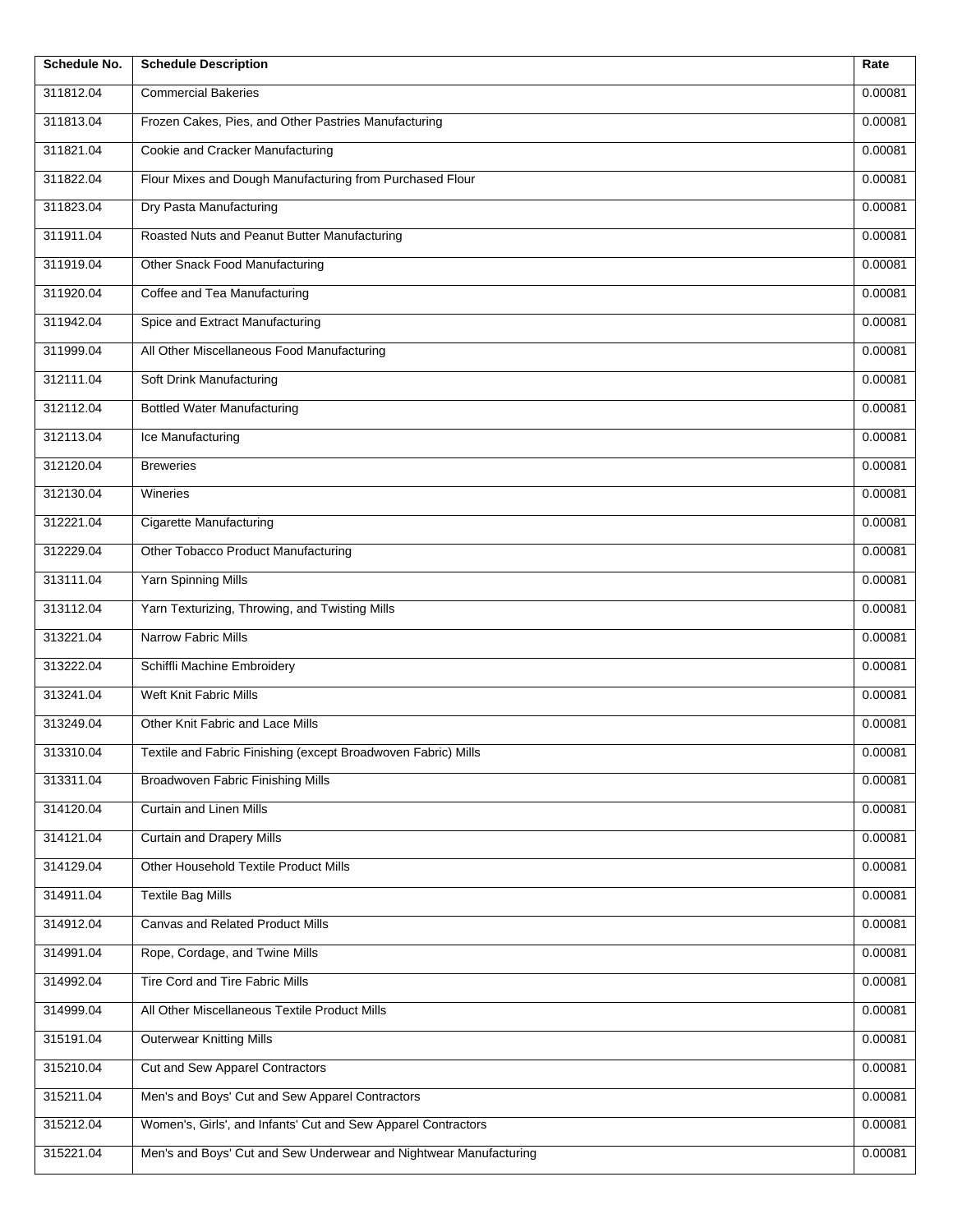| Schedule No. | <b>Schedule Description</b>                                                      | Rate    |
|--------------|----------------------------------------------------------------------------------|---------|
| 315222.04    | Men's and Boys' Cut and Sew Suit, Coat, and Overcoat Manufacturing               | 0.00081 |
| 315225.04    | Men's and Boys' Cut and Sew Work Clothing Manufacturing                          | 0.00081 |
| 315231.04    | Women's and Girls' Cut and Sew Lingerie, Loungewear, and Nightwear Manufacturing | 0.00081 |
| 315232.04    | Women's and Girls' Cut and Sew Blouse and Shirt Manufacturing                    | 0.00081 |
| 315233.04    | Women's and Girls' Cut and Sew Dress Manufacturing                               | 0.00081 |
| 315292.04    | Fur and Leather Apparel Manufacturing                                            | 0.00081 |
| 315299.04    | All Other Cut and Sew Apparel Manufacturing                                      | 0.00081 |
| 315993.04    | Men's and Boys' Neckwear Manufacturing                                           | 0.00081 |
| 315999.04    | Other Apparel Accessories and Other Apparel Manufacturing                        | 0.00081 |
| 316211.04    | Rubber and Plastics Footwear Manufacturing                                       | 0.00081 |
| 316212.04    | <b>House Slipper Manufacturing</b>                                               | 0.00081 |
| 316213.04    | Men's Footwear (except Athletic) Manufacturing                                   | 0.00081 |
| 316214.04    | Women's Footwear (except Athletic) Manufacturing                                 | 0.00081 |
| 316991.04    | Luggage Manufacturing                                                            | 0.00081 |
| 316992.04    | Women's Handbag and Purse Manufacturing                                          | 0.00081 |
| 316993.04    | Personal Leather Good (except Women's Handbag and Purse) Manufacturing           | 0.00081 |
| 316999.04    | All Other Leather Good Manufacturing                                             | 0.00081 |
| 32.04        | Manufacturing NAICS Begin With 32                                                | 0.00081 |
| 3231.04      | <b>Printing and Related Support Activities</b>                                   | 0.00081 |
| 3253.04      | Pesticide, Fertilizer, and Other Agricultural Chemical Manufacturing             | 0.00081 |
| 3256.04      | Soap, Cleaning Compound, and Toilet Preparation Manufacturing                    | 0.00081 |
| 3261.04      | <b>Plastics Product Manufacturing</b>                                            | 0.00081 |
| 32192.04     | Wood Container and Pallet Manufacturing                                          | 0.00081 |
| 32229.04     | Other Converted Paper Product Manufacturing                                      | 0.00081 |
| 32311.04     | Printing                                                                         | 0.00081 |
| 32312.04     | <b>Support Activities for Printing</b>                                           | 0.00081 |
| 32411.04     | Petroleum Refineries                                                             | 0.00081 |
| 32419.04     | Other Petroleum and Coal Products Manufacturing                                  | 0.00081 |
| 32511.04     | Petrochemical Manufacturing                                                      | 0.00081 |
| 32512.04     | Industrial Gas Manufacturing                                                     | 0.00081 |
| 32513.04     | Synthetic Dye and Pigment Manufacturing                                          | 0.00081 |
| 32519.04     | Other Basic Organic Chemical Manufacturing                                       | 0.00081 |
| 32521.04     | Resin and Synthetic Rubber Manufacturing                                         | 0.00081 |
| 32532.04     | Pesticide and Other Agricultural Chemical Manufacturing                          | 0.00081 |
| 32551.04     | Paint and Coating Manufacturing                                                  | 0.00081 |
| 32552.04     | Adhesive Manufacturing                                                           | 0.00081 |
| 32561.04     | Soap and Cleaning Compound Manufacturing                                         | 0.00081 |
| 32591.04     | <b>Printing Ink Manufacturing</b>                                                | 0.00081 |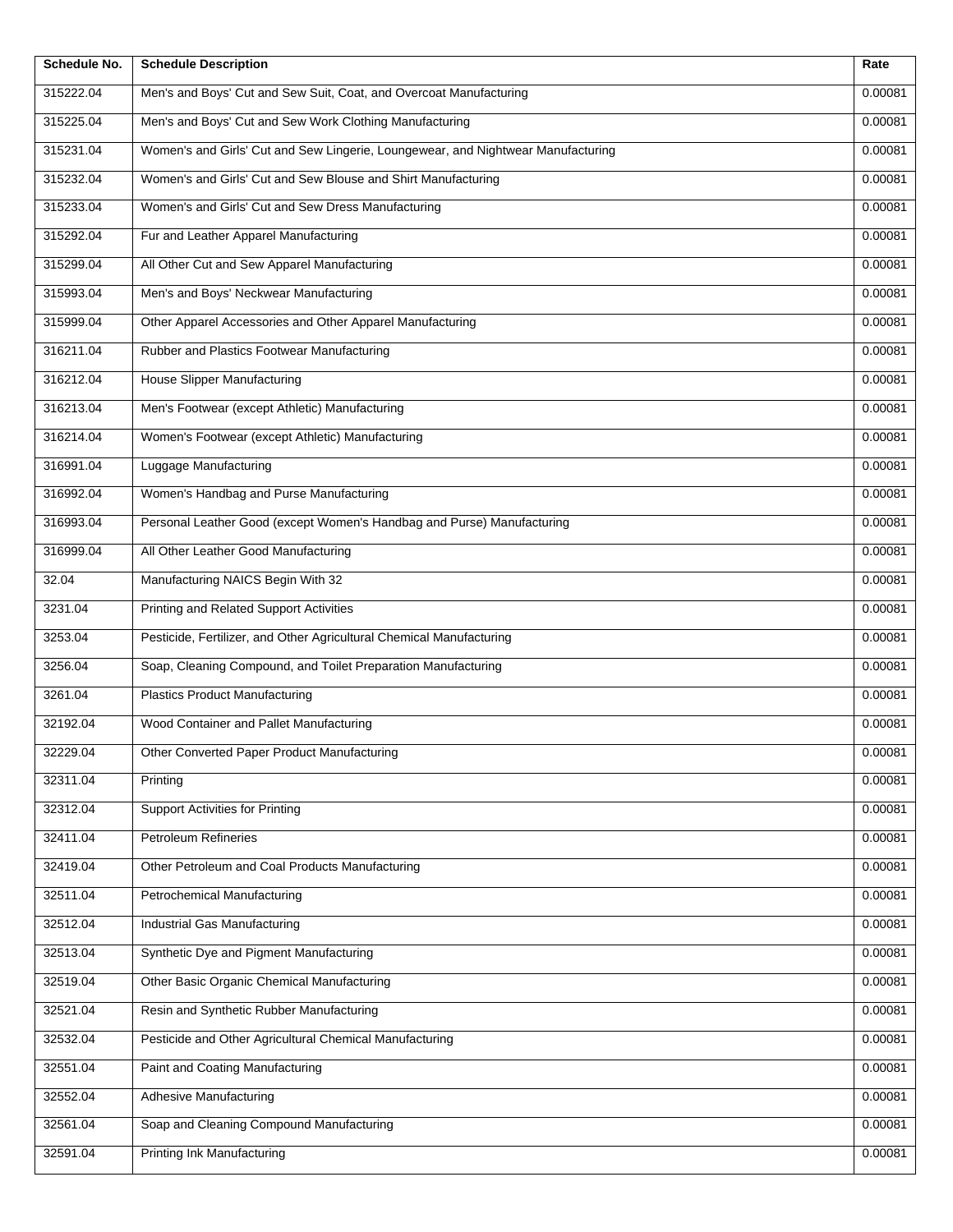| Schedule No. | <b>Schedule Description</b>                                                 | Rate    |
|--------------|-----------------------------------------------------------------------------|---------|
| 32592.04     | <b>Explosives Manufacturing</b>                                             | 0.00081 |
| 32599.04     | All Other Chemical Product and Preparation Manufacturing                    | 0.00081 |
| 32613.04     | Laminated Plastics Plate, Sheet (except Packaging), and Shape Manufacturing | 0.00081 |
| 32615.04     | Urethane and Other Foam Product (except Polystyrene) Manufacturing          | 0.00081 |
| 32616.04     | <b>Plastics Bottle Manufacturing</b>                                        | 0.00081 |
| 32619.04     | <b>Other Plastics Product Manufacturing</b>                                 | 0.00081 |
| 32622.04     | Rubber and Plastics Hoses and Belting Manufacturing                         | 0.00081 |
| 32721.04     | Glass and Glass Product Manufacturing                                       | 0.00081 |
| 32731.04     | <b>Cement Manufacturing</b>                                                 | 0.00081 |
| 32732.04     | Ready-Mix Concrete Manufacturing                                            | 0.00081 |
| 32739.04     | Other Concrete Product Manufacturing                                        | 0.00081 |
| 32741.04     | Lime Manufacturing                                                          | 0.00081 |
| 32742.04     | <b>Gypsum Product Manufacturing</b>                                         | 0.00081 |
| 321113.04    | Sawmills                                                                    | 0.00081 |
| 321114.04    | <b>Wood Preservation</b>                                                    | 0.00081 |
| 321211.04    | Hardwood Veneer and Plywood Manufacturing                                   | 0.00081 |
| 321212.04    | Softwood Veneer and Plywood Manufacturing                                   | 0.00081 |
| 321213.04    | Engineered Wood Member (except Truss) Manufacturing                         | 0.00081 |
| 321219.04    | Reconstituted Wood Product Manufacturing                                    | 0.00081 |
| 321918.04    | Other Millwork (Including Flooring)                                         | 0.00081 |
| 321991.04    | Manufactured Home (Mobile Home) Manufacturing                               | 0.00081 |
| 321992.04    | Prefabricated Wood Building Manufacturing                                   | 0.00081 |
| 322121.04    | Paper (except Newsprint) Mills                                              | 0.00081 |
| 322122.04    | <b>Newsprint Mills</b>                                                      | 0.00081 |
| 322211.04    | Corrugated and Solid Fiber Box Manufacturing                                | 0.00081 |
| 322212.04    | Folding Paperboard Box Manufacturing                                        | 0.00081 |
| 322213.04    | Setup Paperboard Box Manufacturing                                          | 0.00081 |
| 322214.04    | Fiber Can, Tube, Drum, and Similar Products Manufacturing                   | 0.00081 |
| 322215.04    | Non-folding Sanitary Food Container Manufacturing                           | 0.00081 |
| 322221.04    | Coated and Laminated Packaging Paper and Plastics Film Manufacturing        | 0.00081 |
| 322222.04    | Coated and Laminated Paper Manufacturing                                    | 0.00081 |
| 322223.04    | Plastics, Foil, and Coated Paper Bag Manufacturing                          | 0.00081 |
| 322224.04    | Uncoated Paper and Multiwall Bag Manufacturing                              | 0.00081 |
| 322225.04    | Laminated Aluminum Foil Manufacturing for Flexible Packaging Uses           | 0.00081 |
| 322226.04    | Surface-Coated Paperboard Manufacturing                                     | 0.00081 |
| 322232.04    | Envelope Manufacturing                                                      | 0.00081 |
| 322233.04    | Stationery, Tablet, and Related Product Manufacturing                       | 0.00081 |
| 322291.04    | Sanitary Paper Product Manufacturing                                        | 0.00081 |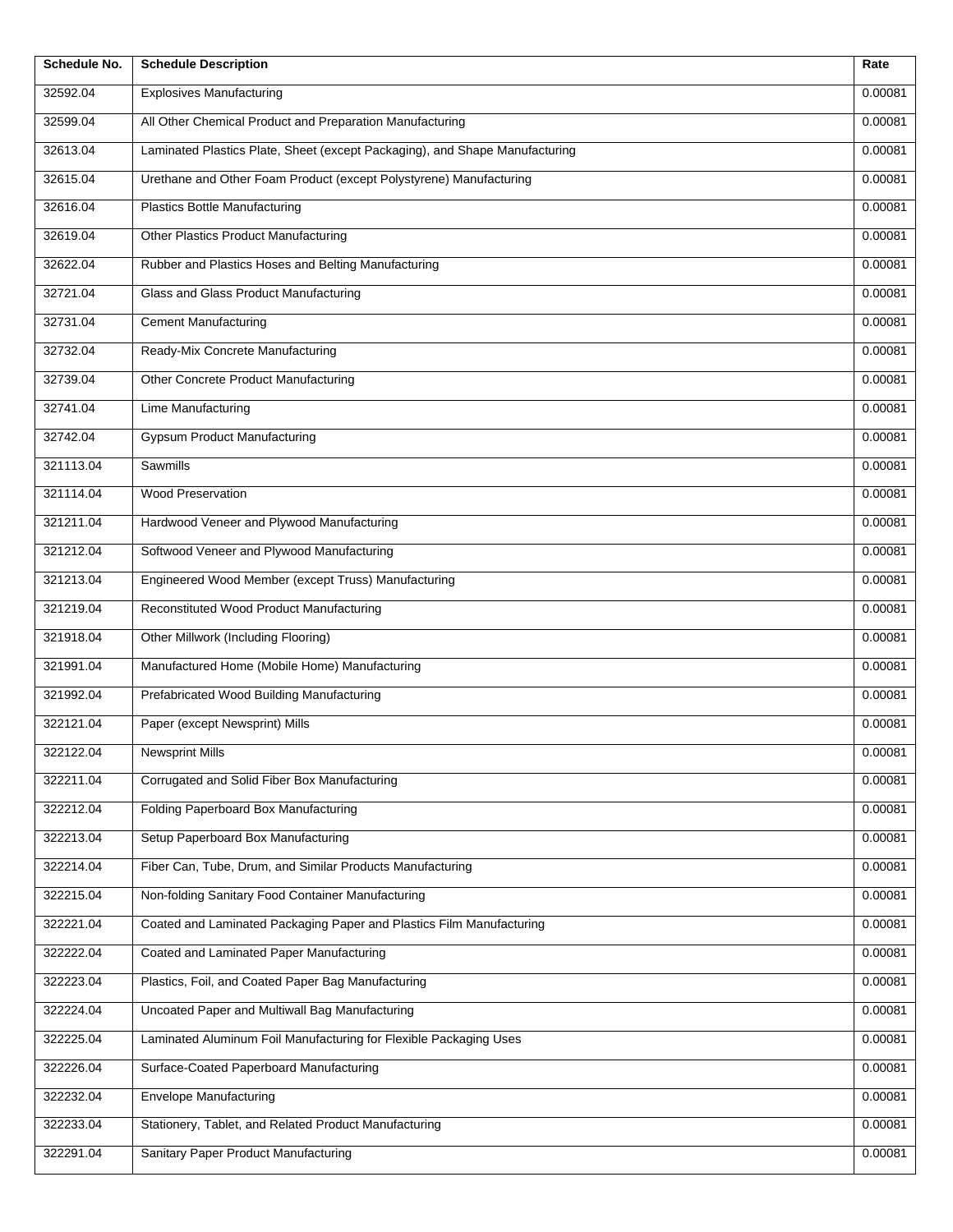| Schedule No. | <b>Schedule Description</b>                               | Rate    |
|--------------|-----------------------------------------------------------|---------|
| 322299.04    | All Other Converted Paper Product Manufacturing           | 0.00081 |
| 323110.04    | <b>Commercial Lithographic Printing</b>                   | 0.00081 |
| 323111.04    | <b>Commercial Gravure Printing</b>                        | 0.00081 |
| 323113.04    | <b>Commercial Screen Printing</b>                         | 0.00081 |
| 323114.04    | <b>Quick Printing</b>                                     | 0.00081 |
| 323115.04    | <b>Digital Printing</b>                                   | 0.00081 |
| 323116.04    | <b>Manifold Business Forms Printing</b>                   | 0.00081 |
| 323117.04    | <b>Books Printing</b>                                     | 0.00081 |
| 323118.04    | Blank book, Loose leaf Binders, and Devices Manufacturing | 0.00081 |
| 323119.04    | <b>Other Commercial Printing</b>                          | 0.00081 |
| 323121.04    | Trade binding and Related Work                            | 0.00081 |
| 323122.04    | <b>Prepress Services</b>                                  | 0.00081 |
| 324121.04    | Asphalt Paving Mixture and Block Manufacturing            | 0.00081 |
| 324122.04    | Asphalt Shingle and Coating Materials Manufacturing       | 0.00081 |
| 324191.04    | Petroleum Lubricating Oil and Grease Manufacturing        | 0.00081 |
| 324199.04    | All Other Petroleum and Coal Products Manufacturing       | 0.00081 |
| 325131.04    | Inorganic Dye and Pigment Manufacturing                   | 0.00081 |
| 325132.04    | Synthetic Organic Dye and Pigment Manufacturing           | 0.00081 |
| 325181.04    | Alkalies and Chlorine Manufacturing                       | 0.00081 |
| 325182.04    | Carbon Black Manufacturing                                | 0.00081 |
| 325188.04    | All Other Basic Inorganic Chemical Manufacturing          | 0.00081 |
| 325191.04    | Gum and Wood Chemical Manufacturing                       | 0.00081 |
| 325192.04    | Cyclic Crude and Intermediate Manufacturing               | 0.00081 |
| 325193.04    | Ethyl Alcohol Manufacturing                               | 0.00081 |
| 325199.04    | All Other Basic Organic Chemical Manufacturing            | 0.00081 |
| 325211.04    | Plastics Material and Resin Manufacturing                 | 0.00081 |
| 325212.04    | Synthetic Rubber Manufacturing                            | 0.00081 |
| 325221.04    | Cellulosic Organic Fiber Manufacturing                    | 0.00081 |
| 325222.04    | Non-cellulosic Organic Fiber Manufacturing                | 0.00081 |
| 325311.04    | Nitrogenous Fertilizer Manufacturing                      | 0.00081 |
| 325312.04    | Phosphatic Fertilizer Manufacturing                       | 0.00081 |
| 325314.04    | Fertilizer (Mixing Only) Manufacturing                    | 0.00081 |
| 325411.04    | Medicinal and Botanical Manufacturing                     | 0.00081 |
| 325412.04    | Pharmaceutical Preparation Manufacturing                  | 0.00081 |
| 325413.04    | In-Vitro Diagnostic Substance Manufacturing               | 0.00081 |
| 325414.04    | Biological Product (except Diagnostic) Manufacturing      | 0.00081 |
| 325611.04    | Soap and Other Detergent Manufacturing                    | 0.00081 |
| 325612.04    | Polish and Other Sanitation Good Manufacturing            | 0.00081 |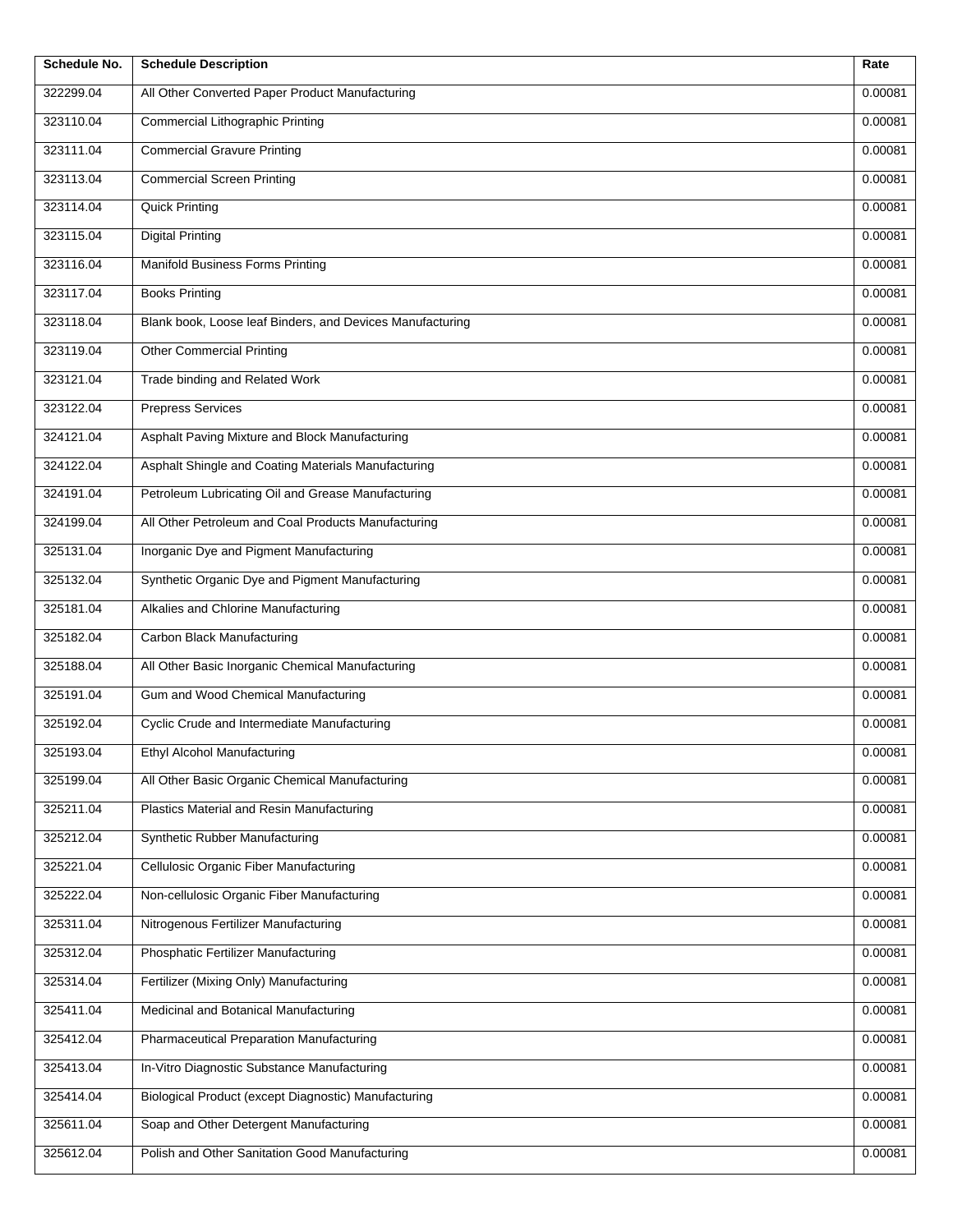| Schedule No. | <b>Schedule Description</b>                                                                  | Rate    |
|--------------|----------------------------------------------------------------------------------------------|---------|
| 325613.04    | Surface Active Agent Manufacturing                                                           | 0.00081 |
| 325620.04    | <b>Toilet Preparation Manufacturing</b>                                                      | 0.00081 |
| 325991.04    | <b>Custom Compounding of Purchased Resins</b>                                                | 0.00081 |
| 325998.04    | All Other Miscellaneous Chemical Product and Preparation Manufacturing                       | 0.00081 |
| 326111.04    | Plastics Bag Manufacturing                                                                   | 0.00081 |
| 326112.04    | Plastics Packaging Film and Sheet (Including Laminated) Manufacturing                        | 0.00081 |
| 326113.04    | Unlaminated Plastics Film and Sheet (except Packaging) Manufacturing                         | 0.00081 |
| 326121.04    | Unlaminated Plastics Profile Shape Manufacturing                                             | 0.00081 |
| 326122.04    | Plastics Pipe and Pipe Fitting Manufacturing                                                 | 0.00081 |
| 326199.04    | All Other Plastics Product Manufacturing                                                     | 0.00081 |
| 326211.04    | Tire Manufacturing (except Retreading)                                                       | 0.00081 |
| 326212.04    | <b>Tire Retreading</b>                                                                       | 0.00081 |
| 326291.04    | Rubber Product Manufacturing for Mechanical Use                                              | 0.00081 |
| 326299.04    | All Other Rubber Product Manufacturing                                                       | 0.00081 |
| 327111.04    | Vitreous China Plumbing Fixture and China and Earthenware Bathroom Accessories Manufacturing | 0.00081 |
| 327112.04    | Vitreous China, Fine Earthenware, and Other Pottery Product Manufacturing                    | 0.00081 |
| 327113.04    | Porcelain Electrical Supply Manufacturing                                                    | 0.00081 |
| 327122.04    | Ceramic Wall and Floor Tile Manufacturing                                                    | 0.00081 |
| 327123.04    | Other Structural Clay Product Manufacturing                                                  | 0.00081 |
| 327124.04    | Clay Refractory Manufacturing                                                                | 0.00081 |
| 327211.04    | Flat Glass Manufacturing                                                                     | 0.00081 |
| 327212.04    | Other Pressed and Blown Glass and Glassware Manufacturing                                    | 0.00081 |
| 327213.04    | <b>Glass Container Manufacturing</b>                                                         | 0.00081 |
| 327215.04    | Glass Product Manufacturing Made of Purchased Glass                                          | 0.00081 |
| 327331.04    | Concrete Block and Brick Manufacturing                                                       | 0.00081 |
| 327332.04    | Concrete Pipe Manufacturing                                                                  | 0.00081 |
| 327991.04    | Cut Stone and Stone Product Manufacturing                                                    | 0.00081 |
| 327993.04    | Mineral Wool Manufacturing                                                                   | 0.00081 |
| 327999.04    | All Other Miscellaneous Nonmetallic Mineral Product Manufacturing                            | 0.00081 |
| 33.04        | Manufacturing NAICS Begin With 33                                                            | 0.00081 |
| 3399.04      | Other Miscellaneous Manufacturing                                                            | 0.00081 |
| 33121.04     | Iron and Steel Pipe and Tube Manufacturing From Purchased Steel                              | 0.00081 |
| 33271.04     | Machine Shops                                                                                | 0.00081 |
| 33321.04     | Sawmill and Woodworking Machinery Manufacturing                                              | 0.00081 |
| 33322.04     | Plastics and Rubber Industry Machinery Manufacturing                                         | 0.00081 |
| 33421.04     | Telephone Apparatus Manufacturing                                                            | 0.00081 |
| 33431.04     | Audio and Video Equipment Manufacturing                                                      | 0.00081 |
| 33511.04     | Electric Lamp Bulb and Part Manufacturing                                                    | 0.00081 |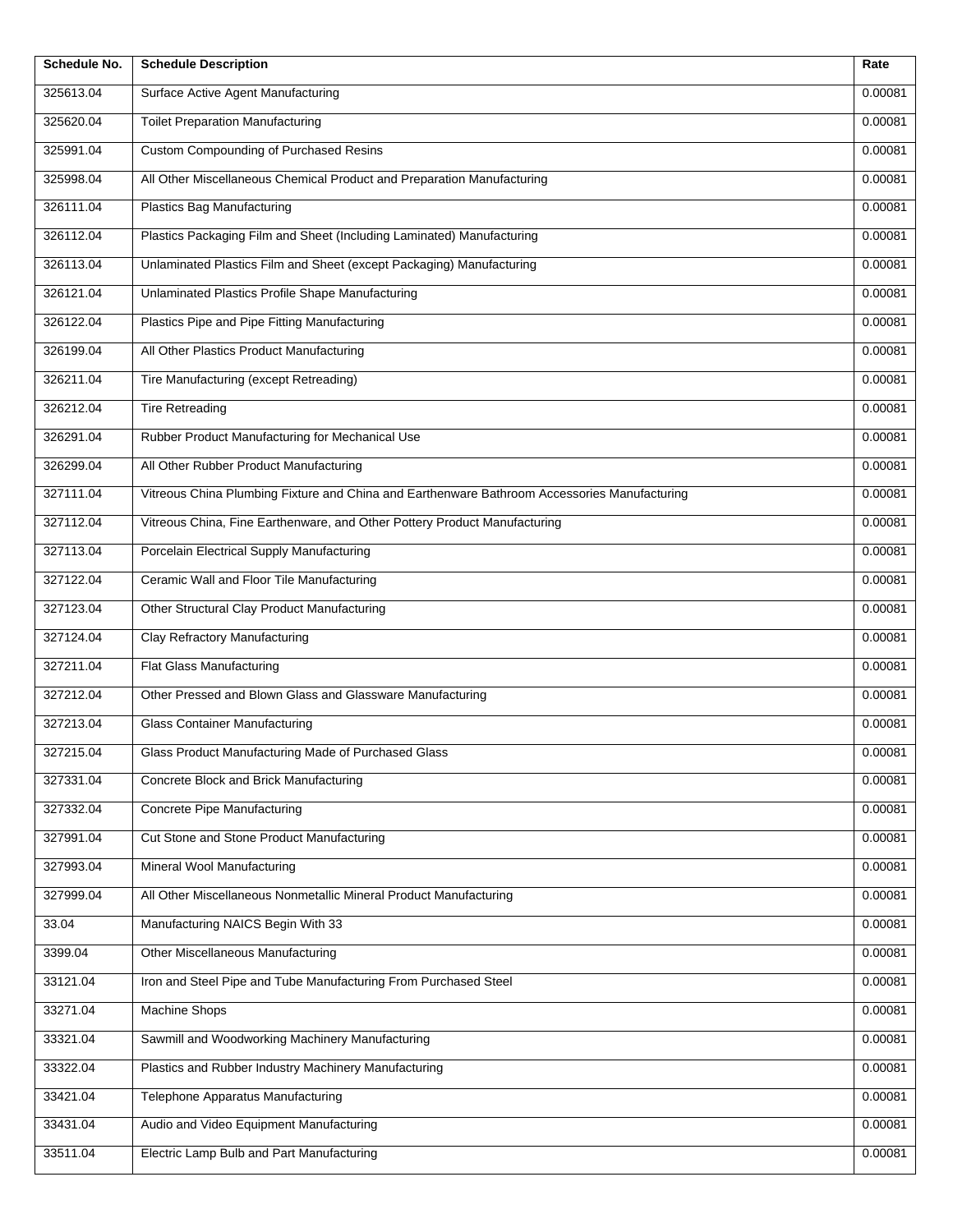| <b>Schedule No.</b> | <b>Schedule Description</b>                                                    | Rate    |
|---------------------|--------------------------------------------------------------------------------|---------|
| 33592.04            | Communication and Energy Wire and Cable Manufacturing                          | 0.00081 |
| 33599.04            | All Other Electrical Equipment and Component Manufacturing                     | 0.00081 |
| 33635.04            | Motor Vehicle Transmission and Power Train Parts Manufacturing                 | 0.00081 |
| 33637.04            | Motor Vehicle Metal Stamping                                                   | 0.00081 |
| 33651.04            | Railroad Rolling Stock Manufacturing                                           | 0.00081 |
| 33711.04            | Wood Kitchen Cabinet and Countertop Manufacturing                              | 0.00081 |
| 33712.04            | Household and Institutional Furniture Manufacturing                            | 0.00081 |
| 33791.04            | <b>Mattress Manufacturing</b>                                                  | 0.00081 |
| 33792.04            | <b>Blind and Shade Manufacturing</b>                                           | 0.00081 |
| 33992.04            | Sporting and Athletic Goods Manufacturing                                      | 0.00081 |
| 331112.04           | Electrometallurgical Ferroalloy Product Manufacturing                          | 0.00081 |
| 331221.04           | <b>Rolled Steel Shape Manufacturing</b>                                        | 0.00081 |
| 331311.04           | Alumina Refining                                                               | 0.00081 |
| 331312.04           | Primary Aluminum Production                                                    | 0.00081 |
| 331314.04           | Secondary Smelting and Alloying of Aluminum                                    | 0.00081 |
| 331315.04           | Aluminum Sheet, Plate, and Foil Manufacturing                                  | 0.00081 |
| 331316.04           | Aluminum Extruded Product Manufacturing                                        | 0.00081 |
| 331319.04           | Other Aluminum Rolling and Drawing                                             | 0.00081 |
| 331411.04           | Primary Smelting and Refining of Copper                                        | 0.00081 |
| 331419.04           | Primary Smelting and Refining of Nonferrous Metal (except Copper and Aluminum) | 0.00081 |
| 331421.04           | Copper Rolling, Drawing, and Extruding                                         | 0.00081 |
| 331422.04           | Copper Wire (except Mechanical) Drawing                                        | 0.00081 |
| 331491.04           | Nonferrous Metal (except Copper and Aluminum) Rolling, Drawing, and Extruding  | 0.00081 |
| 331511.04           | Iron Foundries                                                                 | 0.00081 |
| 331512.04           | <b>Steel Investment Foundries</b>                                              | 0.00081 |
| 331513.04           | Steel Foundries (except Investment)                                            | 0.00081 |
| 331521.04           | Aluminum Die-Casting Foundries                                                 | 0.00081 |
| 331522.04           | Nonferrous (except Aluminum) Die-Casting Foundries                             | 0.00081 |
| 331524.04           | Aluminum Foundries (except Die-Casting)                                        | 0.00081 |
| 331525.04           | Copper Foundries (except Die-Casting)                                          | 0.00081 |
| 331528.04           | Other Nonferrous Foundries (except Die-Casting)                                | 0.00081 |
| 332111.04           | Iron and Steel Forging                                                         | 0.00081 |
| 332114.04           | <b>Custom Roll Forming</b>                                                     | 0.00081 |
| 332117.04           | Powder Metallurgy Part Manufacturing                                           | 0.00081 |
| 332212.04           | Hand and Edge Tool Manufacturing                                               | 0.00081 |
| 332213.04           | Saw Blade and Handsaw Manufacturing                                            | 0.00081 |
| 332311.04           | Prefabricated Metal Building and Component Manufacturing                       | 0.00081 |
| 332312.04           | Fabricated Structural Metal Manufacturing                                      | 0.00081 |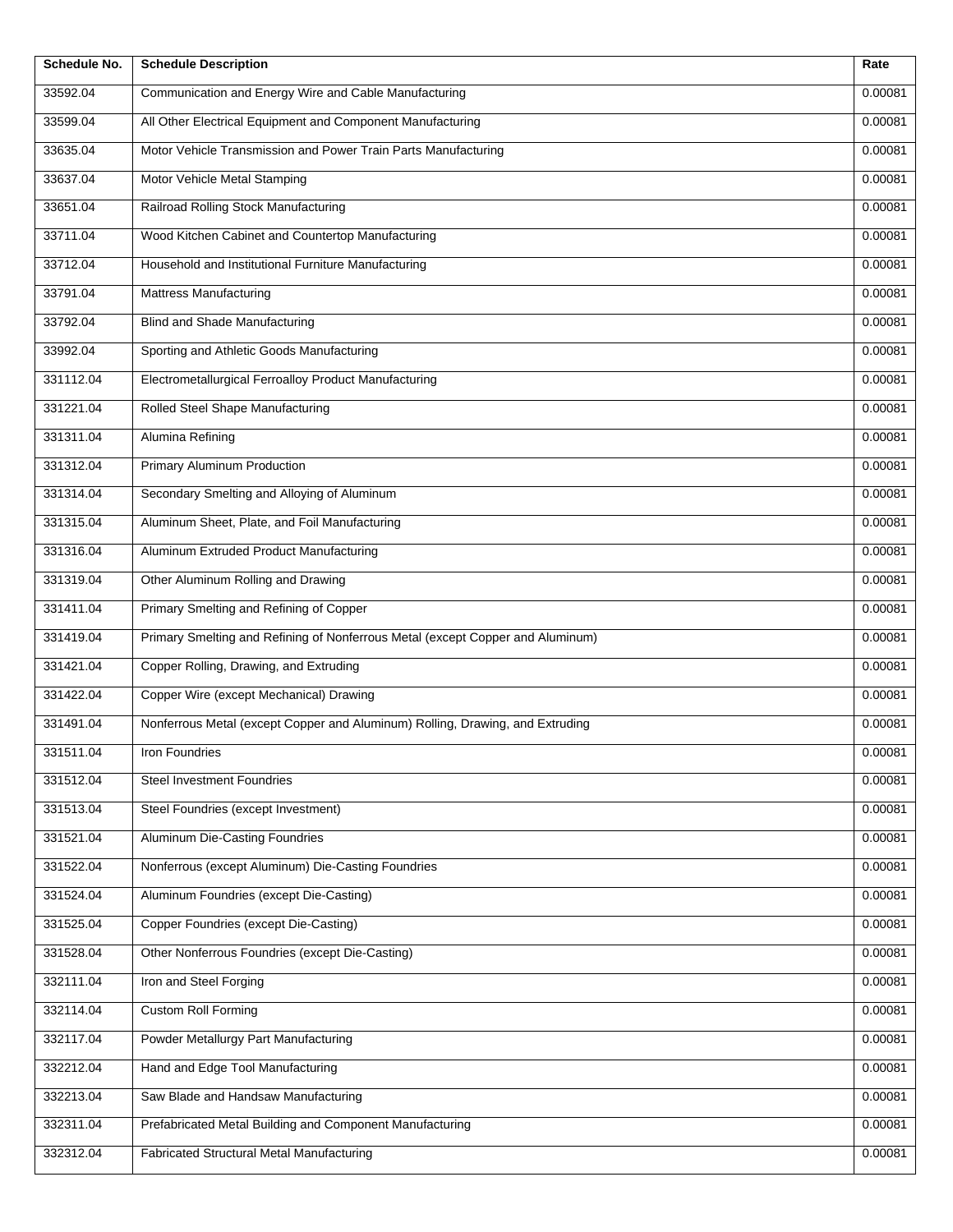| Schedule No. | <b>Schedule Description</b>                                                                    | Rate    |
|--------------|------------------------------------------------------------------------------------------------|---------|
| 332313.04    | Plate Work Manufacturing                                                                       | 0.00081 |
| 332321.04    | Metal Window and Door Manufacturing                                                            | 0.00081 |
| 332322.04    | Sheet Metal Work Manufacturing                                                                 | 0.00081 |
| 332323.04    | Ornamental and Architectural Metal Work Manufacturing                                          | 0.00081 |
| 332431.04    | Metal Can Manufacturing                                                                        | 0.00081 |
| 332439.04    | Other Metal Container Manufacturing                                                            | 0.00081 |
| 332611.04    | Spring (Heavy Gauge) Manufacturing                                                             | 0.00081 |
| 332612.04    | Spring (Light Gauge) Manufacturing                                                             | 0.00081 |
| 332618.04    | Other Fabricated Wire Product Manufacturing                                                    | 0.00081 |
| 332721.04    | <b>Precision Turned Product Manufacturing</b>                                                  | 0.00081 |
| 332722.04    | Bolt, Nut, Screw, Rivet, and Washer Manufacturing                                              | 0.00081 |
| 332811.04    | <b>Metal Heat Treating</b>                                                                     | 0.00081 |
| 332812.04    | Metal Coating, Engraving (except Jewelry and Silverware), and Allied Services to Manufacturers | 0.00081 |
| 332813.04    | Electroplating, Plating, Polishing, Anodizing, and Coloring                                    | 0.00081 |
| 332911.04    | Industrial Valve Manufacturing                                                                 | 0.00081 |
| 332912.04    | Fluid Power Valve and Hose Fitting Manufacturing                                               | 0.00081 |
| 332913.04    | Plumbing Fixture Fitting and Trim Manufacturing                                                | 0.00081 |
| 332991.04    | <b>Ball and Roller Bearing Manufacturing</b>                                                   | 0.00081 |
| 332992.04    | Small Arms Ammunition Manufacturing                                                            | 0.00081 |
| 332993.04    | Ammunition (except Small Arms) Manufacturing                                                   | 0.00081 |
| 332994.04    | Small Arms Manufacturing                                                                       | 0.00081 |
| 332995.04    | Other Ordnance and Accessories Manufacturing                                                   | 0.00081 |
| 332996.04    | Fabricated Pipe and Pipe Fitting Manufacturing                                                 | 0.00081 |
| 332997.04    | Industrial Pattern Manufacturing                                                               | 0.00081 |
| 332998.04    | Enameled Iron and Metal Sanitary Ware Manufacturing                                            | 0.00081 |
| 332999.04    | All Other Miscellaneous Fabricated Metal Product Manufacturing                                 | 0.00081 |
| 333112.04    | Lawn and Garden Tractor and Home Lawn and Garden Equipment Manufacturing                       | 0.00081 |
| 333131.04    | Mining Machinery and Equipment Manufacturing                                                   | 0.00081 |
| 333132.04    | Oil and Gas Field Machinery and Equipment Manufacturing                                        | 0.00081 |
| 333291.04    | Paper Industry Machinery Manufacturing                                                         | 0.00081 |
| 333292.04    | <b>Textile Machinery Manufacturing</b>                                                         | 0.00081 |
| 333293.04    | Printing Machinery and Equipment Manufacturing                                                 | 0.00081 |
| 333294.04    | Food Product Machinery Manufacturing                                                           | 0.00081 |
| 333298.04    | All Other Mach. Manufacturing                                                                  | 0.00081 |
| 333311.04    | Automatic Vending Machine Manufacturing                                                        | 0.00081 |
| 333312.04    | Commercial Laundry, Dry cleaning, and Pressing Machine Manufacturing                           | 0.00081 |
| 333313.04    | Office Machinery Manufacturing                                                                 | 0.00081 |
| 333315.04    | Photographic and Photocopying Equipment Manufacturing                                          | 0.00081 |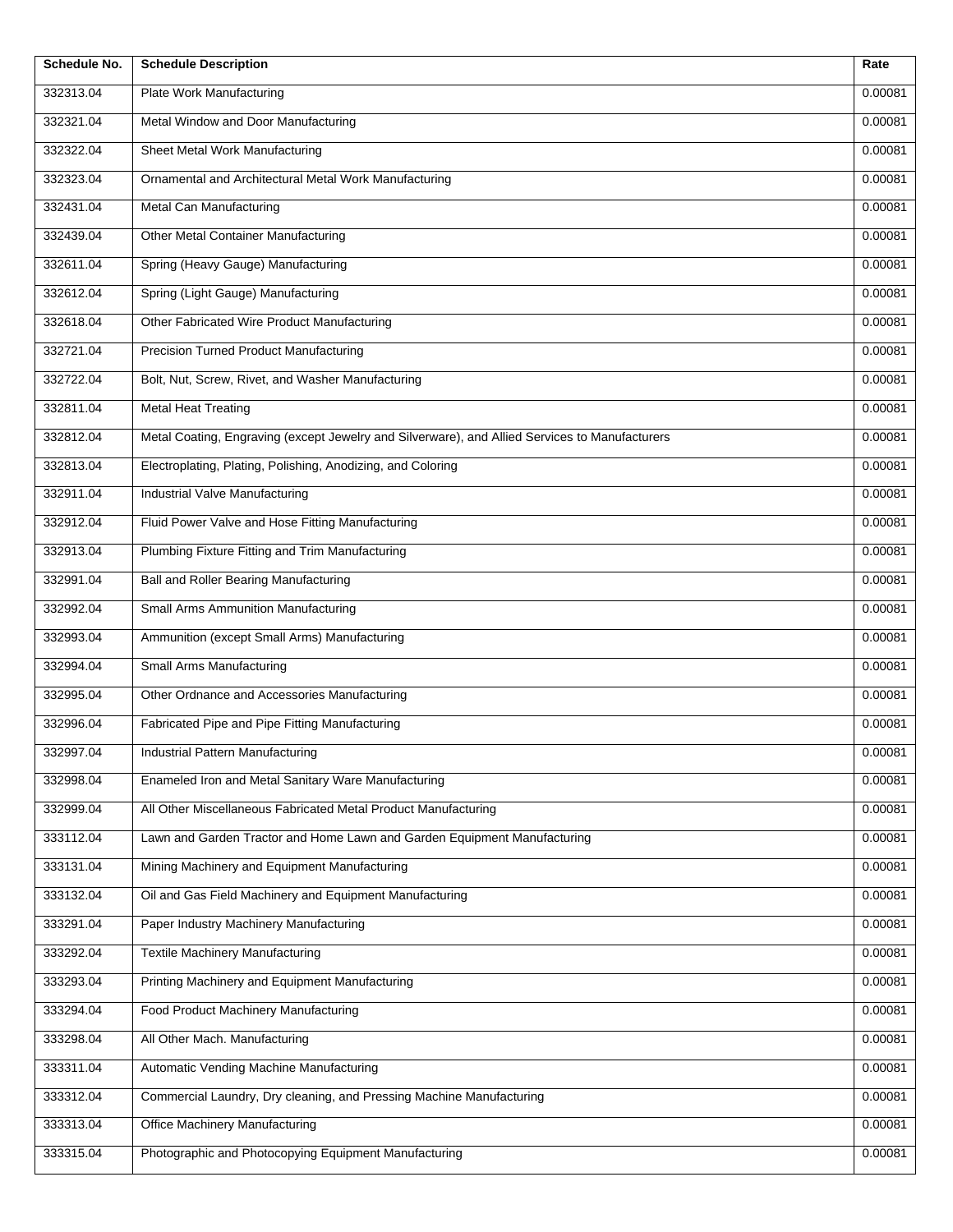| <b>Schedule No.</b> | <b>Schedule Description</b>                                                           | Rate    |
|---------------------|---------------------------------------------------------------------------------------|---------|
| 333319.04           | Other Commercial and Service Industry Machinery Manufacturing                         | 0.00081 |
| 333411.04           | Air Purification Equipment Manufacturing                                              | 0.00081 |
| 333412.04           | Industrial and Commercial Fan and Blower Manufacturing                                | 0.00081 |
| 333413.04           | Industrial and Commercial Fan and Blower and Air Purification Equipment Manufacturing | 0.00081 |
| 333414.04           | Heating Equipment (except Warm Air Furnaces) Manufacturing                            | 0.00081 |
| 333511.04           | Industrial Mold Manufacturing                                                         | 0.00081 |
| 333512.04           | Machine Tool (Metal Cutting Types) Manufacturing                                      | 0.00081 |
| 333513.04           | Machine Tool (Metal Forming Types) Manufacturing                                      | 0.00081 |
| 333515.04           | Cutting Tool and Machine Tool Accessory Manufacturing                                 | 0.00081 |
| 333516.04           | Rolling Mill Machinery and Equipment Manufacturing                                    | 0.00081 |
| 333518.04           | Other Metalworking Machinery Manufacturing                                            | 0.00081 |
| 333611.04           | Turbine and Turbine Generator Set Units Manufacturing                                 | 0.00081 |
| 333612.04           | Speed Changer, Industrial High-Speed Drive, and Gear Manufacturing                    | 0.00081 |
| 333613.04           | Mechanical Power Transmission Equipment Manufacturing                                 | 0.00081 |
| 333618.04           | Other Engine Equipment Manufacturing                                                  | 0.00081 |
| 333911.04           | Pump and Pumping Equipment Manufacturing                                              | 0.00081 |
| 333912.04           | Air and Gas Compressor Manufacturing                                                  | 0.00081 |
| 333913.04           | Measuring and Dispensing Pump Manufacturing                                           | 0.00081 |
| 333921.04           | Elevator and Moving Stairway Manufacturing                                            | 0.00081 |
| 333922.04           | Conveyor and Conveying Equipment Manufacturing                                        | 0.00081 |
| 333923.04           | Overhead Traveling Crane, Hoist, and Monorail System Manufacturing                    | 0.00081 |
| 333924.04           | Industrial Truck, Tractor, Trailer, and Stacker Machinery Manufacturing               | 0.00081 |
| 333991.04           | Power-Driven Hand tool Manufacturing                                                  | 0.00081 |
| 333993.04           | Packaging Machinery Manufacturing                                                     | 0.00081 |
| 333994.04           | Industrial Process Furnace and Oven Manufacturing                                     | 0.00081 |
| 333995.04           | Fluid Power Cylinder and Actuator Manufacturing                                       | 0.00081 |
| 333996.04           | Fluid Power Pump and Motor Manufacturing                                              | 0.00081 |
| 333997.04           | Scale and Balance (except Laboratory) Manufacturing                                   | 0.00081 |
| 333999.04           | All Other Miscellaneous General-Purpose Machinery Manufacturing                       | 0.00081 |
| 334111.04           | <b>Electronic Computer Manufacturing</b>                                              | 0.00081 |
| 334112.04           | <b>Computer Storage Device Manufacturing</b>                                          | 0.00081 |
| 334113.04           | <b>Computer Terminal Manufacturing</b>                                                | 0.00081 |
| 334119.04           | Other Computer Peripheral Equipment Manufacturing                                     | 0.00081 |
| 334220.04           | Radio and Television Broadcasting and Wireless Communications Equipment Manufacturing | 0.00081 |
| 334411.04           | <b>Electron Tube Manufacturing</b>                                                    | 0.00081 |
| 334412.04           | Bare Printed Circuit Board Manufacturing                                              | 0.00081 |
| 334413.04           | Semiconductor and Related Device Manufacturing                                        | 0.00081 |
| 334414.04           | <b>Electronic Capacitor Manufacturing</b>                                             | 0.00081 |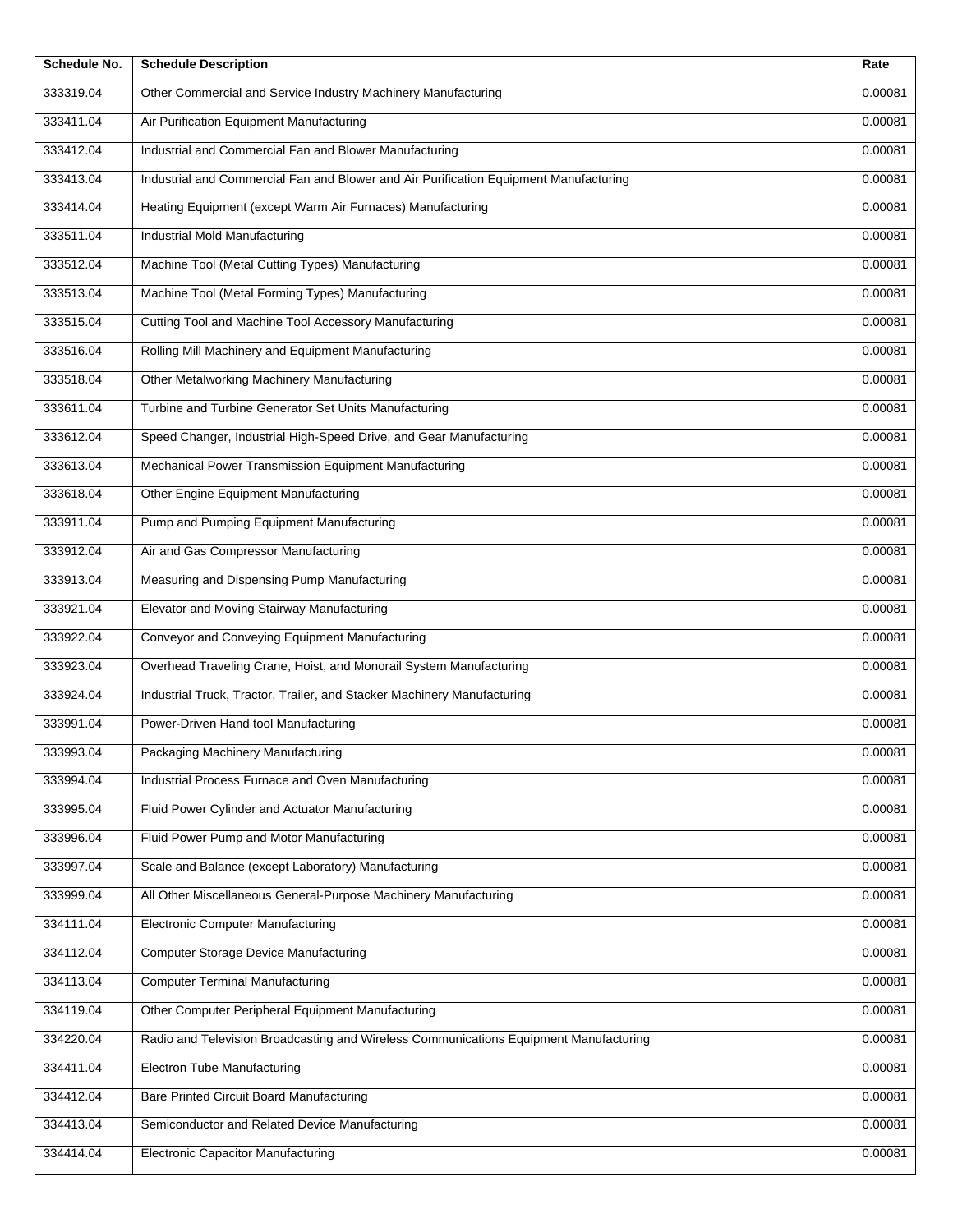| Schedule No. | <b>Schedule Description</b>                                                                  | Rate    |
|--------------|----------------------------------------------------------------------------------------------|---------|
| 334415.04    | <b>Electronic Resistor Manufacturing</b>                                                     | 0.00081 |
| 334416.04    | Electronic Coil, Transformer, and Other Inductor Manufacturing                               | 0.00081 |
| 334417.04    | <b>Electronic Connector Manufacturing</b>                                                    | 0.00081 |
| 334419.04    | Other Electronic Component Manufacturing                                                     | 0.00081 |
| 334511.04    | Search, Detection, Navigation, Guidance, Aeronautical System and Instrument Manufacturer     | 0.00081 |
| 334512.04    | Automatic Environmental Control Manufacturing for Residential, Commercial, and Appliance Use | 0.00081 |
| 334513.04    | Instruments and Related Products Manufacturing                                               | 0.00081 |
| 334518.04    | Watch, Clock, and Part Manufacturing                                                         | 0.00081 |
| 334611.04    | Software Reproducing                                                                         | 0.00081 |
| 334612.04    | Prerecorded Compact Disc (except Software), Tape, and Record Reproducing                     | 0.00081 |
| 334613.04    | Magnetic and Optical Recording Media Manufacturing                                           | 0.00081 |
| 335121.04    | Residential Electric Lighting Fixture Manufacturing                                          | 0.00081 |
| 335122.04    | Commercial, Industrial, and Institutional Electric Lighting Fixture Manufacturing            | 0.00081 |
| 335129.04    | Other Lighting Equipment Manufacturing                                                       | 0.00081 |
| 335221.04    | Household Cooking Appliance Manufacturing                                                    | 0.00081 |
| 335222.04    | Household Refrigerator and Home Freezer Manufacturing                                        | 0.00081 |
| 335224.04    | Household Laundry Equipment Manufacturing                                                    | 0.00081 |
| 335228.04    | Other Major Household Appliance Manufacturing                                                | 0.00081 |
| 335311.04    | Power, Distribution, and Specialty Transformer Manufacturing                                 | 0.00081 |
| 335312.04    | Motor and Generator Manufacturing                                                            | 0.00081 |
| 335313.04    | Switchgear and Switchboard Apparatus Manufacturing                                           | 0.00081 |
| 335314.04    | Relay and Industrial Control Manufacturing                                                   | 0.00081 |
| 335911.04    | <b>Storage Battery Manufacturing</b>                                                         | 0.00081 |
| 335912.04    | <b>Primary Battery Manufacturing</b>                                                         | 0.00081 |
| 335931.04    | <b>Current-Carrying Wiring Device Manufacturing</b>                                          | 0.00081 |
| 335932.04    | Noncurrent-Carrying Wiring Device Manufacturing                                              | 0.00081 |
| 335999.04    | All Other Miscellaneous Electrical Equipment and Component Manufacturing                     | 0.00081 |
| 336211.04    | Motor Vehicle Body Manufacturing                                                             | 0.00081 |
| 336212.04    | <b>Truck Trailer Manufacturing</b>                                                           | 0.00081 |
| 336213.04    | Motor Home Manufacturing                                                                     | 0.00081 |
| 336214.04    | Travel Trailer and Camper Manufacturing                                                      | 0.00081 |
| 336311.04    | Carburetor, Piston, Piston Ring, and Valve Manufacturing                                     | 0.00081 |
| 336321.04    | Vehicular Lighting Equipment Manufacturing                                                   | 0.00081 |
| 336322.04    | Other Motor Vehicle Electrical and Electronic Equipment Manufacturing                        | 0.00081 |
| 336391.04    | Motor Vehicle Air-Conditioning Manufacturing                                                 | 0.00081 |
| 336399.04    | All Other Motor Vehicle Parts Manufacturing                                                  | 0.00081 |
| 336412.04    | Aircraft Engine and Engine Parts Manufacturing                                               | 0.00081 |
| 336413.04    | Other Aircraft Parts and Auxiliary Equipment Manufacturing                                   | 0.00081 |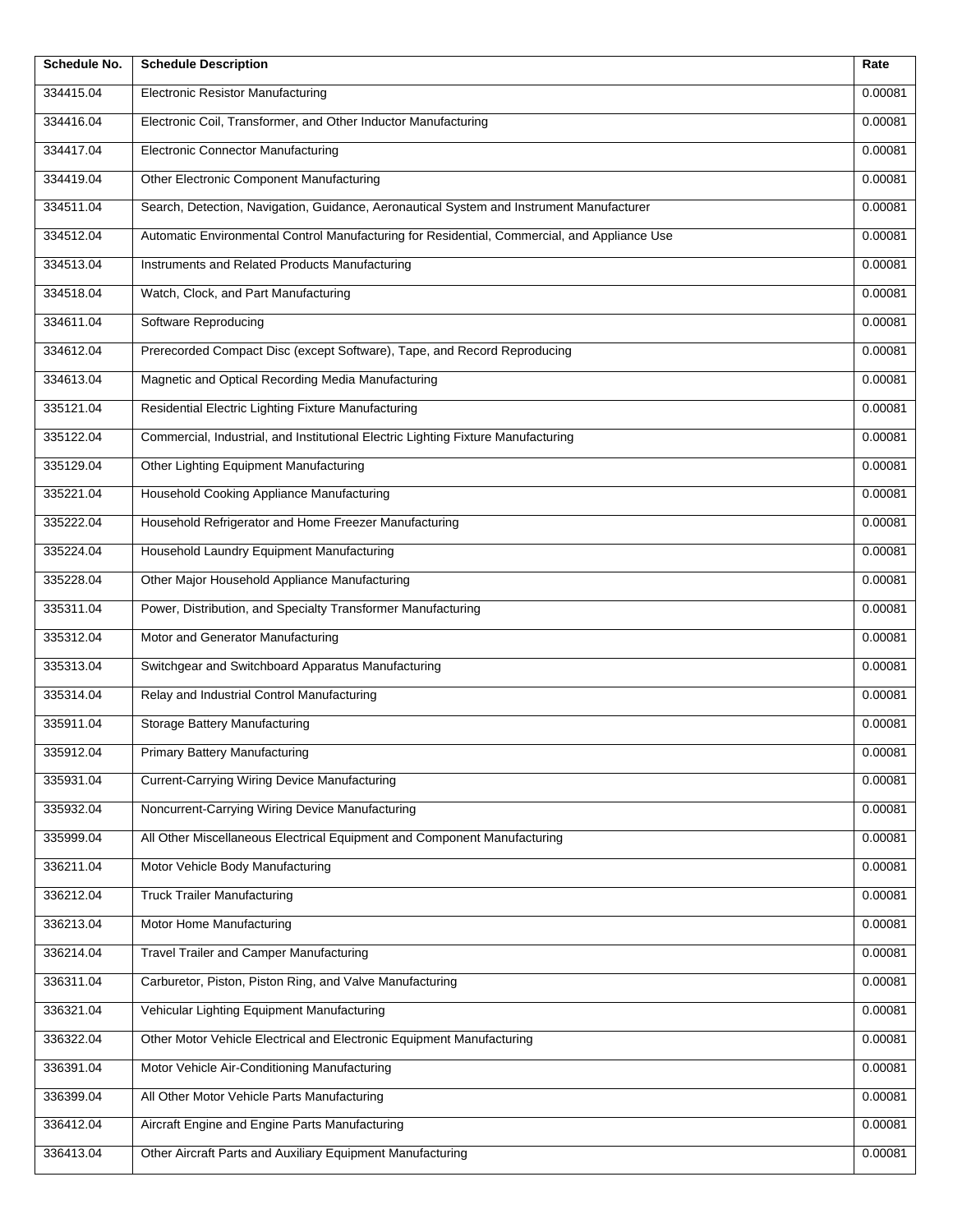| Schedule No. | <b>Schedule Description</b>                                          | Rate    |
|--------------|----------------------------------------------------------------------|---------|
| 336611.04    | Ship Building and Repairing                                          | 0.00081 |
| 336612.04    | <b>Boat Building</b>                                                 | 0.00081 |
| 336991.04    | Motorcycle, Bicycle, and Parts Manufacturing                         | 0.00081 |
| 336992.04    | Military Armored Vehicle, Tank, and Tank Component Manufacturing     | 0.00081 |
| 337121.04    | Upholstered Household Furniture Manufacturing                        | 0.00081 |
| 337122.04    | Non-upholstered Wood Household Furniture Manufacturing               | 0.00081 |
| 337125.04    | Household Furniture (except Wood and Metal) Manufacturing            | 0.00081 |
| 337127.04    | Institutional Furniture Manufacturing                                | 0.00081 |
| 337129.04    | Wood Television, Radio, and Sewing Machine Cabinet Manufacturing     | 0.00081 |
| 337211.04    | Wood Office Furniture Manufacturing                                  | 0.00081 |
| 337212.04    | Custom Architectural Woodwork and Millwork Manufacturing             | 0.00081 |
| 337214.04    | Office Furniture (except Wood) Manufacturing                         | 0.00081 |
| 337215.04    | Showcase, Partition, Shelving, and Locker Manufacturing              | 0.00081 |
| 339111.04    | Laboratory Apparatus and Furniture Manufacturing                     | 0.00081 |
| 339113.04    | Surgical Appliance and Supplies Manufacturing                        | 0.00081 |
| 339114.04    | Dental Equipment and Supplies Manufacturing                          | 0.00081 |
| 339115.04    | Ophthalmic Goods Manufacturing                                       | 0.00081 |
| 339116.04    | <b>Dental Laboratories</b>                                           | 0.00081 |
| 339910.04    | Jewelry and Silverware Manufacturing                                 | 0.00081 |
| 339911.04    | Jewelry (except Costume) Manufacturing                               | 0.00081 |
| 339914.04    | Costume Jewelry and Novelty Manufacturing                            | 0.00081 |
| 339931.04    | Doll and Stuffed Toy Manufacturing                                   | 0.00081 |
| 339932.04    | Game, Toy, and Children's Vehicle Manufacturing                      | 0.00081 |
| 339942.04    | Lead Pencil and Art Good Manufacturing                               | 0.00081 |
| 339943.04    | Marking Device Manufacturing                                         | 0.00081 |
| 339950.04    | Sign Manufacturing                                                   | 0.00081 |
| 339991.04    | Gasket, Packing, and Sealing Device Manufacturing                    | 0.00081 |
| 339999.04    | All Other Miscellaneous Manufacturing                                | 0.00081 |
| 42.03        | Wholesale and Trade NAICS Beginning With 42                          | 0.00063 |
| 423110.03    | Automobile and Other Motor Vehicle Merchant Wholesalers              | 0.00063 |
| 423120.03    | Motor Vehicle Supplies and New Parts Merchant Wholesalers            | 0.00063 |
| 423140.03    | Motor Vehicle Parts (Used) Merchant Wholesalers                      | 0.00063 |
| 423210.03    | <b>Furniture Merchant Wholesalers</b>                                | 0.00063 |
| 423220.03    | Home Furnishing Merchant Wholesalers                                 | 0.00063 |
| 423310.03    | Lumber, Plywood, Millwork, and Wood Panel Merchant Wholesalers       | 0.00063 |
| 423320.03    | Brick, Stone, and Related Construction Material Merchant Wholesalers | 0.00063 |
| 423330.03    | Roofing, Siding, and Insulation Material Merchant Wholesalers        | 0.00063 |
| 423390.03    | Other Construction Material Merchant Wholesalers                     | 0.00063 |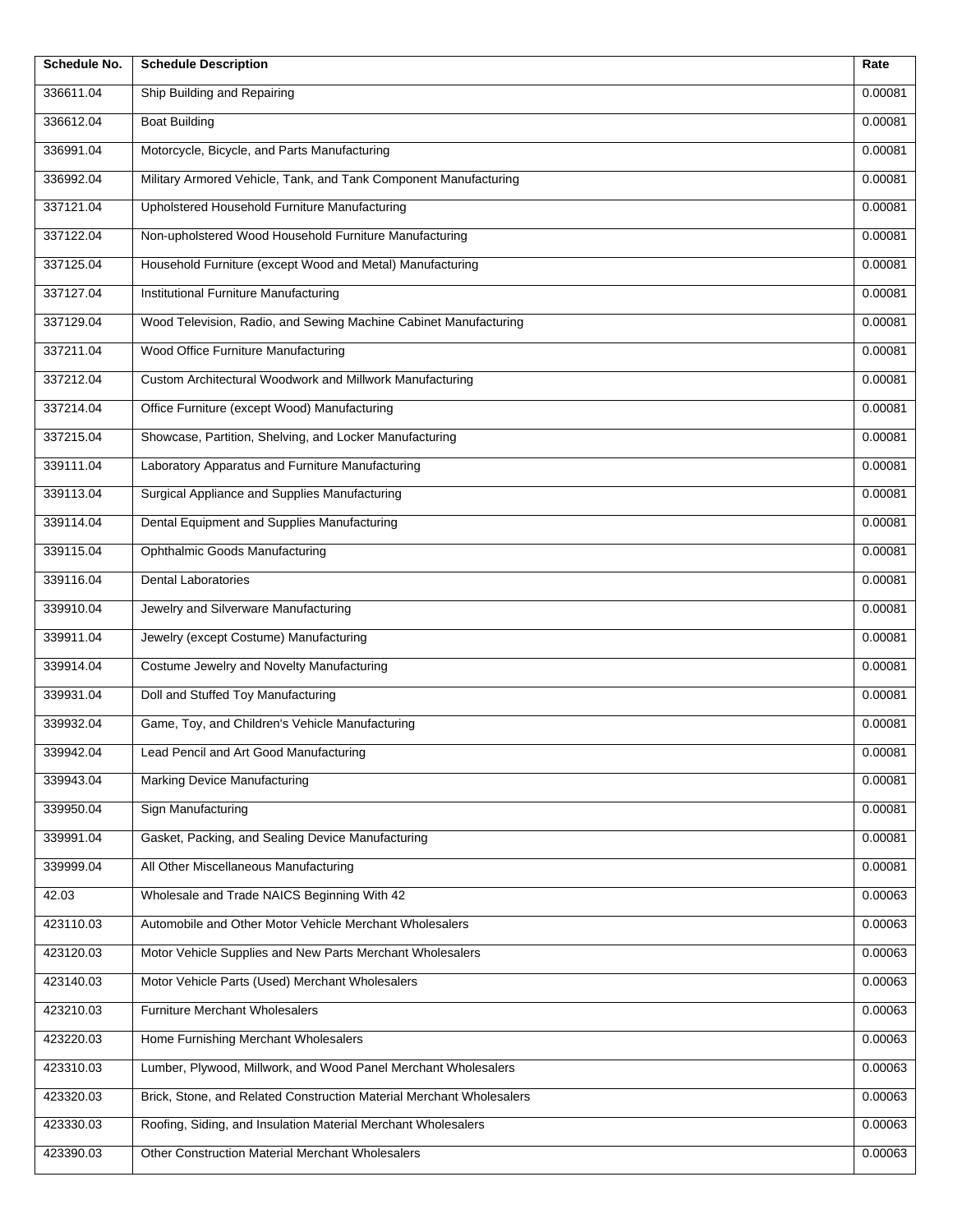| Schedule No. | <b>Schedule Description</b>                                                                     | Rate    |
|--------------|-------------------------------------------------------------------------------------------------|---------|
| 423410.03    | Camera Equipment and Supplies, Photogenic, Merchant Wholesalers                                 | 0.00063 |
| 423430.03    | Computer and Computer Peripheral Equipment and Software Merchant Wholesalers                    | 0.00063 |
| 423440.03    | Other Commercial Equipment Merchant Wholesalers                                                 | 0.00063 |
| 423450.03    | Medical, Dental, and Hospital Equipment and Supplies Merchant Wholesalers                       | 0.00063 |
| 423490.03    | Other Professional Equipment and Supplies Merchant Wholesalers                                  | 0.00063 |
| 423510.03    | Metal Service Centers and Other Metal Merchant Wholesalers                                      | 0.00063 |
| 423520.03    | Coal and Other Mineral and Ore Merchant Wholesalers                                             | 0.00063 |
| 423610.03    | Electrical Apparatus and Equipment, Wiring Supplies, and Related Equipment Merchant Wholesalers | 0.00063 |
| 423620.03    | Electrical and Electronic Appliance, Television, and Radio Set Merchant Wholesalers             | 0.00063 |
| 423690.03    | Other Electronic Parts and Equipment Merchant Wholesalers                                       | 0.00063 |
| 423710.03    | Hardware Merchant Wholesalers                                                                   | 0.00063 |
| 423720.03    | Plumbing and Heating Equipment and Supplies (Hydronics) Merchant Wholesalers                    | 0.00063 |
| 423730.03    | Warm Air Heating and Air-Conditioning Equipment and Supplies Merchant Wholesalers               | 0.00063 |
| 423740.03    | Refrigeration Equipment and Supplies Merchant Wholesalers                                       | 0.00063 |
| 423820.03    | Farm and Garden Machinery and Equipment Merchant Wholesalers                                    | 0.00063 |
| 423830.03    | Industrial Machinery and Equipment Merchant Wholesalers                                         | 0.00063 |
| 423840.03    | Industrial Supplies Merchant Wholesalers                                                        | 0.00063 |
| 423850.03    | Service Establishment Equipment and Supplies Merchant Wholesalers                               | 0.00063 |
| 423910.03    | Sporting and Recreational Goods and Supplies Merchant Wholesalers                               | 0.00063 |
| 423920.03    | Toy and Hobby Goods and Supplies Merchant Wholesalers                                           | 0.00063 |
| 423930.03    | Recyclable Material Merchant Wholesalers                                                        | 0.00063 |
| 423940.03    | Jewelry, Watch, Precious Stone, and Precious Metal Merchant Wholesalers                         | 0.00063 |
| 423990.03    | Other Miscellaneous Durable Goods Merchant Wholesalers                                          | 0.00063 |
| 424110.03    | Printing and Writing Paper Merchant Wholesalers                                                 | 0.00063 |
| 424120.03    | Stationery and Office Supplies Merchant Wholesalers                                             | 0.00063 |
| 424130.03    | Industrial and Personal Service Paper Merchant Wholesalers                                      | 0.00063 |
| 424210.03    | Drugs and Druggists' Sundries Merchant Wholesalers                                              | 0.00063 |
| 424310.03    | Piece Goods, Notions, and Other Dry Goods Merchant Wholesalers                                  | 0.00063 |
| 424320.03    | Men's and Boys' Clothing and Furnishings Merchant Wholesalers                                   | 0.00063 |
| 424330.03    | Women's, Children's, and Infants' Clothing and Accessories Merchant Wholesalers                 | 0.00063 |
| 424340.03    | Footwear Merchant Wholesalers                                                                   | 0.00063 |
| 424410.03    | General Line Grocery Merchant Wholesalers                                                       | 0.00063 |
| 424420.03    | Packaged Frozen Food Merchant Wholesalers                                                       | 0.00063 |
| 424450.03    | <b>Confectionery Merchant Wholesalers</b>                                                       | 0.00063 |
| 424460.03    | Fish and Seafood Merchant Wholesalers                                                           | 0.00063 |
| 424470.03    | Meat and Meat Product Merchant Wholesalers                                                      | 0.00063 |
| 424480.03    | Fresh Fruit and Vegetable Merchant Wholesalers                                                  | 0.00063 |
| 424490.03    | Other Grocery and Related Products Merchant Wholesalers                                         | 0.00063 |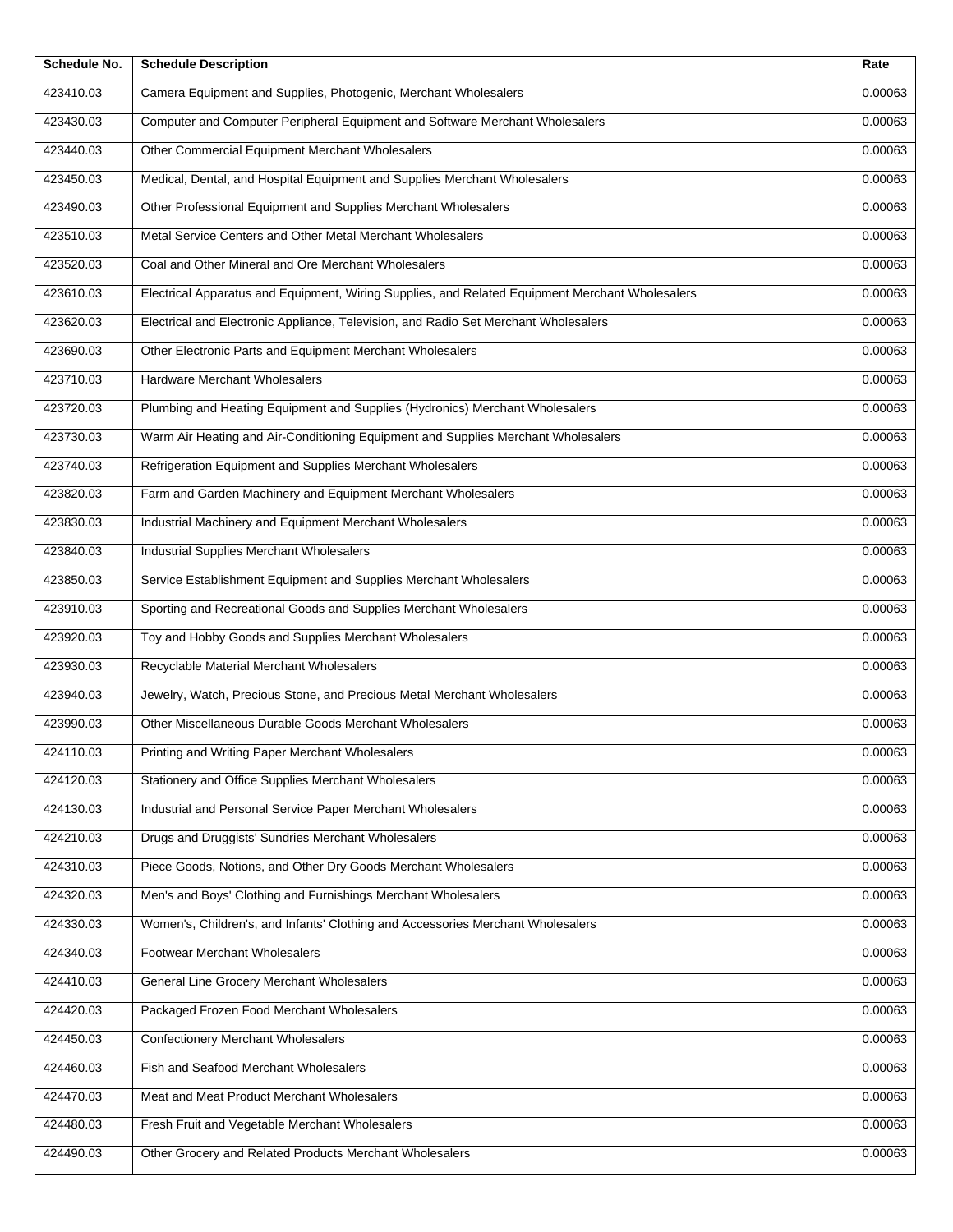| Schedule No. | <b>Schedule Description</b>                                                                | Rate    |
|--------------|--------------------------------------------------------------------------------------------|---------|
| 424610.03    | Plastics Materials and Basic Forms and Shapes Merchant Wholesalers                         | 0.00063 |
| 424690.03    | Other Chemical and Allied Products Merchant Wholesalers                                    | 0.00063 |
| 424710.03    | Petroleum Bulk Stations and Terminals                                                      | 0.00063 |
| 424720.03    | Petroleum and Petroleum Products Merchant Wholesalers (except Bulk Stations and Terminals) | 0.00063 |
| 424810.03    | Beer and Ale Merchant Wholesalers                                                          | 0.00063 |
| 424820.03    | Wine and Distilled Alcoholic Beverage Merchant Wholesalers                                 | 0.00063 |
| 424920.03    | Book, Periodical, and Newspaper Merchant Wholesalers                                       | 0.00063 |
| 424930.03    | Flower, Nursery Stock, and Florists' Supplies Merchant Wholesalers                         | 0.00063 |
| 424990.03    | Other Miscellaneous Nondurable Goods Merchant Wholesalers                                  | 0.00063 |
| 425120.03    | Wholesale Trade Agents and Brokers                                                         | 0.00063 |
| 43.03        | Wholesale and Trade NAICS Beginning With 43                                                | 0.00063 |
| 44.03        | Retail Trade NAICS Beginning With 44                                                       | 0.00063 |
| 4422.03      | <b>Home Furnishings Stores</b>                                                             | 0.00063 |
| 4461.03      | <b>Health and Personal Care Stores</b>                                                     | 0.00063 |
| 4481.03      | <b>Clothing Stores</b>                                                                     | 0.00063 |
| 44111.03     | New Car Dealers                                                                            | 0.00063 |
| 44121.03     | <b>Recreational Vehicle Dealers</b>                                                        | 0.00063 |
| 44229.03     | Other Home Furnishings Stores                                                              | 0.00063 |
| 44312.03     | <b>Computer and Software Stores</b>                                                        | 0.00063 |
| 44313.03     | Camera and Photographic Supplies Stores                                                    | 0.00063 |
| 44411.03     | Home Centers                                                                               | 0.00063 |
| 44421.03     | <b>Outdoor Power Equipment Stores</b>                                                      | 0.00063 |
| 44522.03     | Fish and Seafood Markets                                                                   | 0.00063 |
| 44529.03     | Other Specialty Food Stores                                                                | 0.00063 |
| 44619.03     | Other Health and Personal Care Stores                                                      | 0.00063 |
| 44811.03     | Men's Clothing Stores                                                                      | 0.00063 |
| 44813.03     | Children's and Infants' Clothing Stores                                                    | 0.00063 |
| 44832.03     | Luggage and Leather Goods Stores                                                           | 0.00063 |
| 441120.03    | <b>Used Car Dealers</b>                                                                    | 0.00063 |
| 441221.03    | Motorcycle Dealers                                                                         | 0.00063 |
| 441222.03    | <b>Boat Dealers</b>                                                                        | 0.00063 |
| 441229.03    | All Other Motor Vehicle Dealers                                                            | 0.00063 |
| 441310.03    | Automotive Parts and Accessories Stores                                                    | 0.00063 |
| 441320.03    | <b>Tire Dealers</b>                                                                        | 0.00063 |
| 442110.03    | <b>Furniture Stores</b>                                                                    | 0.00063 |
| 442210.03    | <b>Floor Covering Stores</b>                                                               | 0.00063 |
| 442291.03    | <b>Window Treatment Stores</b>                                                             | 0.00063 |
| 442299.03    | All Other Home Furnishings Stores                                                          | 0.00063 |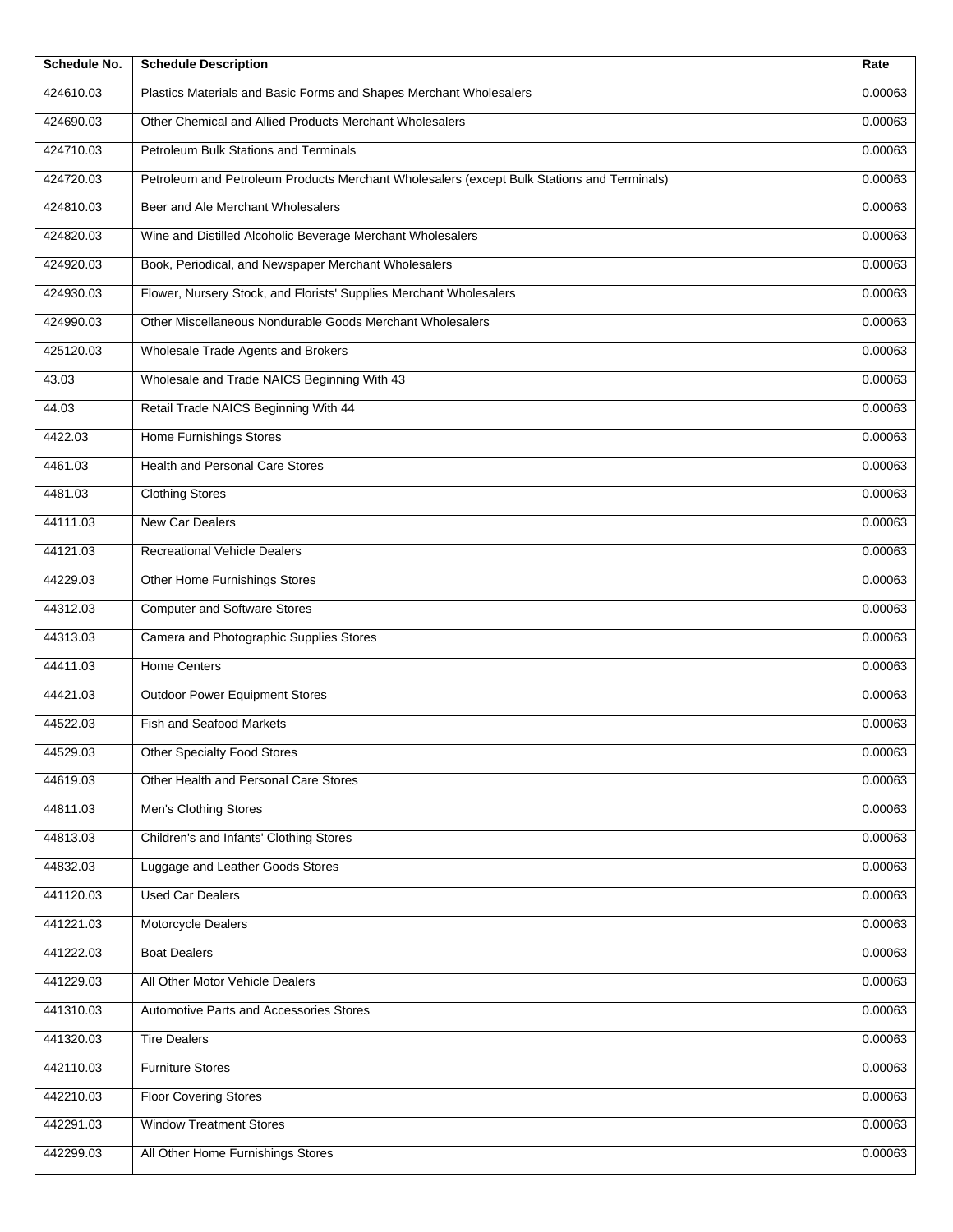| Schedule No. | <b>Schedule Description</b>                                | Rate    |
|--------------|------------------------------------------------------------|---------|
| 443111.03    | <b>Household Appliance Stores</b>                          | 0.00063 |
| 443112.03    | Radio, Television, and Other Electronics Stores            | 0.00063 |
| 443142.03    | <b>Electronics Stores</b>                                  | 0.00063 |
| 444120.03    | Paint and Wallpaper Stores                                 | 0.00063 |
| 444130.03    | <b>Hardware Stores</b>                                     | 0.00063 |
| 444190.03    | <b>Other Building Material Dealers</b>                     | 0.00063 |
| 444220.03    | Nursery, Garden Center, and Farm Supply Stores             | 0.00063 |
| 445110.03    | Supermarkets and Other Grocery (except Convenience) Stores | 0.00063 |
| 445120.03    | <b>Convenience Stores</b>                                  | 0.00063 |
| 445210.03    | <b>Meat Markets</b>                                        | 0.00063 |
| 445230.03    | Fruit and Vegetable Markets                                | 0.00063 |
| 445291.03    | <b>Baked Goods Stores</b>                                  | 0.00063 |
| 445292.03    | <b>Confectionery and Nut Stores</b>                        | 0.00063 |
| 445299.03    | All Other Specialty Food Stores                            | 0.00063 |
| 445310.03    | Beer, Wine, and Liquor Stores                              | 0.00063 |
| 446110.03    | Pharmacies and Drug Stores                                 | 0.00063 |
| 446120.03    | Cosmetics, Beauty Supplies, and Perfume Stores             | 0.00063 |
| 446130.03    | <b>Optical Goods Stores</b>                                | 0.00063 |
| 446191.03    | Food (Health) Supplement Stores                            | 0.00063 |
| 446199.03    | All Other Health and Personal Care Stores                  | 0.00063 |
| 447110.03    | <b>Gasoline Stations with Convenience Stores</b>           | 0.00063 |
| 447190.03    | <b>Other Gasoline Stations</b>                             | 0.00063 |
| 448110.03    | Men's Clothing Stores                                      | 0.00063 |
| 448120.03    | Women's Clothing Stores                                    | 0.00063 |
| 448130.03    | Children's and Infants' Clothing Stores                    | 0.00063 |
| 448140.03    | <b>Family Clothing Stores</b>                              | 0.00063 |
| 448150.03    | <b>Clothing Accessories Stores</b>                         | 0.00063 |
| 448190.03    | <b>Other Clothing Stores</b>                               | 0.00063 |
| 448210.03    | Shoe Stores                                                | 0.00063 |
| 448310.03    | <b>Jewelry Stores</b>                                      | 0.00063 |
| 45.03        | Retail Trade NAICS Beginning With 45                       | 0.00063 |
| 4512.03      | Book, Periodical, and Music Stores                         | 0.00063 |
| 4539.03      | Other Miscellaneous Store Retailers                        | 0.00063 |
| 4543.03      | <b>Direct Selling Establishments</b>                       | 0.00063 |
| 45113.03     | Sewing, Needlework, and Piece Goods Stores                 | 0.00063 |
| 45211.03     | <b>Department Stores</b>                                   | 0.00063 |
| 45321.03     | Office Supplies and Stationery Stores                      | 0.00063 |
| 45399.03     | All Other Miscellaneous Store Retailers                    | 0.00063 |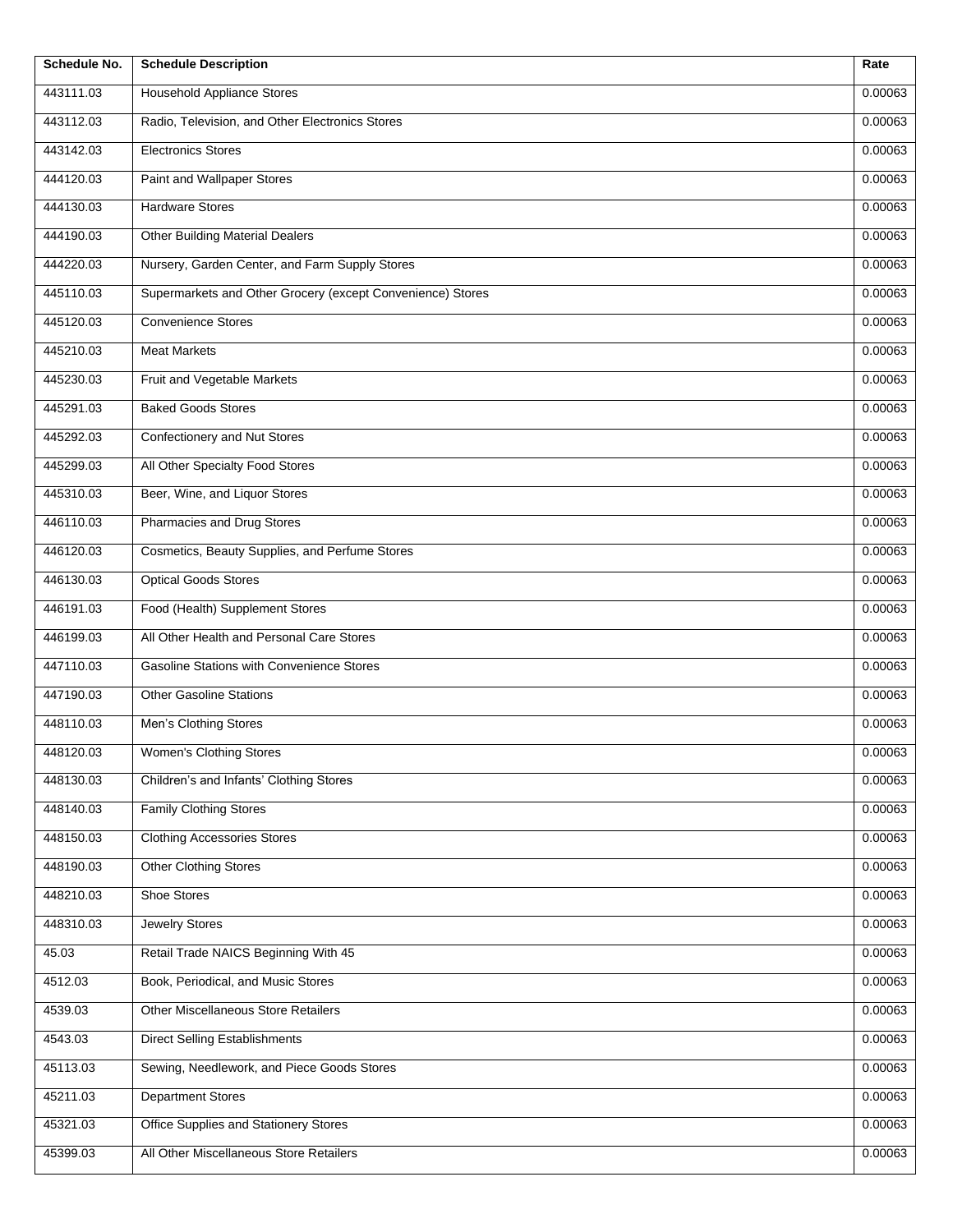| Schedule No. | <b>Schedule Description</b>                                     | Rate    |
|--------------|-----------------------------------------------------------------|---------|
| 45411.03     | Electronic Shopping and Mail-Order Houses                       | 0.00063 |
| 451110.03    | <b>Sporting Goods Stores</b>                                    | 0.00063 |
| 451120.03    | Hobby, Toy, and Game Stores                                     | 0.00063 |
| 451140.03    | Musical Instrument and Supplies Stores                          | 0.00063 |
| 451211.03    | <b>Book Stores</b>                                              | 0.00063 |
| 451212.03    | News Dealers and Newsstands                                     | 0.00063 |
| 451220.03    | Prerecorded Tape, Compact Disc, and Record Stores               | 0.00063 |
| 452112.03    | <b>Discount Department Stores</b>                               | 0.00063 |
| 452910.03    | Warehouse Clubs and Supercenters                                | 0.00063 |
| 452990.03    | All Other General Merchandise Stores                            | 0.00063 |
| 453110.03    | Florists                                                        | 0.00063 |
| 453220.03    | Gift, Novelty, and Souvenir Stores                              | 0.00063 |
| 453310.03    | <b>Used Merchandise Stores</b>                                  | 0.00063 |
| 453910.03    | Pet and Pet Supplies Stores                                     | 0.00063 |
| 453920.03    | <b>Art Dealers</b>                                              | 0.00063 |
| 453991.03    | <b>Tobacco Stores</b>                                           | 0.00063 |
| 453998.03    | All Other Miscellaneous Store Retailers (except Tobacco Stores) | 0.00063 |
| 454110.03    | Electronic Shopping and Mail-Order Houses                       | 0.00063 |
| 454111.03    | Electronic Shopping (Internet)                                  | 0.00063 |
| 454210.03    | <b>Vending Machine Operators</b>                                | 0.00063 |
| 454311.03    | <b>Heating Oil Dealers</b>                                      | 0.00063 |
| 454312.03    | Liquefied Petroleum Gas (Bottled Gas) Dealers                   | 0.00063 |
| 454319.03    | Other Fuel Dealers                                              | 0.00063 |
| 454390.03    | Other Direct Selling Establishments                             | 0.00063 |
| 48.03        | Transportation and Warehousing NAICS Beginning With 48          | 0.00063 |
| 4884.03      | Support Activities for Road Transportation                      | 0.00063 |
| 4889.03      | Other Support Activities for Transportation                     | 0.00063 |
| 48411.03     | General Freight Trucking, Local                                 | 0.00063 |
| 48412.03     | General Freight Trucking, Long-Distance                         | 0.00063 |
| 48421.03     | Used Household and Office Goods Moving                          | 0.00063 |
| 48423.03     | Specialized Freight (except Used Goods) Trucking, Long-Distance | 0.00063 |
| 48599.03     | Other Transit and Ground Passenger Transportation               | 0.00063 |
| 48699.03     | All Other Pipeline Transportation                               | 0.00063 |
| 48819.03     | Other Support Activities for Air Transportation                 | 0.00063 |
| 48821.03     | Support Activities for Rail Transportation                      | 0.00063 |
| 48832.03     | Marine Cargo Handling                                           | 0.00063 |
| 48839.03     | Other Support Activities for Water Transportation               | 0.00063 |
| 48849.03     | Other Support Activities for Road Transportation                | 0.00063 |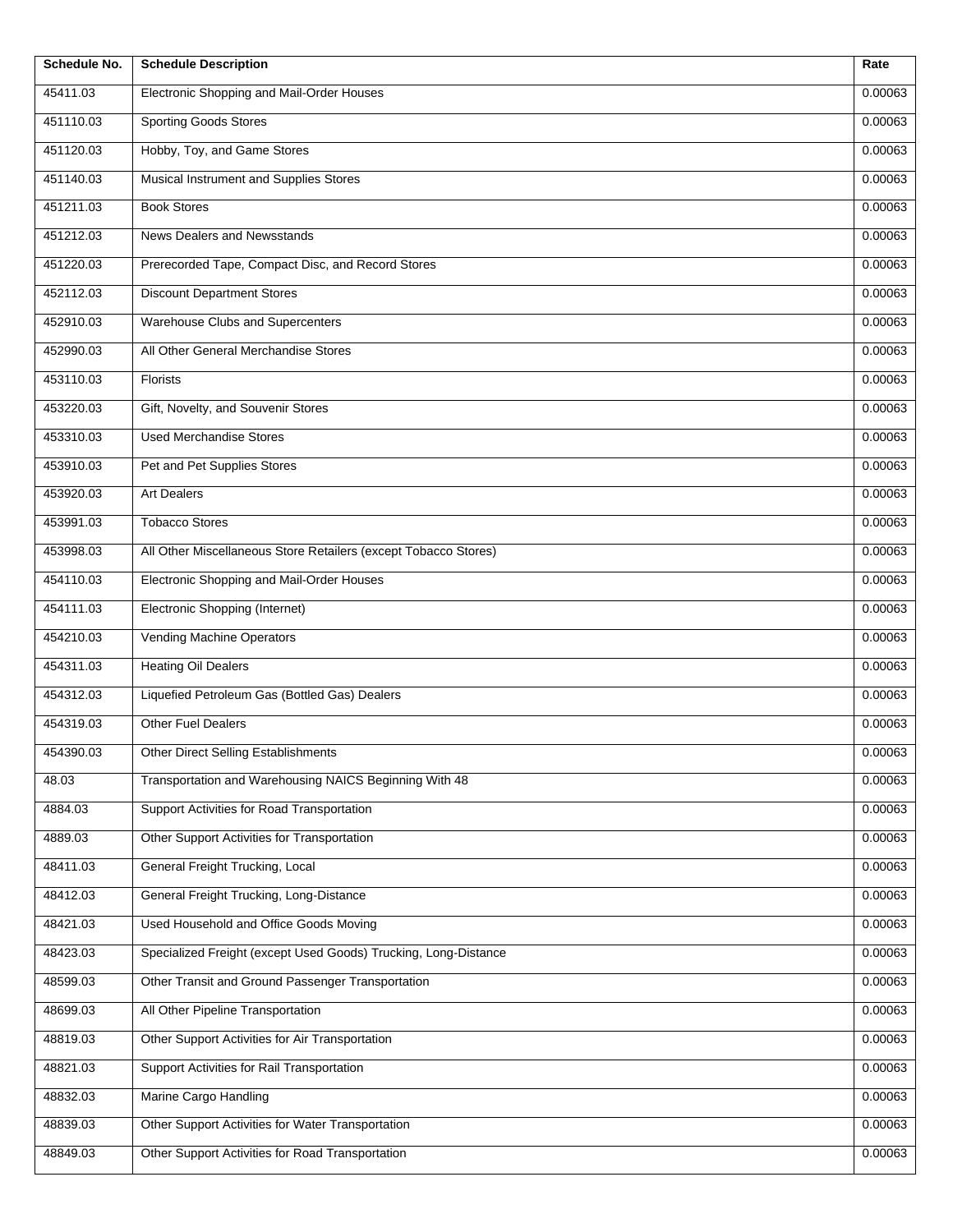| Schedule No. | <b>Schedule Description</b>                                  | Rate    |
|--------------|--------------------------------------------------------------|---------|
| 481111.03    | Scheduled Passenger Air Transportation                       | 0.00063 |
| 481112.03    | Scheduled Freight Air Transportation                         | 0.00063 |
| 481219.03    | Other Nonscheduled Air Transportation                        | 0.00063 |
| 483111.03    | Deep Sea Freight Transportation                              | 0.00063 |
| 483113.03    | Coastal and Great Lakes Freight Transportation               | 0.00063 |
| 483211.03    | Inland Water Freight Transportation                          | 0.00063 |
| 484110.03    | General Freight Trucking, Local                              | 0.00063 |
| 484121.03    | General Freight Trucking, Long-Distance, Truckload           | 0.00063 |
| 484122.03    | General Freight Trucking, Long-Distance, Less Than Truckload | 0.00063 |
| 484220.03    | Specialized Freight (except Used Goods) Trucking, Local      | 0.00063 |
| 485113.03    | Bus and Other Motor Vehicle Transit Systems                  | 0.00063 |
| 485310.03    | <b>Taxi Service</b>                                          | 0.00063 |
| 485320.03    | <b>Limousine Service</b>                                     | 0.00063 |
| 485999.03    | All Other Transit and Ground Passenger Transportation        | 0.00063 |
| 488111.03    | Air Traffic Control                                          | 0.00063 |
| 488119.03    | <b>Other Airport Operations</b>                              | 0.00063 |
| 488410.03    | Motor Vehicle Towing                                         | 0.00063 |
| 488510.03    | Freight Transportation Arrangement                           | 0.00063 |
| 488991.03    | Packing and Crating                                          | 0.00063 |
| 488999.03    | All Other Support Activities for Transportation              | 0.00063 |
| 49.03        | Transportation and Warehousing NAICS Beginning With 49       | 0.00063 |
| 49312.03     | Refrigerated Warehousing and Storage                         | 0.00063 |
| 49319.03     | Other Warehousing and Storage                                | 0.00063 |
| 492110.03    | Couriers                                                     | 0.00063 |
| 492210.03    | Local Messengers and Local Delivery                          | 0.00063 |
| 493110.03    | General Warehousing and Storage                              | 0.00063 |
| 51.06        | Information                                                  | 0.00117 |
| 5122.06      | Sound Recording Industries                                   | 0.00117 |
| 51111.06     | Newspaper Publishers                                         | 0.00117 |
| 51119.06     | <b>Other Publishers</b>                                      | 0.00117 |
| 51212.06     | Motion Picture and Video Distribution                        | 0.00117 |
| 51221.06     | <b>Record Production</b>                                     | 0.00117 |
| 51229.06     | Other Sound Recording Industries                             | 0.00117 |
| 51711.06     | <b>Wired Telecommunications Carriers</b>                     | 0.00117 |
| 511120.06    | <b>Periodical Publishers</b>                                 | 0.00117 |
| 511130.06    | <b>Book Publishers</b>                                       | 0.00117 |
| 511191.06    | <b>Greeting Card Publishers</b>                              | 0.00117 |
| 511199.06    | All Other Publishers                                         | 0.00117 |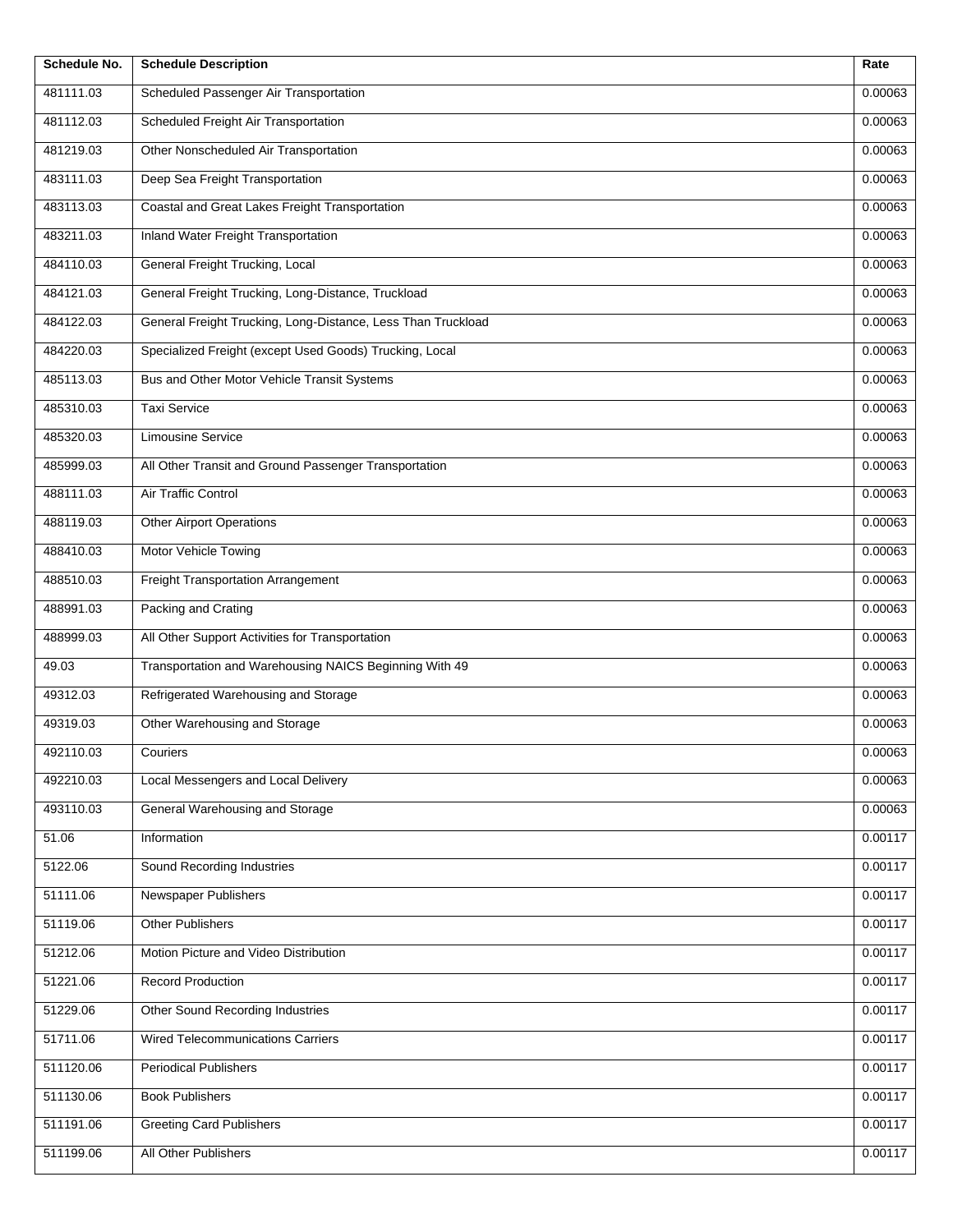| Schedule No. | <b>Schedule Description</b>                                 | Rate    |
|--------------|-------------------------------------------------------------|---------|
| 511210.06    | Software Publishers                                         | 0.00117 |
| 512110.06    | Motion Picture and Video Production                         | 0.00117 |
| 512131.06    | Motion Picture Theaters (except Drive-Ins)                  | 0.00117 |
| 512132.06    | Drive-In Motion Picture Theaters                            | 0.00117 |
| 512191.06    | Tele-production and Other Postproduction Services           | 0.00117 |
| 512199.06    | Other Motion Picture and Video Industries                   | 0.00117 |
| 512220.06    | Integrated Record Production/Distribution                   | 0.00117 |
| 512230.06    | <b>Music Publishers</b>                                     | 0.00117 |
| 512240.06    | <b>Sound Recording Studios</b>                              | 0.00117 |
| 515112.06    | <b>Radio Stations</b>                                       | 0.00117 |
| 515210.06    | Cable and Other Subscription Programming                    | 0.00117 |
| 516110.06    | <b>Internet Radio Stations</b>                              | 0.00117 |
| 517212.06    | <b>Cellular and Other Wireless Telecommunications</b>       | 0.00117 |
| 517410.06    | Satellite Telecommunications                                | 0.00117 |
| 517911.06    | <b>Telecommunications Resellers</b>                         | 0.00117 |
| 518111.06    | <b>Internet Service Providers</b>                           | 0.00117 |
| 518210.06    | Data Processing, Hosting, and Related Services              | 0.00117 |
| 519130.06    | Internet Publishing and Broadcasting and Web Search Portals | 0.00117 |
| 519190.06    | All Other Information Services                              | 0.00117 |
| 52.06        | <b>Financial Institution</b>                                | 0.0025  |
| 52111.06     | Monetary Authorities - Central Bank                         | 0.00117 |
| 52212.06     | <b>Savings Institutions</b>                                 | 0.00117 |
| 52213.06     | <b>Credit Unions</b>                                        | 0.00117 |
| 52219.06     | Other Depository Credit Intermediation                      | 0.00117 |
| 52222.06     | <b>Sales Financing</b>                                      | 0.00117 |
| 52229.06     | Other Non-depository Credit Intermediation                  | 0.00117 |
| 52314.06     | <b>Commodity Contracts Brokerage</b>                        | 0.00117 |
| 52321.06     | Securities and Commodity Exchanges                          | 0.00117 |
| 52391.06     | Miscellaneous Intermediation                                | 0.00117 |
| 52413.06     | ****Reinsurance Carriers                                    | 0.00117 |
| 52519.06     | ****Other Insurance Funds                                   | 0.00117 |
| 52591.06     | Open-End Investment Funds                                   | 0.00117 |
| 52592.06     | Trusts, Estates, and Agency Accounts                        | 0.00117 |
| 52593.06     | Real Estate Investment Trusts                               | 0.00117 |
| 52599.06     | <b>Other Financial Vehicles</b>                             | 0.00117 |
| 521110.06    | Monetary Authorities-Central Bank                           | 0.00117 |
| 522110.06    | <b>Commercial Banking</b>                                   | 0.00117 |
| 522291.06    | <b>Consumer Lending</b>                                     | 0.00117 |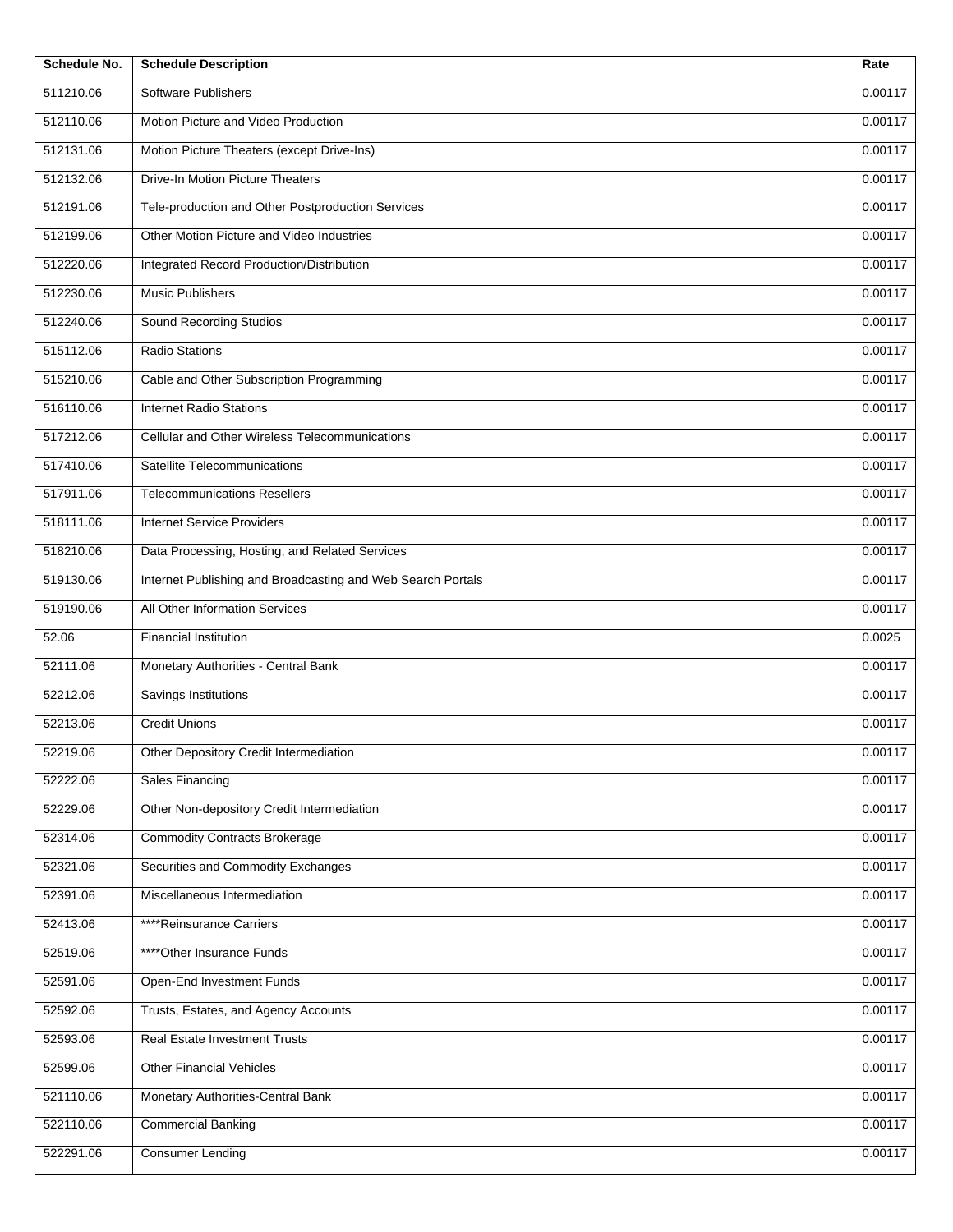| Schedule No. | <b>Schedule Description</b>                                                                   | Rate    |
|--------------|-----------------------------------------------------------------------------------------------|---------|
| 522292.06    | Real Estate Credit                                                                            | 0.00117 |
| 522293.06    | International Trade Financing                                                                 | 0.00117 |
| 522294.06    | <b>Secondary Market Financing</b>                                                             | 0.00117 |
| 522298.06    | All Other Non-depository Credit Intermediation                                                | 0.00117 |
| 522310.06    | Mortgage and Nonmortgage Loan Brokers                                                         | 0.00117 |
| 522320.06    | Financial Transactions Processing, Reserve, and Clearinghouse Activities                      | 0.00117 |
| 522390.06    | Other Activities Related to Credit Intermediation                                             | 0.00117 |
| 523110.06    | Investment Banking and Securities Dealing                                                     | 0.00117 |
| 523120.06    | Securities Brokerage                                                                          | 0.00117 |
| 523910.06    | <b>Other Financial Investment Activities</b>                                                  | 0.00117 |
| 523920.06    | Portfolio Management                                                                          | 0.00117 |
| 523930.06    | <b>Investment Advice</b>                                                                      | 0.00117 |
| 523991.06    | Trust, Fiduciary, and Custody Activities                                                      | 0.00117 |
| 523999.06    | Miscellaneous Financial Investment Activities                                                 | 0.00117 |
| 524291.06    | <b>Claims Adjusting</b>                                                                       | 0.00117 |
| 525110.06    | Pension Funds                                                                                 | 0.00117 |
| 53.06        | Real Estate Rental and Leasing                                                                | 0.00117 |
| 5311.06      | Lessors of Real Estate                                                                        | 0.00117 |
| 5313.06      | <b>Activities Related to Real Estate</b>                                                      | 0.00117 |
| 53131.06     | <b>Real Estate Property Managers</b>                                                          | 0.00117 |
| 53211.06     | Passenger Car Rental and Leasing                                                              | 0.00117 |
| 53223.06     | Video Tape and Disc Rental                                                                    | 0.00117 |
| 53241.06     | Construction, Transportation, Mining, and Forestry Machinery and Equipment Rental and Leasing | 0.00117 |
| 53242.06     | Office Machinery and Equipment Rental and Leasing                                             | 0.00117 |
| 531110.06    | Lessors of Residential Buildings and Dwellings                                                | 0.00117 |
| 531120.06    | Lessors of Nonresidential Buildings (except Mini-warehouses)                                  | 0.00117 |
| 531130.06    | Lessors of Mini-warehouses and Self-Storage Units                                             | 0.00117 |
| 531190.06    | Lessors of Other Real Estate Property                                                         | 0.00117 |
| 531210.06    | Offices of Real Estate Agents and Brokers                                                     | 0.00117 |
| 531311.06    | <b>Residential Property Managers</b>                                                          | 0.00117 |
| 531312.06    | Nonresidential Property Managers                                                              | 0.00117 |
| 531320.06    | Offices of Real Estate Appraisers                                                             | 0.00117 |
| 531390.06    | Other Activities Related to Real Estate                                                       | 0.00117 |
| 532111.06    | Passenger Car Rental                                                                          | 0.00117 |
| 532112.06    | Passenger Car Leasing                                                                         | 0.00117 |
| 532120.06    | Truck, Utility Trailer, and Rv (Recreational Vehicle) Rental and Leasing                      | 0.00117 |
| 532220.06    | Formal Wear and Costume Rental                                                                | 0.00117 |
| 532291.06    | Home Health Equipment Rental                                                                  | 0.00117 |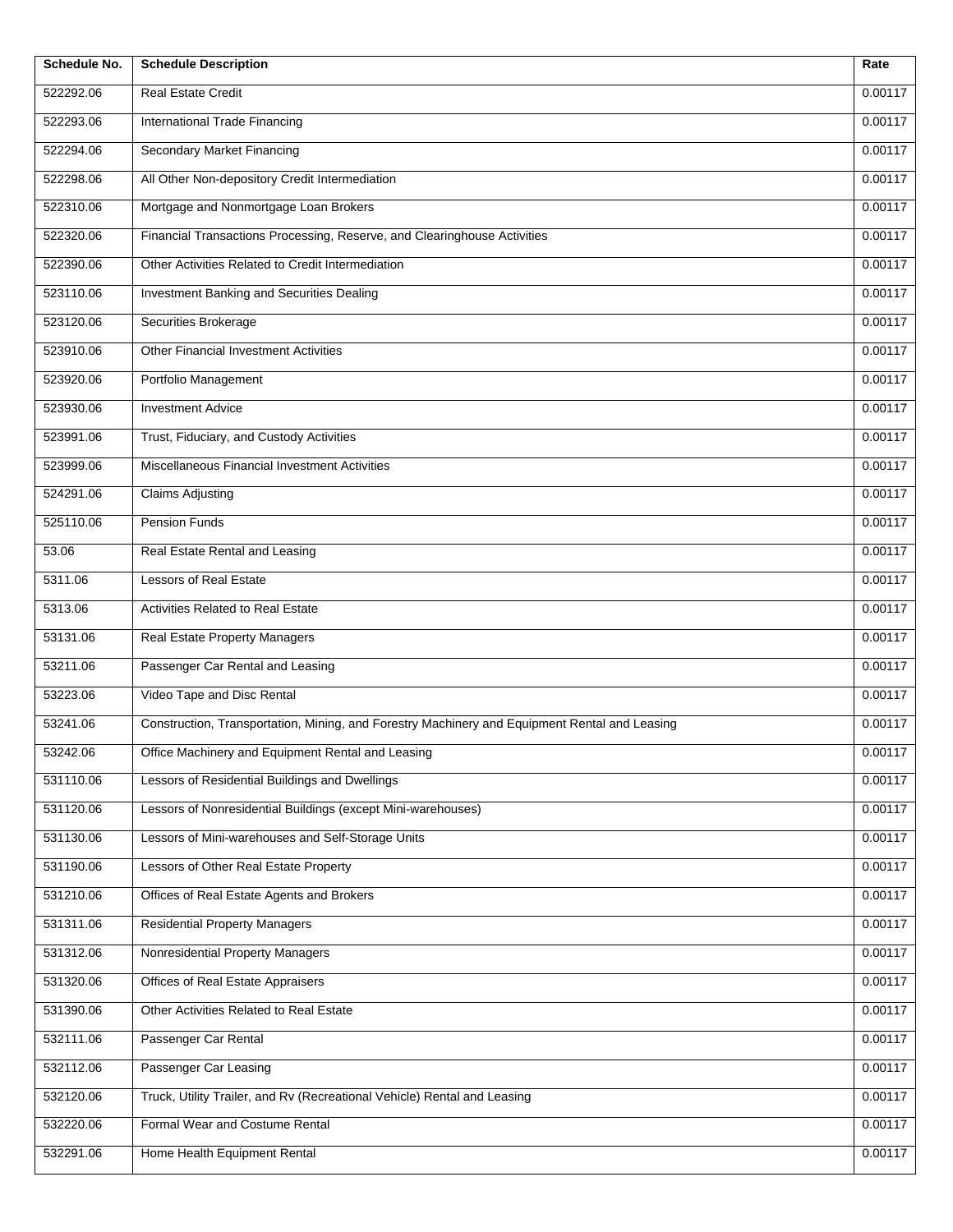| Schedule No. | <b>Schedule Description</b>                                                | Rate    |
|--------------|----------------------------------------------------------------------------|---------|
| 532299.06    | All Other Consumer Goods Rental                                            | 0.00117 |
| 532310.06    | <b>General Rental Centers</b>                                              | 0.00117 |
| 532490.06    | Other Commercial and Industrial Machinery and Equipment Rental and Leasing | 0.00117 |
| 533110.06    | Lessors of Nonfinancial Intangible Assets (except Copyrighted Works)       | 0.00117 |
| 54.06        | Professional, Scientific, and Technical Services                           | 0.00117 |
| 54121.06     | Accounting, Tax Preparation, Bookkeeping, and Payroll Services             | 0.00117 |
| 54134.06     | <b>Drafting Services</b>                                                   | 0.00117 |
| 54151.06     | Computer Systems Design and Related Services                               | 0.00117 |
| 54161.06     | <b>Management Consulting Services</b>                                      | 0.00117 |
| 54162.06     | <b>Environmental Consulting Services</b>                                   | 0.00117 |
| 54171.06     | Research and Development In The Physical, Engineering, and Life Sciences   | 0.00117 |
| 54184.06     | Media Representatives                                                      | 0.00117 |
| 54185.06     | <b>Display Advertising</b>                                                 | 0.00117 |
| 54186.06     | <b>Direct Mail Advertising</b>                                             | 0.00117 |
| 541110.06    | Offices of Lawyers                                                         | 0.00117 |
| 541191.06    | Title Abstract and Settlement Offices                                      | 0.00117 |
| 541199.06    | All Other Legal Services                                                   | 0.00117 |
| 541211.06    | Offices of Certified Public Accountants                                    | 0.00117 |
| 541213.06    | <b>Tax Preparation Services</b>                                            | 0.00117 |
| 541214.06    | <b>Payroll Services</b>                                                    | 0.00117 |
| 541219.06    | <b>Other Accounting Services</b>                                           | 0.00117 |
| 541310.06    | <b>Architectural Services</b>                                              | 0.00117 |
| 541320.06    | Landscape Architectural Services                                           | 0.00117 |
| 541330.06    | <b>Engineering Services</b>                                                | 0.00117 |
| 541350.06    | <b>Building Inspection Services</b>                                        | 0.00117 |
| 541410.06    | <b>Interior Design Services</b>                                            | 0.00117 |
| 541420.06    | <b>Industrial Design Services</b>                                          | 0.00117 |
| 541430.06    | <b>Graphic Design Services</b>                                             | 0.00117 |
| 541490.06    | Other Specialized Design Services                                          | 0.00117 |
| 541511.06    | <b>Custom Computer Programming Services</b>                                | 0.00117 |
| 541512.06    | <b>Computer Systems Design Services</b>                                    | 0.00117 |
| 541513.06    | <b>Computer Facilities Management Services</b>                             | 0.00117 |
| 541519.06    | <b>Other Computer Related Services</b>                                     | 0.00117 |
| 541611.06    | Administrative Management and General Management Consulting Services       | 0.00117 |
| 541612.06    | Human Resources and Executive Search Consulting Services                   | 0.00117 |
| 541613.06    | <b>Marketing Consulting Services</b>                                       | 0.00117 |
| 541614.06    | Process, Physical Distribution, and Logistics Consulting Services          | 0.00117 |
| 541618.06    | <b>Other Management Consulting Services</b>                                | 0.00117 |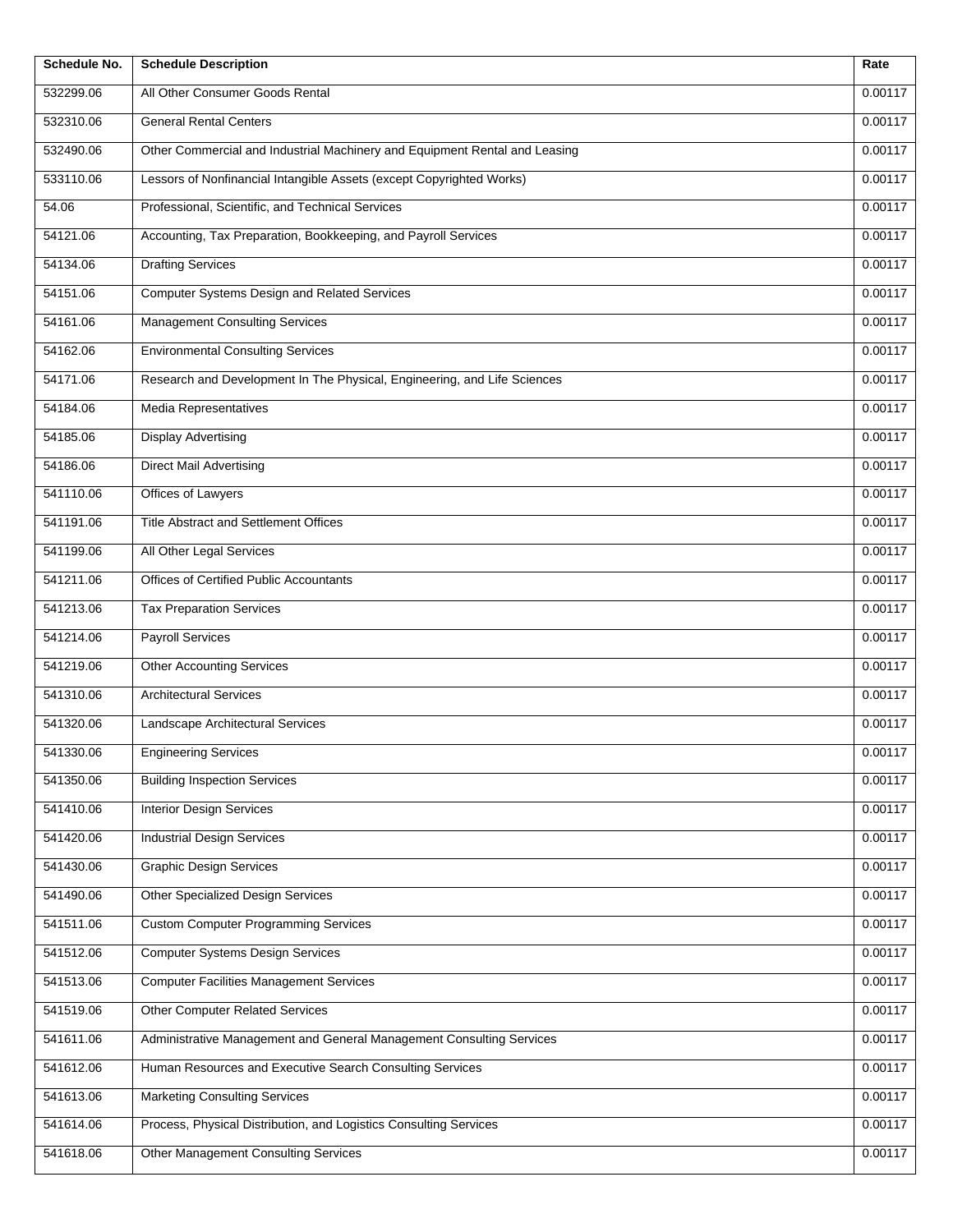| Schedule No. | <b>Schedule Description</b>                                              | Rate    |
|--------------|--------------------------------------------------------------------------|---------|
| 541690.06    | Other Scientific and Technical Consulting Services                       | 0.00117 |
| 541720.06    | Research and Development in The Social Sciences and Humanities           | 0.00117 |
| 541810.06    | <b>Advertising Agencies</b>                                              | 0.00117 |
| 541820.06    | <b>Public Relations Agencies</b>                                         | 0.00117 |
| 541830.06    | Media Buying Agencies                                                    | 0.00117 |
| 541850.06    | <b>Outdoor Advertising</b>                                               | 0.00117 |
| 541870.06    | <b>Advertising Material Distribution Services</b>                        | 0.00117 |
| 541890.06    | Other Services Related to Advertising                                    | 0.00117 |
| 541910.06    | Marketing Research and Public Opinion Polling                            | 0.00117 |
| 541921.06    | Photography Studios, Portrait                                            | 0.00117 |
| 541922.06    | <b>Commercial Photography</b>                                            | 0.00117 |
| 541930.06    | Translation and Interpretation Services                                  | 0.00117 |
| 541940.06    | <b>Veterinary Services</b>                                               | 0.00117 |
| 541990.06    | All Other Professional, Scientific, and Technical Services               | 0.00117 |
| 5413300.06   | <b>Engineering Services</b>                                              | 0.00117 |
| 55.05        | Management of Companies and Enterprises                                  | 0.00099 |
| 551111.05    | Offices of Bank Holding Companies                                        | 0.00099 |
| 551112.05    | Offices of Other Holding Companies                                       | 0.00099 |
| 551114.05    | Corporate, Subsidiary, and Regional Managing Offices                     | 0.00099 |
| 56.06        | Administrative and Support and Waste Management and Remediation Services | 0.00117 |
| 5614.06      | <b>Business Support Services</b>                                         | 0.00117 |
| 56133.06     | Professional Employer Organizations                                      | 0.00117 |
| 56142.06     | <b>Telephone Call Centers</b>                                            | 0.00117 |
| 56145.06     | <b>Credit Bureaus</b>                                                    | 0.00117 |
| 56152.06     | <b>Tour Operators</b>                                                    | 0.00117 |
| 56191.06     | Packaging and Labeling Services                                          | 0.00117 |
| 56211.06     | <b>Waste Collection</b>                                                  | 0.00117 |
| 561110.06    | Office Administrative Services                                           | 0.00117 |
| 561210.06    | <b>Facilities Support Services</b>                                       | 0.00117 |
| 561311.06    | <b>Employment Placement Agencies</b>                                     | 0.00117 |
| 561312.06    | <b>Executive Search Services</b>                                         | 0.00117 |
| 561320.06    | <b>Temporary Help Services</b>                                           | 0.00117 |
| 561410.06    | <b>Document Preparation Services</b>                                     | 0.00117 |
| 561421.06    | <b>Telephone Answering Services</b>                                      | 0.00117 |
| 561422.06    | Telemarketing Bureaus and Other Contact Centers                          | 0.00117 |
| 561431.06    | <b>Private Mail Centers</b>                                              | 0.00117 |
| 561439.06    | Other Business Service Centers (Including Copy Shops)                    | 0.00117 |
| 561440.06    | <b>Collection Agencies</b>                                               | 0.00117 |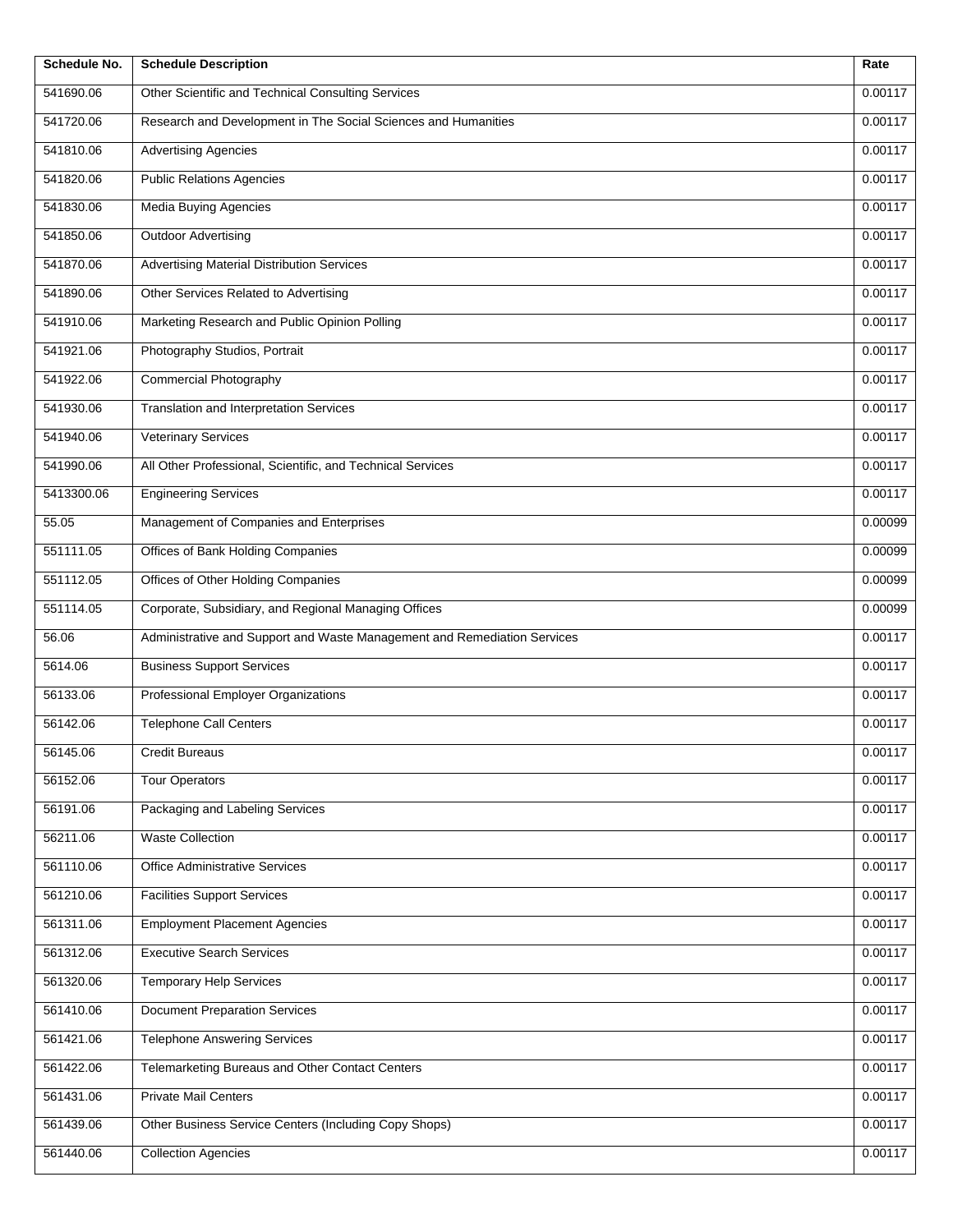| Schedule No. | <b>Schedule Description</b>                           | Rate    |
|--------------|-------------------------------------------------------|---------|
| 561491.06    | Repossession Services                                 | 0.00117 |
| 561492.06    | Court Reporting and Stenotype Services                | 0.00117 |
| 561499.06    | All Other Business Support Services                   | 0.00117 |
| 561510.06    | <b>Travel Agencies</b>                                | 0.00117 |
| 561599.06    | All Other Travel Arrangement and Reservation Services | 0.00117 |
| 561611.06    | <b>Investigation Services</b>                         | 0.00117 |
| 561612.06    | Security Guards and Patrol Services                   | 0.00117 |
| 561621.06    | Security Systems Services (except Locksmiths)         | 0.00117 |
| 561622.06    | Locksmiths                                            | 0.00117 |
| 561710.06    | <b>Exterminating and Pest Control Services</b>        | 0.00117 |
| 561720.06    | Janitorial Services                                   | 0.00117 |
| 561730.06    | <b>Landscaping Services</b>                           | 0.00117 |
| 561740.06    | Carpet and Upholstery Cleaning Services               | 0.00117 |
| 561790.06    | Other Services to Buildings and Dwellings             | 0.00117 |
| 561920.06    | Convention and Trade Show Organizers                  | 0.00117 |
| 561990.06    | All Other Support Services                            | 0.00117 |
| 562111.06    | Solid Waste Collection                                | 0.00117 |
| 562119.06    | <b>Other Waste Collection</b>                         | 0.00117 |
| 562212.06    | Solid Waste Landfill                                  | 0.00117 |
| 562213.06    | Solid Waste Combustors and Incinerators               | 0.00117 |
| 562219.06    | Other Nonhazardous Waste Treatment and Disposal       | 0.00117 |
| 562910.06    | <b>Remediation Services</b>                           | 0.00117 |
| 562991.06    | Septic Tank and Related Services                      | 0.00117 |
| 562998.06    | All Other Miscellaneous Waste Management Services     | 0.00117 |
| 61.06        | <b>Educational Services</b>                           | 0.00117 |
| 61121.06     | Junior Colleges                                       | 0.00117 |
| 61131.06     | Colleges, Universities, and Professional Schools      | 0.00117 |
| 61141.06     | <b>Business and Secretarial Schools</b>               | 0.00117 |
| 61151.06     | <b>Technical and Trade Schools</b>                    | 0.00117 |
| 61169.06     | All Other Schools and Instruction                     | 0.00117 |
| 611110.06    | <b>Elementary and Secondary Schools</b>               | 0.00117 |
| 611420.06    | <b>Computer Training</b>                              | 0.00117 |
| 611430.06    | Professional and Management Development Training      | 0.00117 |
| 611511.06    | <b>Cosmetology and Barber Schools</b>                 | 0.00117 |
| 611512.06    | <b>Flight Training</b>                                | 0.00117 |
| 611513.06    | Apprenticeship Training                               | 0.00117 |
| 611519.06    | Other Technical and Trade Schools                     | 0.00117 |
| 611610.06    | Fine Arts Schools                                     | 0.00117 |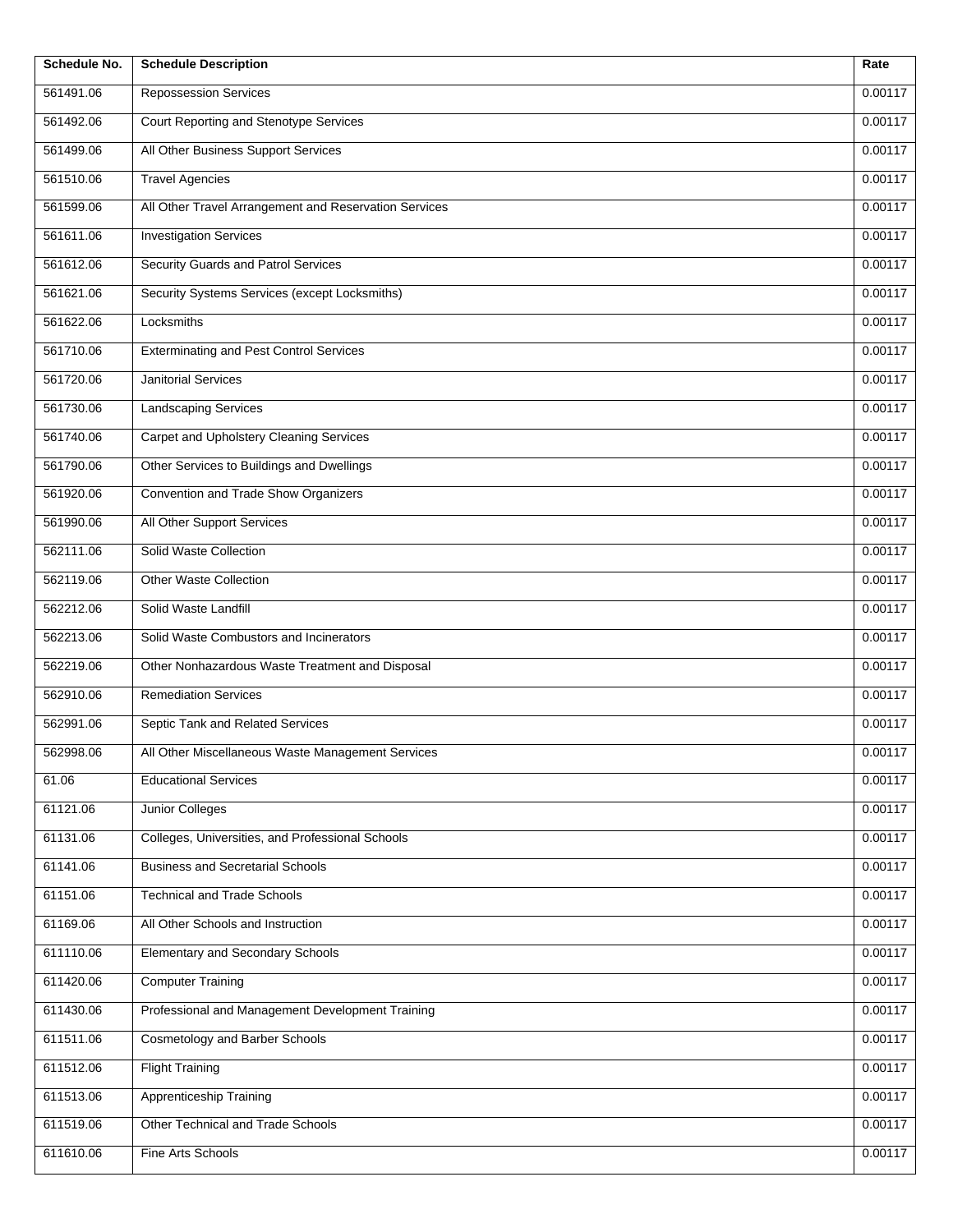| Schedule No. | <b>Schedule Description</b>                                               | Rate    |
|--------------|---------------------------------------------------------------------------|---------|
| 611620.06    | Sports and Recreation Instruction                                         | 0.00117 |
| 611630.06    | Language Schools                                                          | 0.00117 |
| 611691.06    | <b>Exam Preparation and Tutoring</b>                                      | 0.00117 |
| 611692.06    | Automobile Driving Schools                                                | 0.00117 |
| 611699.06    | All Other Miscellaneous Schools and Instruction                           | 0.00117 |
| 611710.06    | <b>Educational Support Services</b>                                       | 0.00117 |
| 62.06        | Health Care and Social Assistance                                         | 0.00117 |
| 6241.06      | Individual and Family Services                                            | 0.00117 |
| 62191.06     | <b>Ambulance Services</b>                                                 | 0.00117 |
| 62211.06     | General Medical and Surgical Hospitals                                    | 0.00117 |
| 62311.06     | <b>Nursing Care Facilities</b>                                            | 0.00117 |
| 62321.06     | <b>Residential Mental Retardation Facilities</b>                          | 0.00117 |
| 62411.06     | Child and Youth Services                                                  | 0.00117 |
| 62421.06     | <b>Community Food Services</b>                                            | 0.00117 |
| 62431.06     | <b>Vocational Rehabilitation Services</b>                                 | 0.00117 |
| 621111.06    | Offices of Physicians (except Mental Health Specialists)                  | 0.00117 |
| 621112.06    | Offices of Physicians, Mental Health Specialists                          | 0.00117 |
| 621210.06    | Offices of Dentists                                                       | 0.00117 |
| 621310.06    | Offices of Chiropractors                                                  | 0.00117 |
| 621320.06    | Offices of Optometrists                                                   | 0.00117 |
| 621330.06    | Offices of Mental Health Practitioners (except Physicians)                | 0.00117 |
| 621340.06    | Offices of Physical, Occupational and Speech Therapists, and Audiologists | 0.00117 |
| 621391.06    | <b>Offices of Podiatrists</b>                                             | 0.00117 |
| 621399.06    | Offices of All Other Miscellaneous Health Practitioners                   | 0.00117 |
| 621410.06    | <b>Family Planning Centers</b>                                            | 0.00117 |
| 621420.06    | Outpatient Mental Health and Substance Abuse Centers                      | 0.00117 |
| 621492.06    | <b>Kidney Dialysis Centers</b>                                            | 0.00117 |
| 621498.06    | All Other Outpatient Care Centers                                         | 0.00117 |
| 621511.06    | <b>Medical Laboratories</b>                                               | 0.00117 |
| 621512.06    | <b>Diagnostic Imaging Centers</b>                                         | 0.00117 |
| 621610.06    | Home Health Care Services                                                 | 0.00117 |
| 621991.06    | <b>Blood and Organ Banks</b>                                              | 0.00117 |
| 621999.06    | All Other Miscellaneous Ambulatory Health Care Services                   | 0.00117 |
| 622210.06    | Psychiatric and Substance Abuse Hospitals                                 | 0.00117 |
| 623110.06    | Nursing Care Facilities (Skilled Nursing Facilities)                      | 0.00117 |
| 623220.06    | Residential Mental Health and Substance Abuse Facilities                  | 0.00117 |
| 623311.06    | <b>Continuing Care Retirement Communities</b>                             | 0.00117 |
| 623312.06    | Homes for The Elderly                                                     | 0.00117 |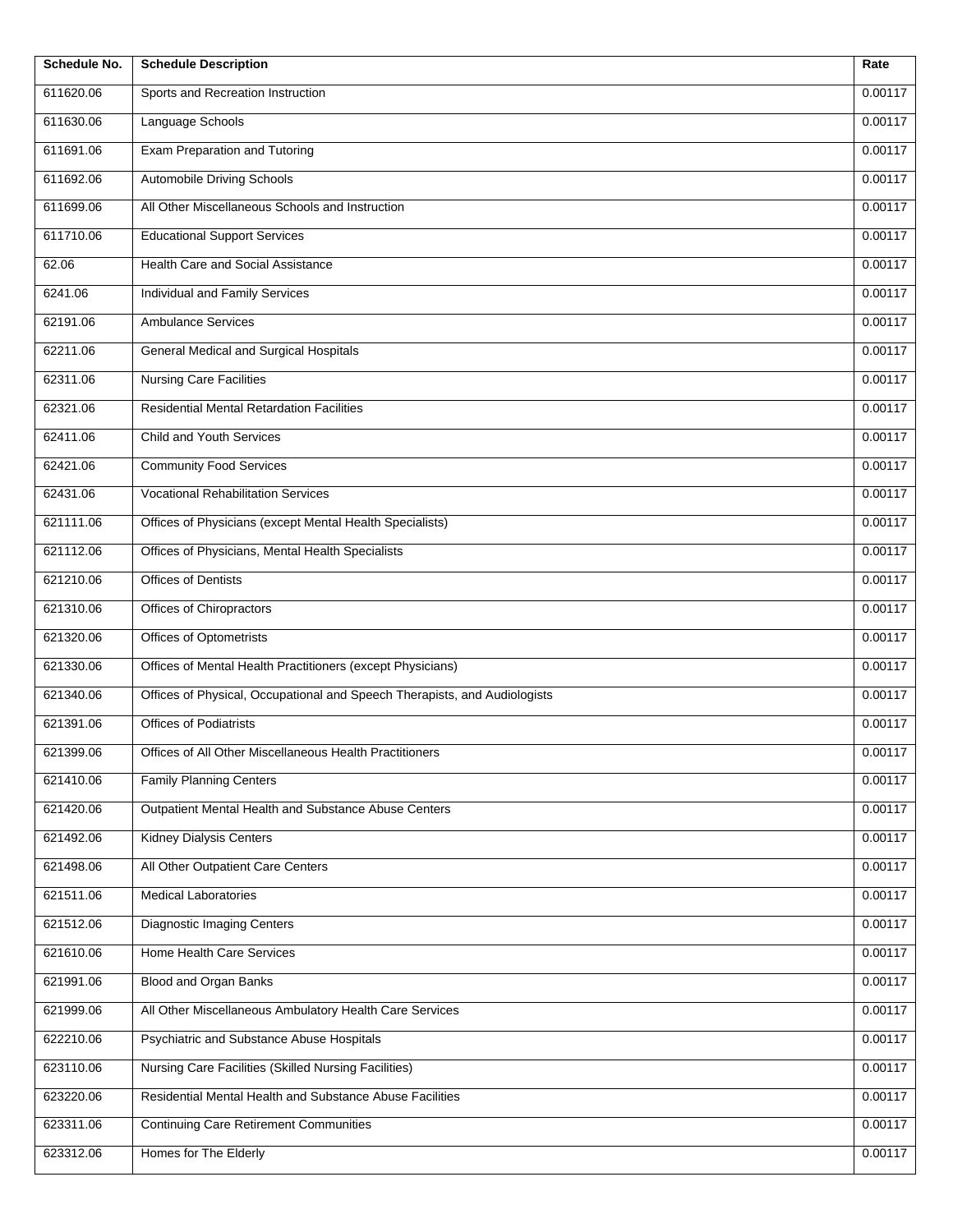| Schedule No. | <b>Schedule Description</b>                                                       | Rate    |
|--------------|-----------------------------------------------------------------------------------|---------|
| 623990.06    | <b>Other Residential Care Facilities</b>                                          | 0.00117 |
| 624120.06    | Services for The Elderly and Persons with Disabilities                            | 0.00117 |
| 624190.06    | Other Individual and Family Services                                              | 0.00117 |
| 624229.06    | <b>Other Community Housing Services</b>                                           | 0.00117 |
| 624410.06    | <b>Child Day Care Services</b>                                                    | 0.00117 |
| 71.05        | Arts, Entertainment and Recreation                                                | 0.00099 |
| 71211.05     | <b>Museums</b>                                                                    | 0.00099 |
| 71219.05     | Nature Parks and Other Similar Institutions                                       | 0.00099 |
| 71311.05     | Amusement and Theme Parks                                                         | 0.00099 |
| 71392.05     | <b>Skiing Facilities</b>                                                          | 0.00099 |
| 711130.05    | <b>Musical Groups and Artists</b>                                                 | 0.00099 |
| 711190.05    | Other Performing Arts Companies                                                   | 0.00099 |
| 711211.05    | <b>Sports Teams and Clubs</b>                                                     | 0.00099 |
| 711212.05    | Racetracks                                                                        | 0.00099 |
| 711219.05    | Other Spectator Sports                                                            | 0.00099 |
| 711310.05    | Promoters of Performing Arts, Sports, and Similar Events With Facilities          | 0.00099 |
| 711320.05    | Promoters of Performing Arts, Sports, and Similar Events Without Facilities       | 0.00099 |
| 711410.05    | Agents and Managers for Artists, Athletes, Entertainers, and Other Public Figures | 0.00099 |
| 711510.05    | Independent Artists, Writers, and Performers                                      | 0.00099 |
| 713120.05    | <b>Amusement Arcades</b>                                                          | 0.00099 |
| 713290.05    | Other Gambling Industries                                                         | 0.00099 |
| 713910.05    | Golf Courses and Country Clubs                                                    | 0.00099 |
| 713940.05    | <b>Fitness and Recreational Sports Centers</b>                                    | 0.00099 |
| 713950.05    | <b>Bowling Centers</b>                                                            | 0.00099 |
| 713990.05    | All Other Amusement and Recreation Industries                                     | 0.00099 |
| 72.03        | Accommodation, Food Services and Drinking Places                                  | 0.00063 |
| 7223.03      | <b>Special Food Services</b>                                                      | 0.00063 |
| 72131.03     | Rooming and Boarding Houses                                                       | 0.00063 |
| 72221.03     | Limited-Service Eating Places                                                     | 0.00063 |
| 721110.03    | Hotels (except Casino Hotels) and Motels                                          | 0.00063 |
| 721191.03    | Bed-And-Breakfast Inns                                                            | 0.00063 |
| 721199.03    | All Other Traveler Accommodation                                                  | 0.00063 |
| 721211.03    | RV (Recreational Vehicle) Parks and Campgrounds                                   | 0.00063 |
| 721214.03    | Recreational and Vacation Camps (except Campgrounds)                              | 0.00063 |
| 722212.03    | Cafeterias                                                                        | 0.00063 |
| 722310.03    | <b>Food Service Contractors</b>                                                   | 0.00063 |
| 722320.03    | Caterers                                                                          | 0.00063 |
| 722330.03    | Mobile Food Services                                                              | 0.00063 |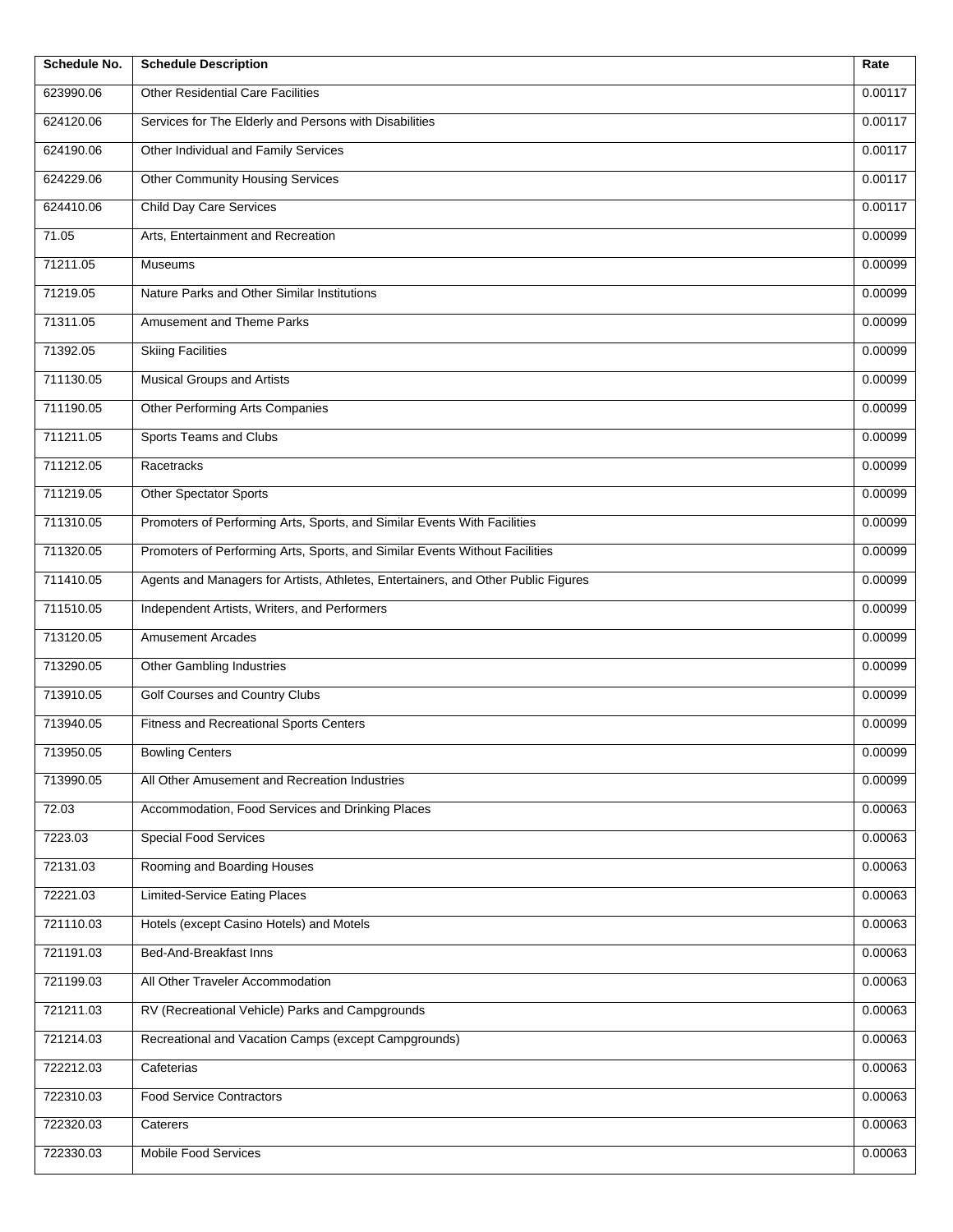| Schedule No. | <b>Schedule Description</b>                                                                           | Rate    |
|--------------|-------------------------------------------------------------------------------------------------------|---------|
| 722410.03    | Drinking Places (Alcoholic Beverages)                                                                 | 0.00063 |
| 722511.03    | <b>Full-Service Restaurants</b>                                                                       | 0.00063 |
| 722513.03    | <b>Limited-Service Restaurants</b>                                                                    | 0.00063 |
| 722514.03    | Cafeterias, Grill Buffets, and Buffets                                                                | 0.00063 |
| 722515.03    | Snack and Nonalcoholic Beverage Bars                                                                  | 0.00063 |
| 81.06        | <b>Other Services</b>                                                                                 | 0.00117 |
| 8111.06      | Automotive Repair and Maintenance                                                                     | 0.00117 |
| 81111.06     | Automotive Mechanical and Electrical Repair and Maintenance                                           | 0.00117 |
| 81112.06     | Automotive Body, Paint, Interior, and Glass Repair                                                    | 0.00117 |
| 81119.06     | Other Automotive Repair and Maintenance                                                               | 0.00117 |
| 81131.06     | Commercial and Industrial Machinery and Equipment (except Auto and Electronic) Repair and Maintenance | 0.00117 |
| 81143.06     | Footwear and Leather Goods Repair                                                                     | 0.00117 |
| 81211.06     | Hair, Nail, and Skin Care Services                                                                    | 0.00117 |
| 81222.06     | <b>Cemeteries and Crematories</b>                                                                     | 0.00117 |
| 81311.06     | Religious Organizations                                                                               | 0.00117 |
| 81392.06     | Professional Organizations                                                                            | 0.00117 |
| 81393.06     | Labor Unions and Similar Labor Organizations                                                          | 0.00117 |
| 81394.06     | <b>Political Organizations</b>                                                                        | 0.00117 |
| 811111.06    | General Automotive Repair                                                                             | 0.00117 |
| 811112.06    | Automotive Exhaust System Repair                                                                      | 0.00117 |
| 811113.06    | Automotive Transmission Repair                                                                        | 0.00117 |
| 811118.06    | Other Automotive Mechanical and Electrical Repair and Maintenance                                     | 0.00117 |
| 811121.06    | Automotive Body, Paint, and Interior Repair and Maintenance                                           | 0.00117 |
| 811122.06    | Automotive Glass Replacement Shops                                                                    | 0.00117 |
| 811192.06    | Car Washes                                                                                            | 0.00117 |
| 811198.06    | All Other Automotive Repair and Maintenance                                                           | 0.00117 |
| 811211.06    | Consumer Electronics Repair and Maintenance                                                           | 0.00117 |
| 811212.06    | Computer and Office Machine Repair and Maintenance                                                    | 0.00117 |
| 811213.06    | Communication Equipment Repair and Maintenance                                                        | 0.00117 |
| 811219.06    | Other Electronic and Precision Equipment Repair and Maintenance                                       | 0.00117 |
| 811412.06    | Appliance Repair and Maintenance                                                                      | 0.00117 |
| 811420.06    | Reupholstery and Furniture Repair                                                                     | 0.00117 |
| 811490.06    | Other Personal and Household Goods Repair and Maintenance                                             | 0.00117 |
| 812111.06    | <b>Barber Shops</b>                                                                                   | 0.00117 |
| 812112.06    | <b>Beauty Salons</b>                                                                                  | 0.00117 |
| 812113.06    | Nail Salons                                                                                           | 0.00117 |
| 812191.06    | Diet and Weight Reducing Centers                                                                      | 0.00117 |
| 812199.06    | <b>Other Personal Care Services</b>                                                                   | 0.00117 |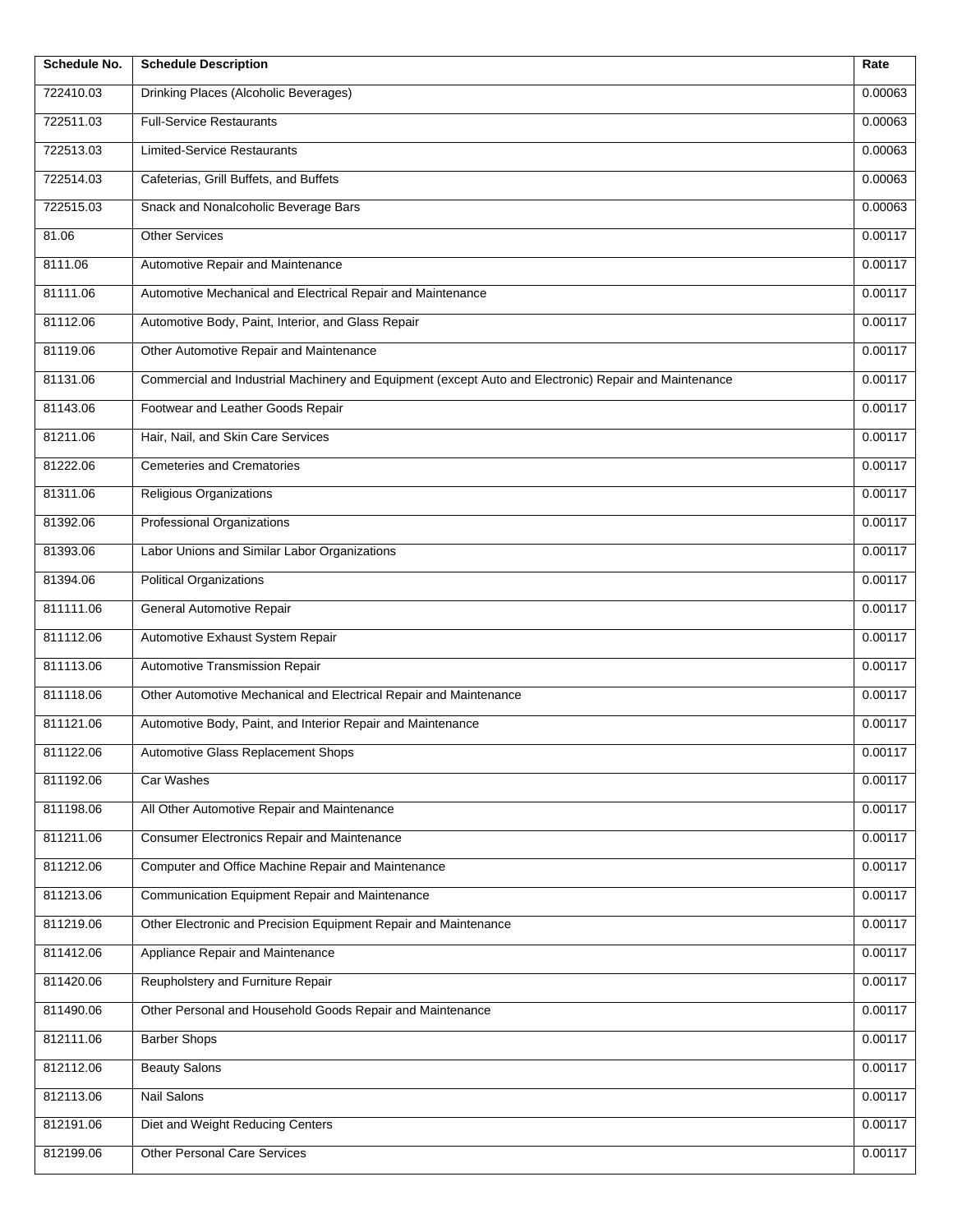| Schedule No. | <b>Schedule Description</b>                                                                     | Rate    |
|--------------|-------------------------------------------------------------------------------------------------|---------|
| 812210.06    | Funeral Homes and Funeral Services                                                              | 0.00117 |
| 812310.06    | Coin-Operated Laundries and Drycleaners                                                         | 0.00117 |
| 812320.06    | Dry Cleaning and Laundry Services (except Coin-Operated)                                        | 0.00117 |
| 812331.06    | <b>Linen Supply</b>                                                                             | 0.00117 |
| 812332.06    | <b>Industrial Launderers</b>                                                                    | 0.00117 |
| 812910.06    | Pet Care (except Veterinary) Services                                                           | 0.00117 |
| 812921.06    | Photofinishing Laboratories (except One-Hour)                                                   | 0.00117 |
| 812930.06    | Parking Lots and Garages                                                                        | 0.00117 |
| 812990.06    | All Other Personal Services                                                                     | 0.00117 |
| 813211.00    | <b>Grantmaking Foundations</b>                                                                  |         |
| 813311.00    | Human Rights Organizations                                                                      |         |
| 813312.00    | Environment, Conservation and Wildlife Organizations                                            |         |
| 813319.00    | <b>Other Social Advocacy Organizations</b>                                                      |         |
| 813410.00    | Civic and Social Organizations                                                                  |         |
| 813910.00    | <b>Business Associations</b>                                                                    | 0.00117 |
| 813990.00    | Other Similar Organizations (except Business, Professional, Labor, and Political Organizations) |         |
| 814110.00    | Private Households                                                                              |         |
| 92111.00     | <b>Executive Offices</b>                                                                        |         |
| 92112.00     | <b>Legislative Bodies</b>                                                                       |         |
| 92113.00     | <b>Public Finance Activities</b>                                                                |         |
| 92114.00     | Executive and Legislative Offices, Combined                                                     |         |
| 92119.00     | Other General Government Support                                                                |         |
| 92211.00     | Courts                                                                                          |         |
| 92212.00     | Police Protection                                                                               |         |
| 92213.00     | Legal Counsel and Prosecution                                                                   |         |
| 92214.00     | <b>Correctional Institutions</b>                                                                |         |
| 92216.00     | Fire Protection                                                                                 |         |
| 92311.00     | Administration of Education Programs                                                            |         |
| 92312.00     | Administration of Public Health Programs                                                        |         |
| 92313.00     | Administration of Human Resource Programs (except Education, Public Health, and VA)             |         |
| 92314.00     | Administration of Veterans' Affairs                                                             |         |
| 92411.00     | Administration of Air and Water Resource and Solid Waste Management Programs                    |         |
| 92412.00     | Administration of Conservation Programs                                                         |         |
| 92511.00     | Administration of Housing Programs                                                              |         |
| 92512.00     | Administration of Urban Planning and Community and Rural Development                            |         |
| 92611.00     | Administration of General Economic Programs                                                     |         |
| 92613.00     | Regulation and Administration of Communications, Electric, Gas, and Other Utilities             |         |
| 92614.00     | Regulation of Agricultural Marketing and Commodities                                            |         |